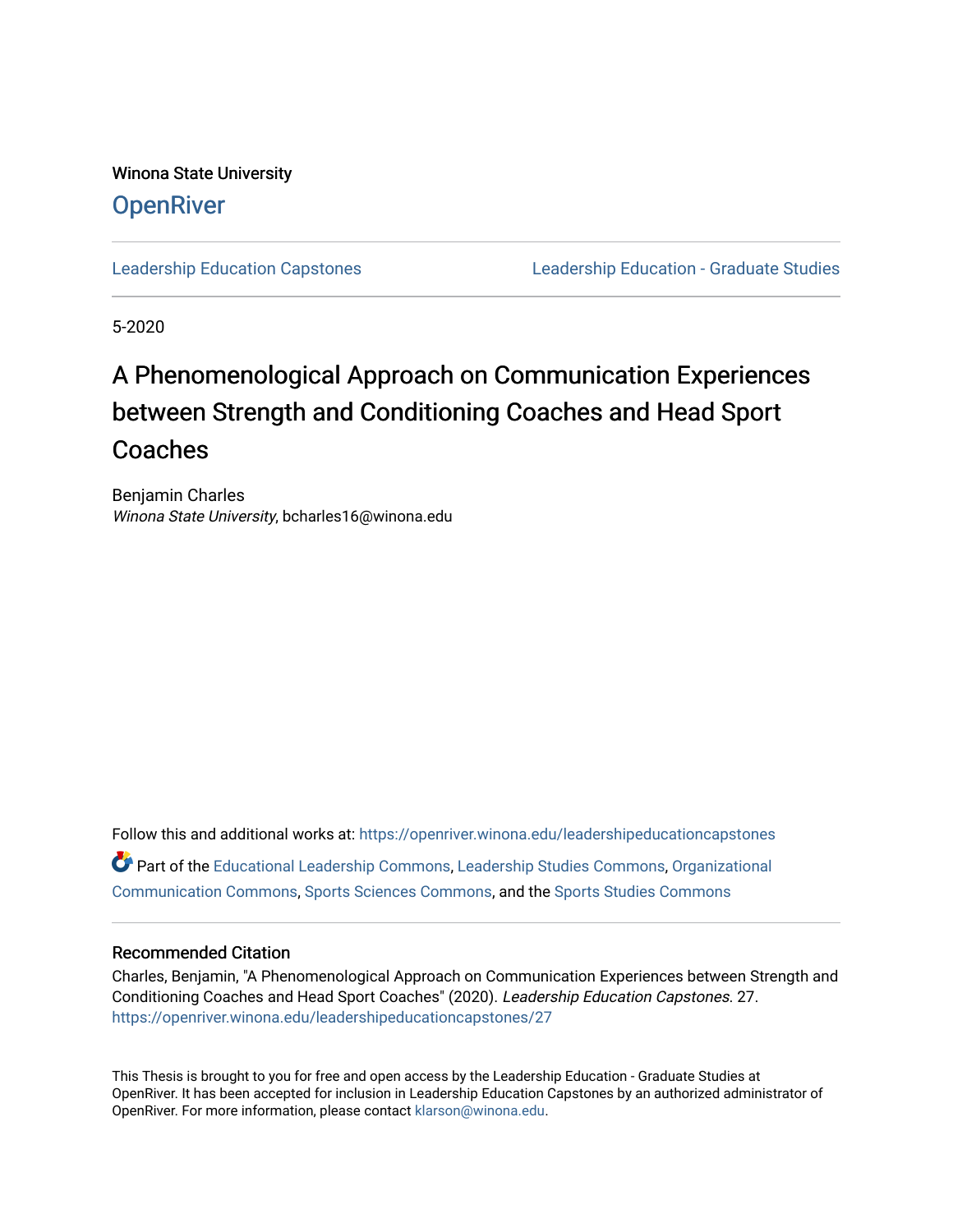A Phenomenological Approach on Communication Experiences between Strength and

Conditioning Coaches and Head Sport Coaches

A Thesis Scholarly Inquiry Paper

Submitted to the Faculty of the Department of Leadership Education

College of Education of Winona State University

by

Benjamin P. Charles, B.S., CSCS, USAW

Winona State University

In Partial Fulfillment of the Requirements for the Degree of Master of Science

Date: May 6, 2020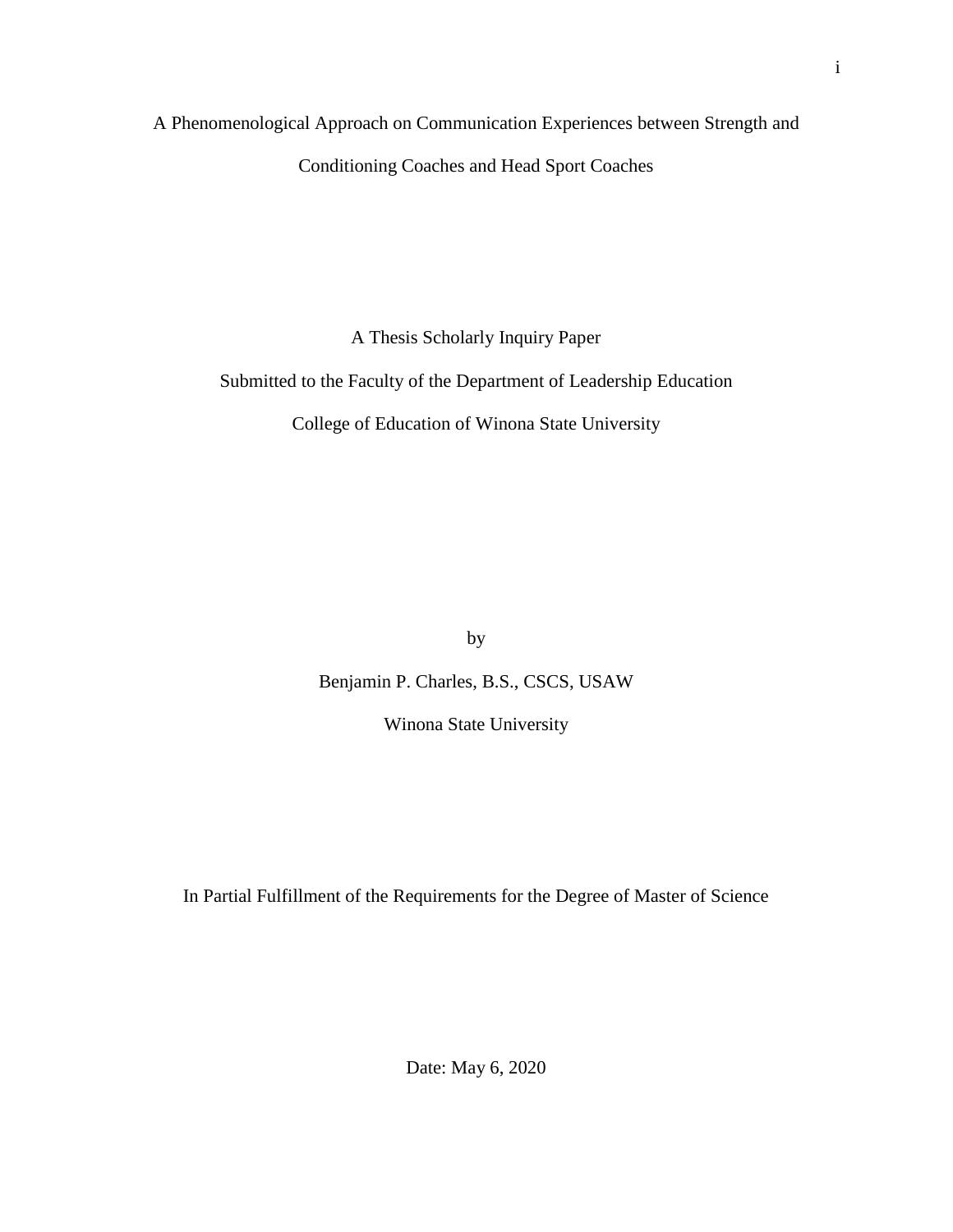#### Abstract

<span id="page-2-0"></span>This study investigates communication experiences between Strength and Conditioning Coaches and Head Sport Coaches using a phenomenological approach. Sixteen Strength and Conditioning Coaches were surveyed, via Qualtrics, to obtain basic demographics and answer open ended questions to understand communication experiences and strategies Strength and Conditioning Coaches use to have effective relationships, teamwork, and athletic performance with Head Sport Coaches. Participants were required to be currently working for a DI-DIII 4-year University in the United States, have at least 1-year of Strength and Conditioning experience, an accredit certification related to training athletes at the college level, and be at least 21 years of age to be in the study. Triangulation was used through journal review and review of the researcher's journal to compare the data in this study. Analysis of the open-ended questions, using a two-level coding system, and reviewing journals and researcher's journal showed that Strength and Conditioning Coaches who communicate openly, frequently, and honestly with Head Sport Coaches achieved effective communication, relationships, teamwork, and athletic performance. Head Sport Coaches who provide autonomy, are collaborative, and set clear expectations will also assist in this endeavor as well as provide a greater experience for the Strength and Conditioning Coach. Scheduling, regarding competition and training sessions, appeared in the survey to be a factor for stress for Head Sport Coaches and Strength and Conditioning Coaches, which may affect exercise training programs. Strength and Conditioning Coaches should be flexible to adjust training programs accordingly as schedule changes or conflicts may arise. Consistently testing of key performance indicators of student-athlete's wellness, performance, and health and sharing that information with Head Sport Coaches were found to be effective strategies to ensure student-athletes were performing at a high level and reduce injuries. Face-toface communication was found to be the favorite form of communication because it reduces confusion and interpretation from the Head Sport Coach.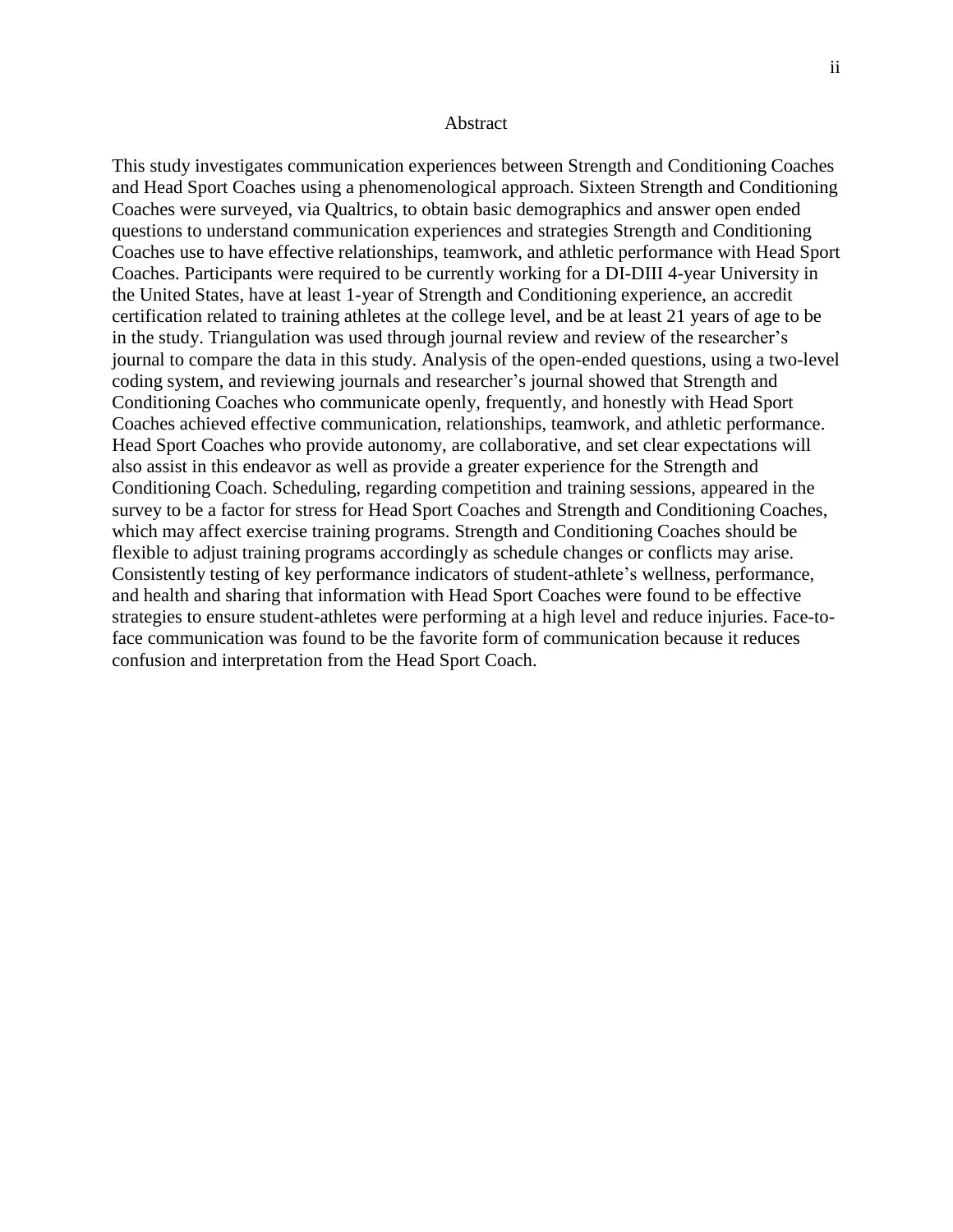# **Table of Contents**

<span id="page-3-0"></span>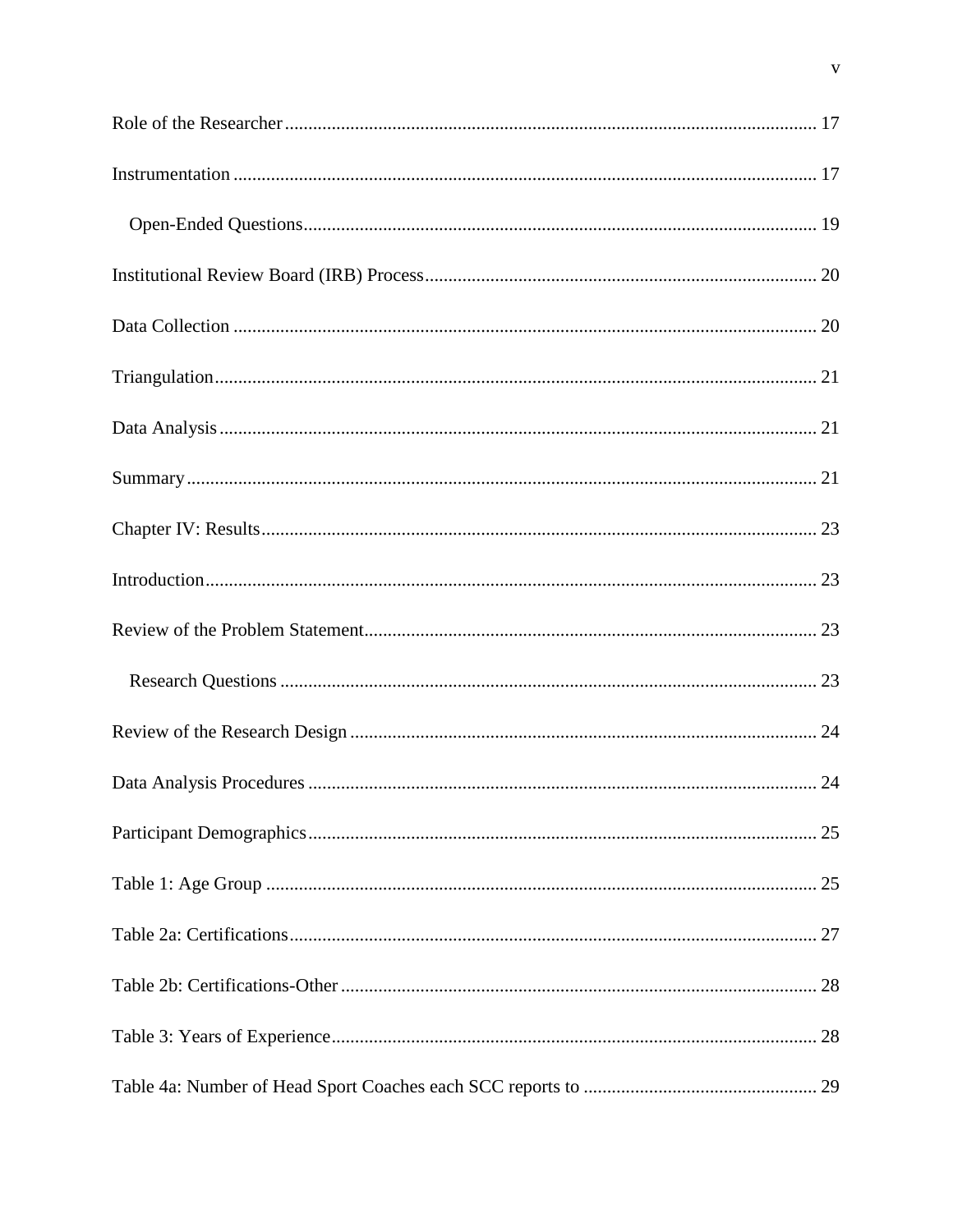| Emergent Theme 1: Communication competency for effective communication  31          |
|-------------------------------------------------------------------------------------|
|                                                                                     |
|                                                                                     |
|                                                                                     |
|                                                                                     |
|                                                                                     |
| Sartore-Baldwin investigates professional experiences of Division I SCCs  42        |
| Transformational Leadership Qualities in Elite Cricket Captains and Head Coaches 43 |
| National Performance Directors Recommendations for National Sport Teams and         |
|                                                                                     |
| Transformational Leadership Affects Injury Rates of Elite Men's Soccer Players  44  |
|                                                                                     |
|                                                                                     |
|                                                                                     |
|                                                                                     |
|                                                                                     |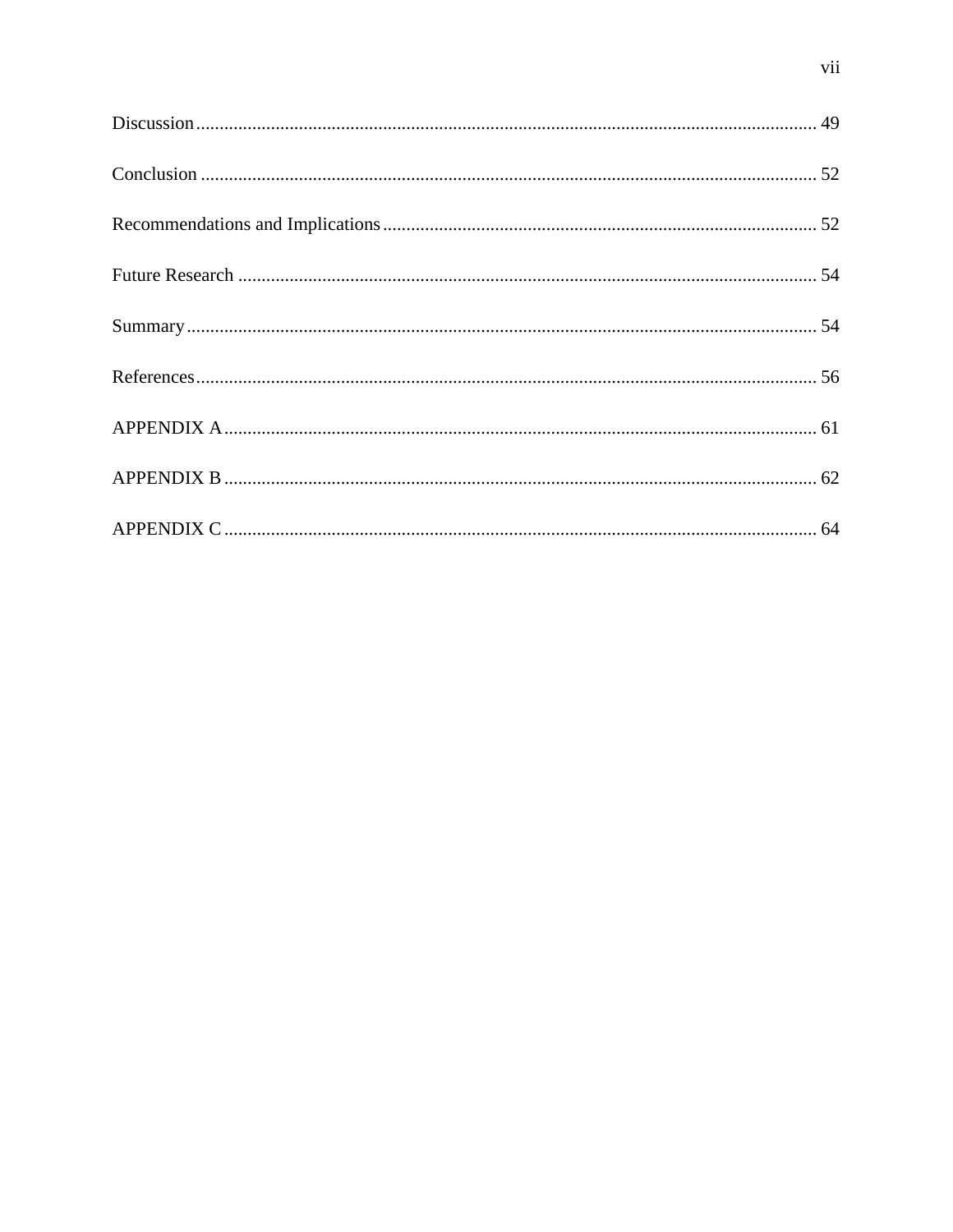# **Chapter I**

# **Introduction**

<span id="page-8-1"></span><span id="page-8-0"></span>Strength and Conditioning Coaches (SCCs) perceive a lack of respect from other members of athletic departments (Massey, Vincent & Maneval, 2004). SCCs tend to be behind the scenes and sit low on the proverbial totem pole; therefore, are often overlooked within the sports department (Sartore-Baldwin, 2013). In addition, many SCCs feel overworked, underpaid, and underappreciated (Sartore-Baldwin). The main responsibilities of these coaches include improving athletes physical, mental, and emotional performance to prepare for sport competitions, mostly through strength training in the weight room (Dorgo, 2009). There seems to be a lack of communication and trust between head coaches and strength coaches, as SCCs often must persuade the head coach to use the strength and conditioning program made for the athletes (Sartore-Baldwin).

# **Statement of the Problem**

<span id="page-8-2"></span>SCCs report low job satisfaction that is partially attributed to the lack of respect from other members of the sport department, with many believing head coaches do not see SCCs as legitimate coaches (Massey, et. al., 2004). While there is research on the job analysis and experiences of SCCs (Sartore-Baldwin, 2013); (Massey, et. al.), research regarding communication skills or strategies between head coaches and SCCs is lacking. This lack of research may exacerbate other coaches viewing SCCs as professionals.

#### **Background of the Problem**

#### <span id="page-8-4"></span><span id="page-8-3"></span>**Strength and Conditioning History**

The National Strength and Conditioning Association was founded in 1978 and provided the first accredited certifications for SCCs by the National Commission for Certifying Agencies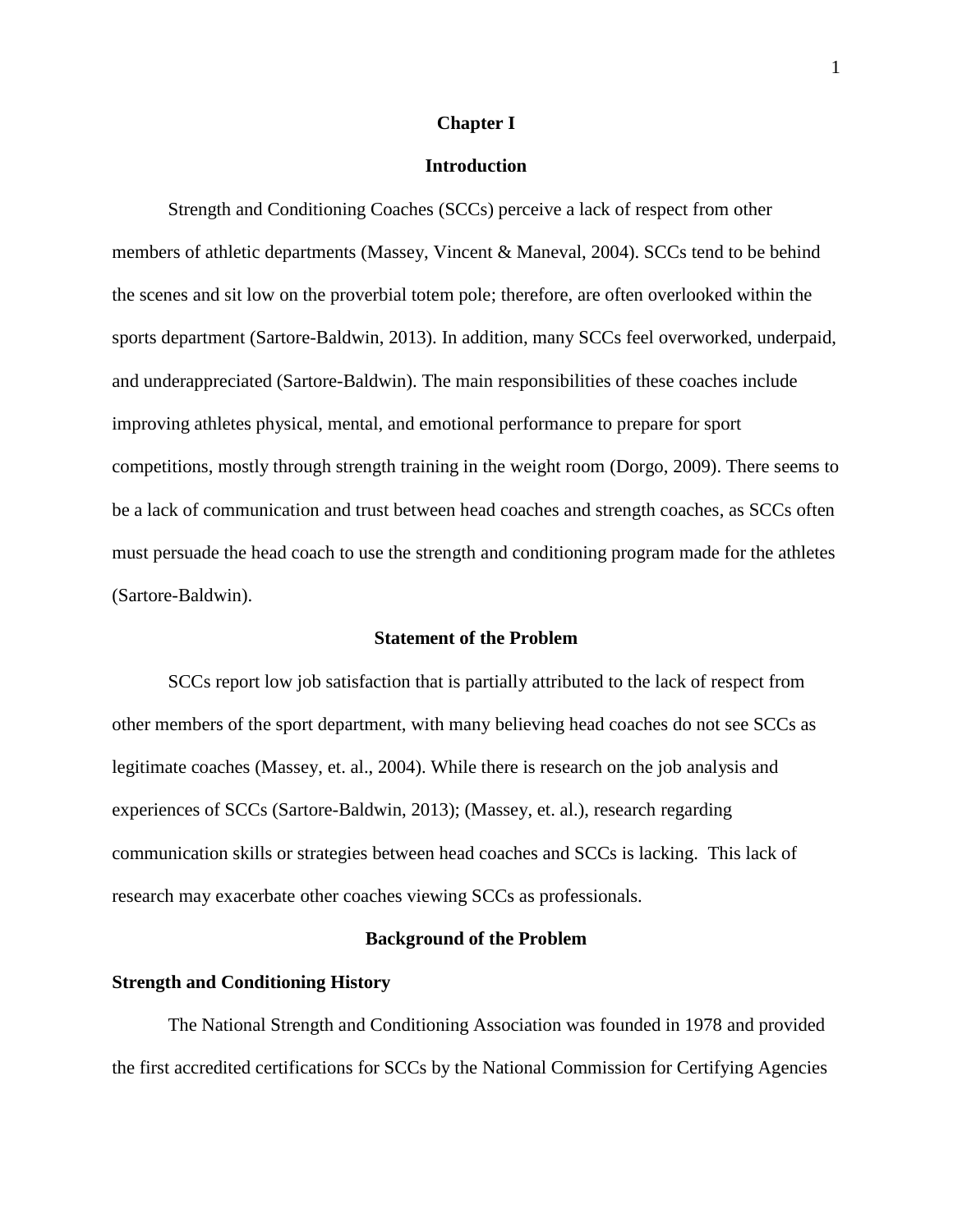(NSCA, n.d.). This began an era of SCCs as legitimate and certified coaches for college athletics, however Massey et. al., (2009) explains that strength and conditioning programs for athletes in Division I (DI) collegiate football began earlier—in the 1960s at the University of Nebraska. Although certification was available, is wasn't until August  $1<sup>st</sup>$  of 2015 that the NCAA required SCCs in Division I athletics to be certified and maintain a current certification through an accredited strength and conditioning certification program (NCAA, 2014).

#### <span id="page-9-0"></span>**Strength and Conditioning Coach Background**

The job of an SCC requires vast and adaptable knowledge to coach effectively; including anatomy, physiology, psychology, biomechanics, kinesiology, periodization, program design and testing, basic facility management methods, and knowledge of exercises and training principles (Dorgo, 2009). Division II SCCs, on average, are 34.1 years old (between 22-55) with the majority coaching in the profession for 6-10 years. However, that same population sample have only been at their present position for 1-2 years and have moved 1-5 times during their career (Massey, et. al., 2009). In addition, these coaches average \$30,000-\$40,000 a year and work between 64-75 hours a week (Massey, et. al., 2009), which would support the conclusion of Sartore-Baldwin (2013) that SCCs are overworked and underpaid. Massey, et. al., (2009) also found that 95% of the Division II (DII) strength coaches interviewed have either a bachelor's or master's degree with the last 5% having obtained a doctorate degree.

#### **Theoretical Framework for the Study**

# <span id="page-9-2"></span><span id="page-9-1"></span>**Phenomenology Theory**

Phenomenology is a qualitative methodology that focuses on describing a phenomenon or experience between a group of people rather than an individual (Lochmiller & Lester, 2017). The key idea is that the experience studied is universally experienced between all members involved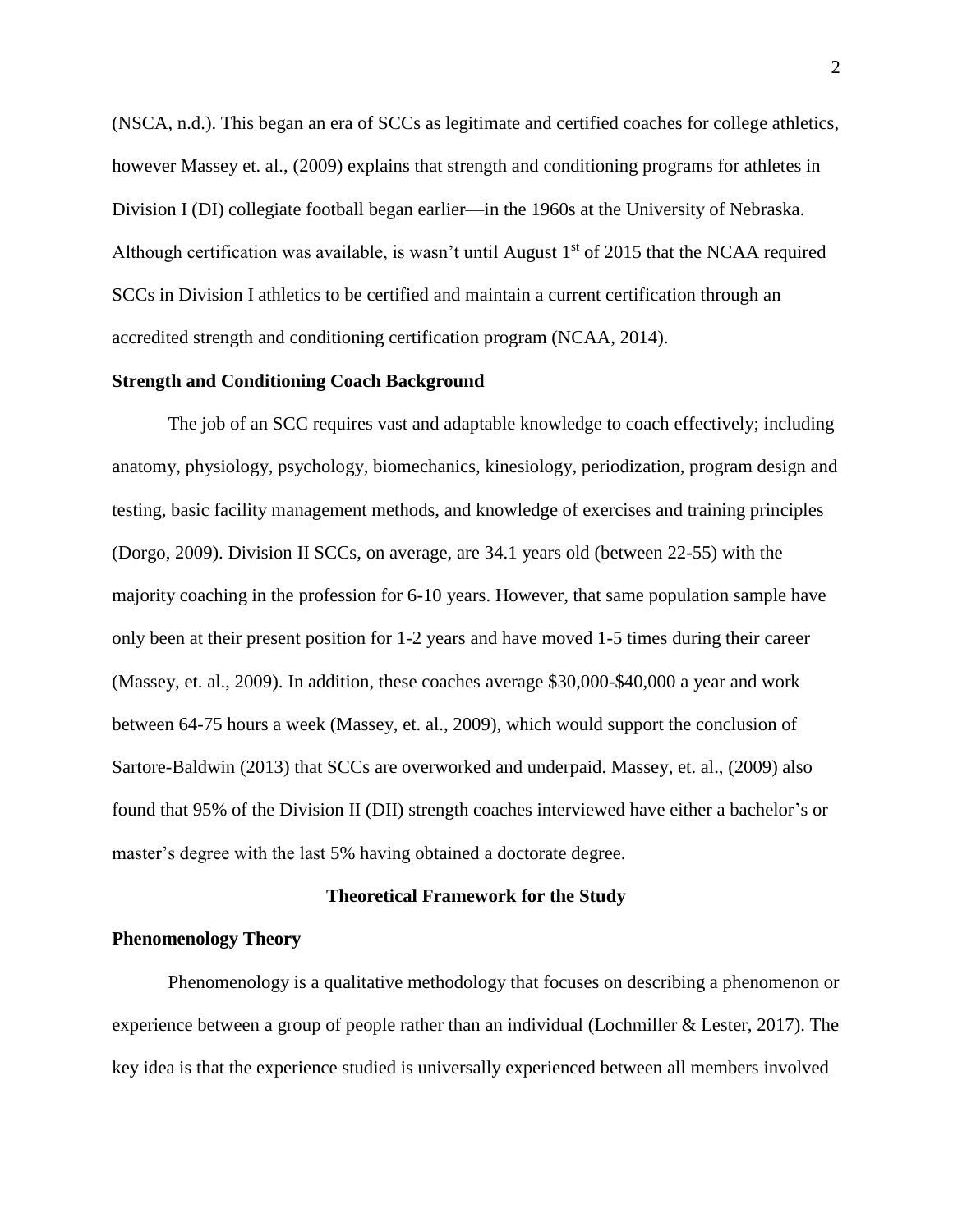(Lochmiller & Lester). A study conducted in this methodology typically begins with a bracketing interview, the researcher will bring in a colleague to interview regarding experiences with the phenomenon to find prejudices and judgements (Lochmiller & Lester). Lochmiller and Lester suggests that practitioner-scholars who perform a phenomenological study should include indepth interviews with five to twenty-five participants. The interviews are open ended and focus on one or two main questions and several follow-up questions for clarification (Lochmiller & Lester). Characteristically, the first question asks the participant about the experience related to the phenomenon, while the second question emphasizes the context of the participants' experiences related to the phenomenon. Finally, this type of study interprets common themes as a means of analyzing the dataset (Lochmiller & Lester).

# <span id="page-10-0"></span>**How Phenomenology will be used in this study**

This study will use the phenomenological framework as a reference to carry out the research. The researcher will survey, via Qualtrics, ten to twenty SCCs and explore the experience of communication with head sport coaches. Once the data has been obtained, the researcher will analyze the dataset for common themes between all participants using the constant comparative method, (Lochmiller & Lester, 2017), to potentially provide insight on this phenomenon. The questions asked during the survey will involve the experience of the SCCs regarding communication with head coaches followed by the context of the experience related to the phenomenon. All the data will be obtained and investigated by Qualtrics.

#### **Purpose of the Study**

<span id="page-10-1"></span>The purpose of this study is to explore the experiences of SCCs regarding communication with head coaches in collegiate settings. The voices of SCCs may provide rich data for examining trends regarding relationships, teamwork, and athlete performance.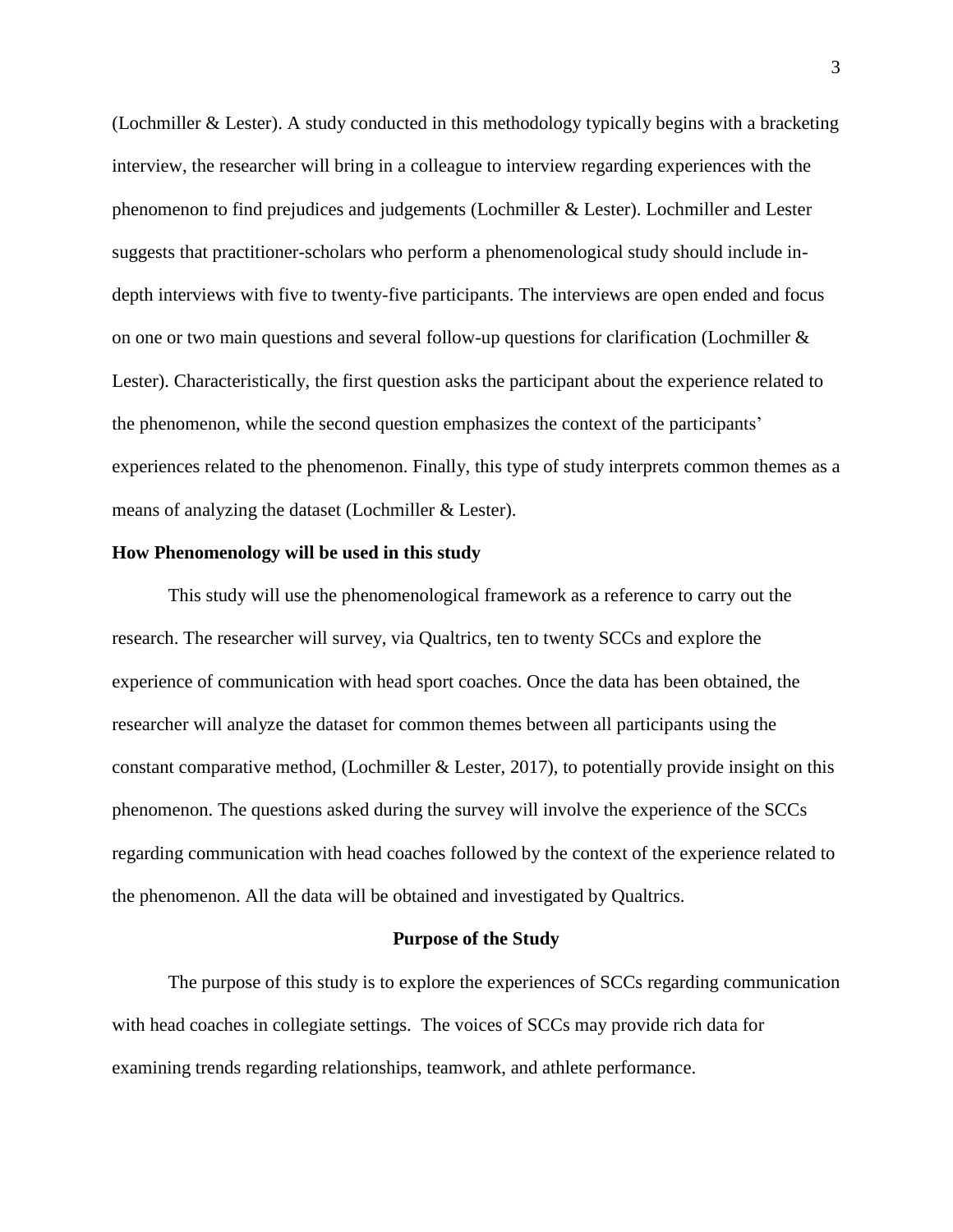#### **Research Questions**

<span id="page-11-0"></span>The primary research question being explored in this study is, what are the experiences of SCCs regarding communication with head coaches in the collegiate setting? The following secondary research questions will assist in answering the primary question:

RQ 1: What effective communication strategies do strength and conditioning coaches use with head coaches to increase or maintain relationships?

RQ2: What effective communication strategies do strength and conditioning coaches use with head coaches to increase or maintain teamwork?

RQ 3: What effective communication strategies do strength and conditioning use with head coaches to ensure student-athletes are performing at a high level?

# **Definition of Terms**

<span id="page-11-1"></span>**Strength and Conditioning Coach:** work directly with athletes both off-season and in-season, reporting to the head coach and administration, to develop and increase physical, mental, and emotional performance (Dorgo, 2009).

**Head Sport Coach:** Leader of athletes and in charge of athletic teams that includes identifying talent, telling players of nonelection after a tryout, and communicating with the athlete's parents (Ishak, 2017).

**A Team:** A set of two or more people who dynamically and interdependently adapt towards a common goal who are assigned specific roles to perform (Babiker, A., El Husseini, M., Al Nemri et al., 2014).

Leadership: Leaders who facilitate, coach, and coordinate activities of other team members (Babiker, et. al., 2014).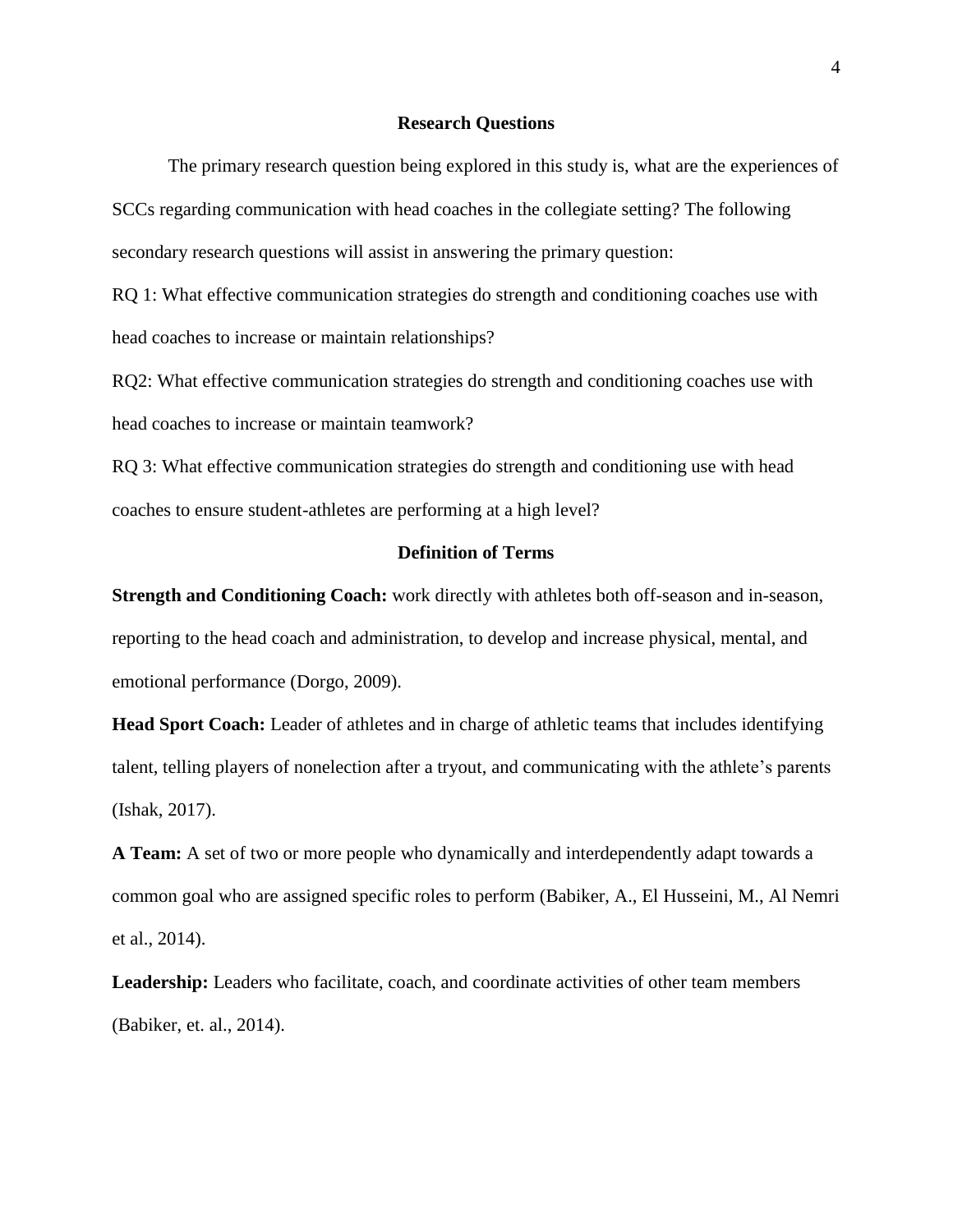**An Effective Team:** Coaches and athletes who communicate with one another and freely share knowledge and thoughts to optimize athlete care. In addition, the team understands the culture of the workplace and its effectiveness on team dynamics (Babiker, et. al., 2014).

**Effective Communication:** Coaches prioritizes and continuously improves communication skills. Team members provide accessible channels for everyone involved for complete communication (Babiker, et.al., 2014).

#### **Procedures**

<span id="page-12-0"></span>This phenomenological qualitative study will be conducted using a Qualtrics survey to answer basic demographics and ask open ended questions with SCCs across all three college sport divisions in the United States. A semi-structured open-ended interview guide developed by the researcher based upon the literature will be used with each participant. Questions on the interview guide will elicit response regarding communication experiences with current and past head coaches, communication strategies, communication skills, and any recommendations involving communication that coaches wish to add. This interview guide will be presented in Chapter three and included in the appendix after completion of the study. This study will attempt to identify how SCCs can effectively communicate with head coaches and will analyze trends regarding teamwork, relationships, and athlete performance. Further information regarding research procedures is presented in Chapter three.

#### **Significance of the Study**

<span id="page-12-1"></span>This study may be significant to university strength and conditioning coaches and head coaches. The outcomes of this study may inform SCCs on how to establish, maintain, or increase communication channels with head coaches to improve and maintain relationships, teamwork, and athlete performance. For Athletic Directors (ADs), findings may create awareness of the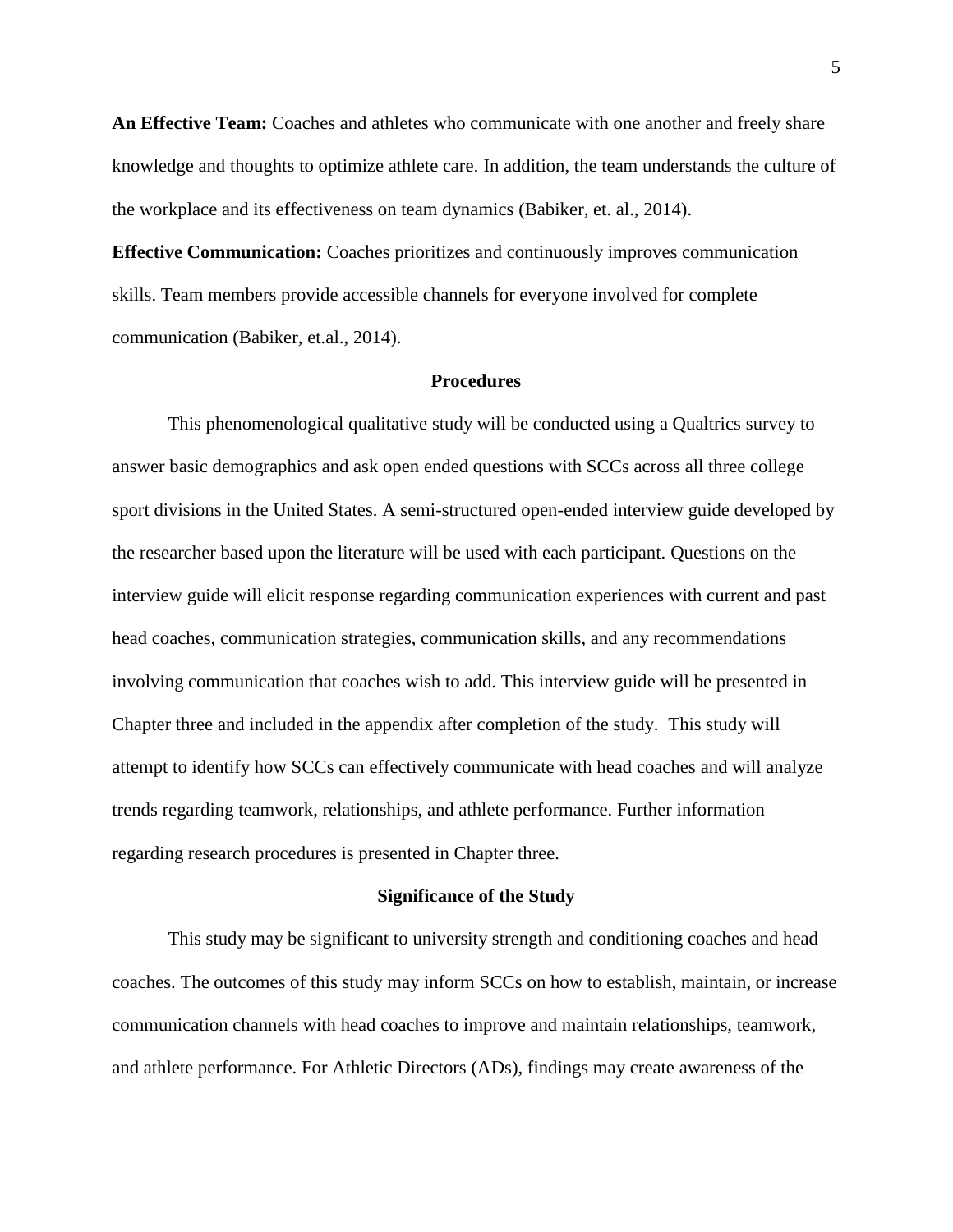importance of the athletic staff having an effective line of communication. In addition, this may inform AD's of the value of employing SCCs on staff, as this study will describe the background of SCCs, how having them on staff can increase athletic performance, what their job looks like on a day to day basis, and the requirements to become a SCC. The results from this study may also contribute to the general knowledge on communication strategies as well as communication strategies between staff members within an organization.

#### **Limitations of the Study**

<span id="page-13-0"></span>Limitations of this study were identified as the truthfulness of the participants, willingness to participate, and capabilities of the researcher to effectively obtain data, analyze, and interpret results of the study. As Massey, et. al., (2009) explained, SCCs work long hours and may not have the time to sit down to answer an open-ended survey. In addition, most SCCs are relatively young and have only worked at the respective university for 1-2 years, and therefore may not have enough experience to accurately provide information regarding communication strategies in a long-term sense (Massey, et. al, 2009). Another limitation is what technology is available to coaches to use to communicate with one another, which may affect how often SCCs and head coaches communicate and with what platform. Finally, universities may have a high ratio of head coaches to SCCs due to the number of sports being provided by the school, which may affect how much time an SCC is able to communicate with head coaches—based on the number head coaches SCCs need to communicate with.

#### **Delimitations of the Study**

<span id="page-13-1"></span>The study is delimited to 10-20 SCCs, which creates a small sample size. In addition, no funding was provided to carry out this study and needed to be conducted in a short amount of time, one academic year. Surveys will be taken place based on SCCs and researcher's schedule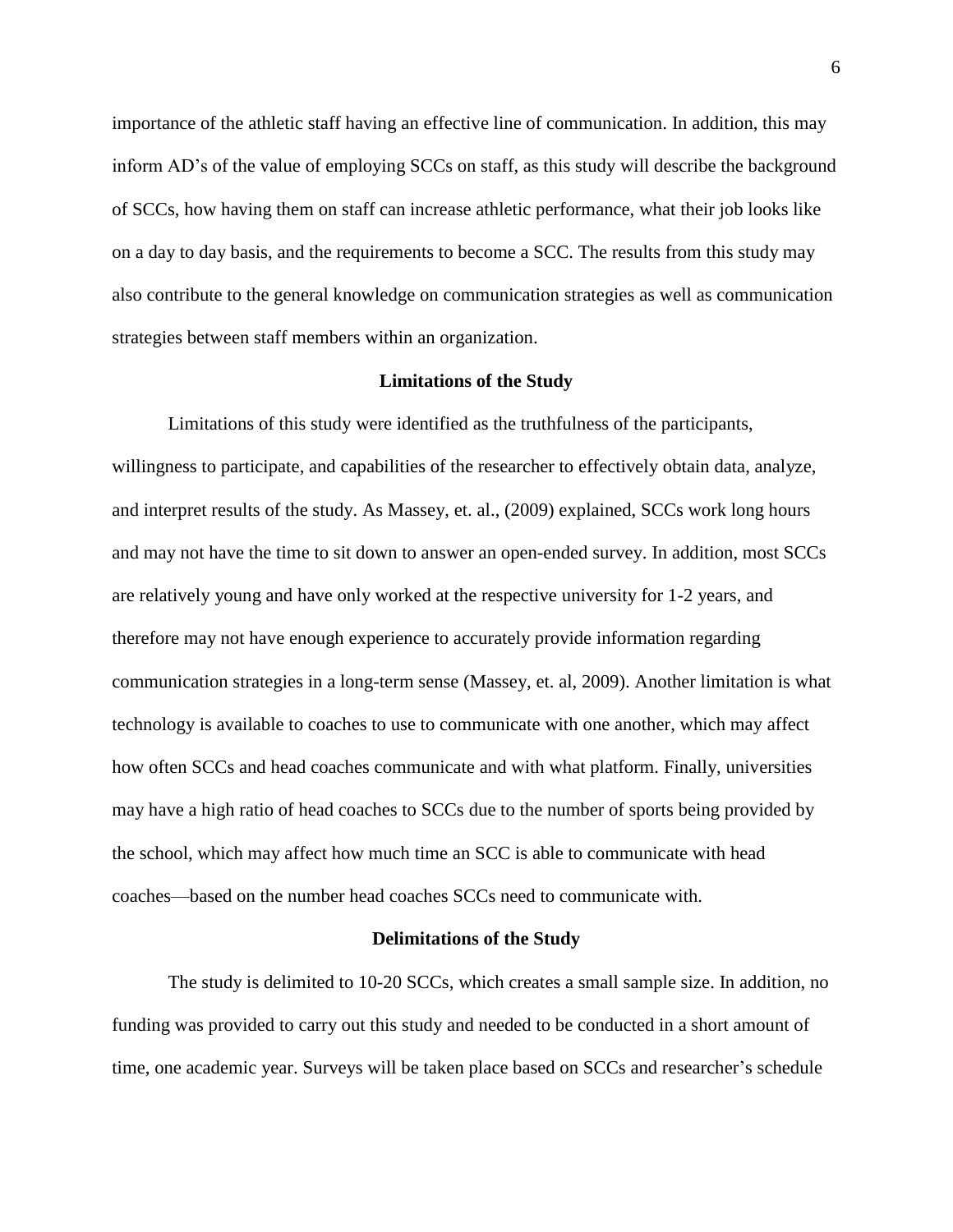and answers will be based on the honesty, knowledge, and experience of the individual SCC. Head coach's experiences were not included in this study, so the resulting emergent theory excludes their perspectives of the communication dynamic in this relationship.

# **Chapter Summary**

<span id="page-14-0"></span>This study will be explored in five chapters. The first chapter, in summary, provided the groundwork of the study. This included the introduction, background of the problem, purpose of the study, research questions, theoretical framework, research design, research questions, definitions of terms, limitations and delimitations of the study, and significance of the study. Chapter two contains a literature review and will discuss relevant studies and how they apply to the current research. Chapter three evaluates the study's methodological approach, details of the research questions, participants of the study, and reasoning for the design of the research. Chapter four discusses outcomes of the study, and chapter five reviews these results, summarizes conclusions, and provides recommendations for further research.

#### **Chapter II: Literature Review**

# <span id="page-14-2"></span><span id="page-14-1"></span>**Introduction**

This qualitative study will explore how communication strategies affect relationships, teamwork, and athlete performance between SCCs and head coaches. This literature review will be split into six different sections. The first section consists of existing research on head coaches and SCCs. Section two discusses definitions of communication. Section three investigates communication strategies related to sports management. Section four compares leadership styles. Section five explains transformation leadership and, specifically, how it may affect incidence rates in athlete injuries. Section six summarizes chapter II.

# <span id="page-14-3"></span>**Head Coach vs. Strength and Conditioning Coaches**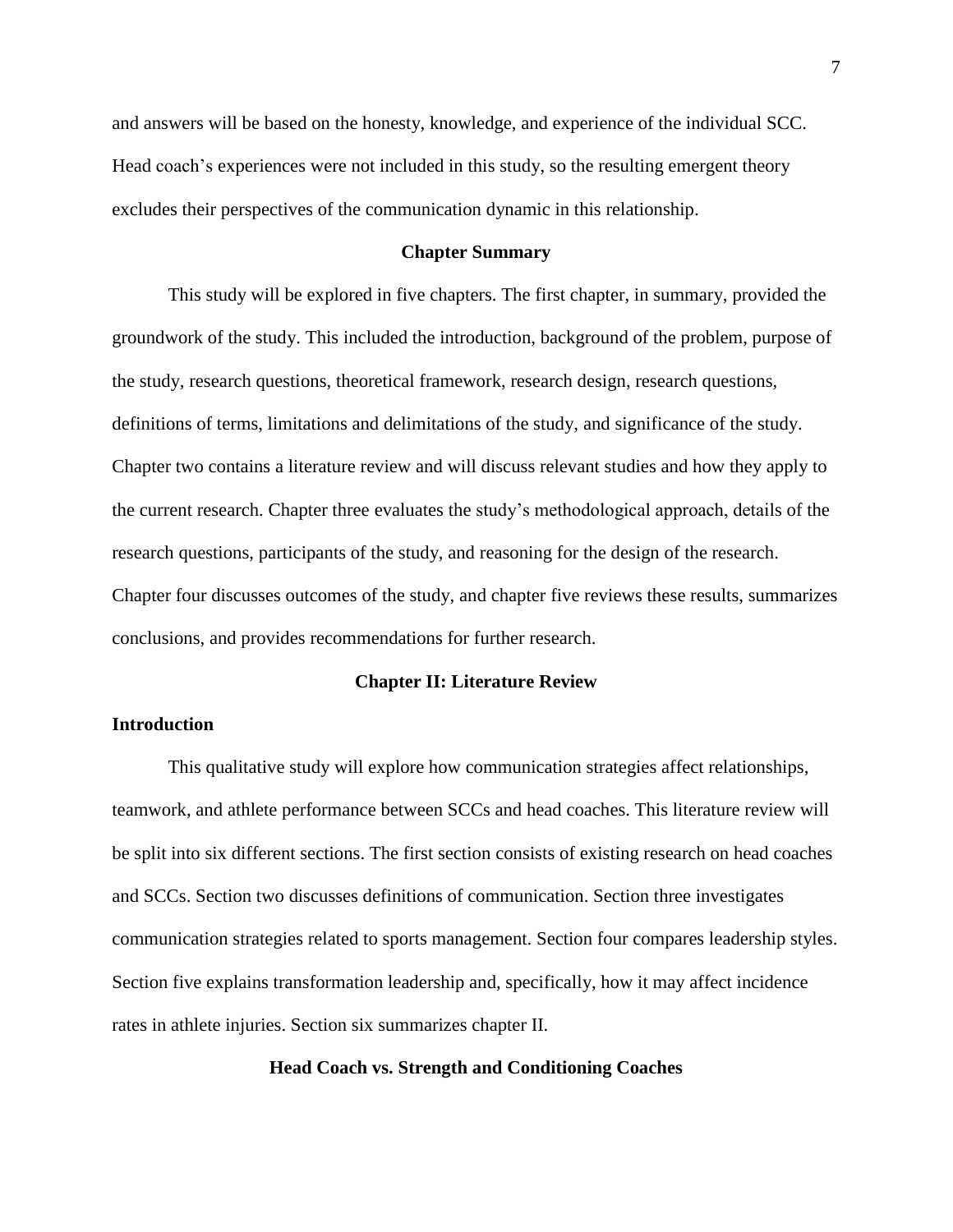The following two sections will discuss the difference between head sport coaches and strength and conditioning coaches in collegiate sport. It will include specific job descriptions and responsibilities to fulfill job requirements.

# <span id="page-15-0"></span>**Head Coach**

Coaching is a complex and dynamic aspect of team communication (Ishak, 2017). Head coaches must motivate players as well as set up the team for success, while dealing with ethical and interpersonal obstacles (Ishak, 2017). Head coaching includes identifying talent, telling players of nonelection after a tryout, and communicate with the athlete's parents (Ishak, 2017).

Head coaches rate themselves higher in coaching efficacy than the athletes rate them (Short & Short, 2004). Short and Short studied nine football coaches and seventy-six football players from the same team; seven of the nine coaches rated themselves higher than the athlete's ratings of the coaches. Coaching efficacy included four factors: game strategy, motivation efficacy, technique efficacy, and character building efficacy (Short & Short, 2004). Andrews (2014) concluded "head coaches with higher levels of emotional intelligence and stress management skills could have a greater tendency to elicit coaching behaviors that facilitate greater skill acquisition and tactical knowledge" (p. A106). Andrews suggests coaches should become more emotionally intelligent to enhance athletic performance. Andrews determined head coaches who maintain an optimistic and poised emotional disposition could be better equipped to minimize negative distractions, assess current skill levels, and adjust training programs.

#### <span id="page-15-1"></span>**Strength and Conditioning Coach**

Strength and Conditioning Coaches (SCCs) work directly with athletes both off-season and in-season, reporting to the head coach and administration, to develop and increase physical, mental, and emotional performance (Dorgo, 2009). In addition, Dorgo states immense and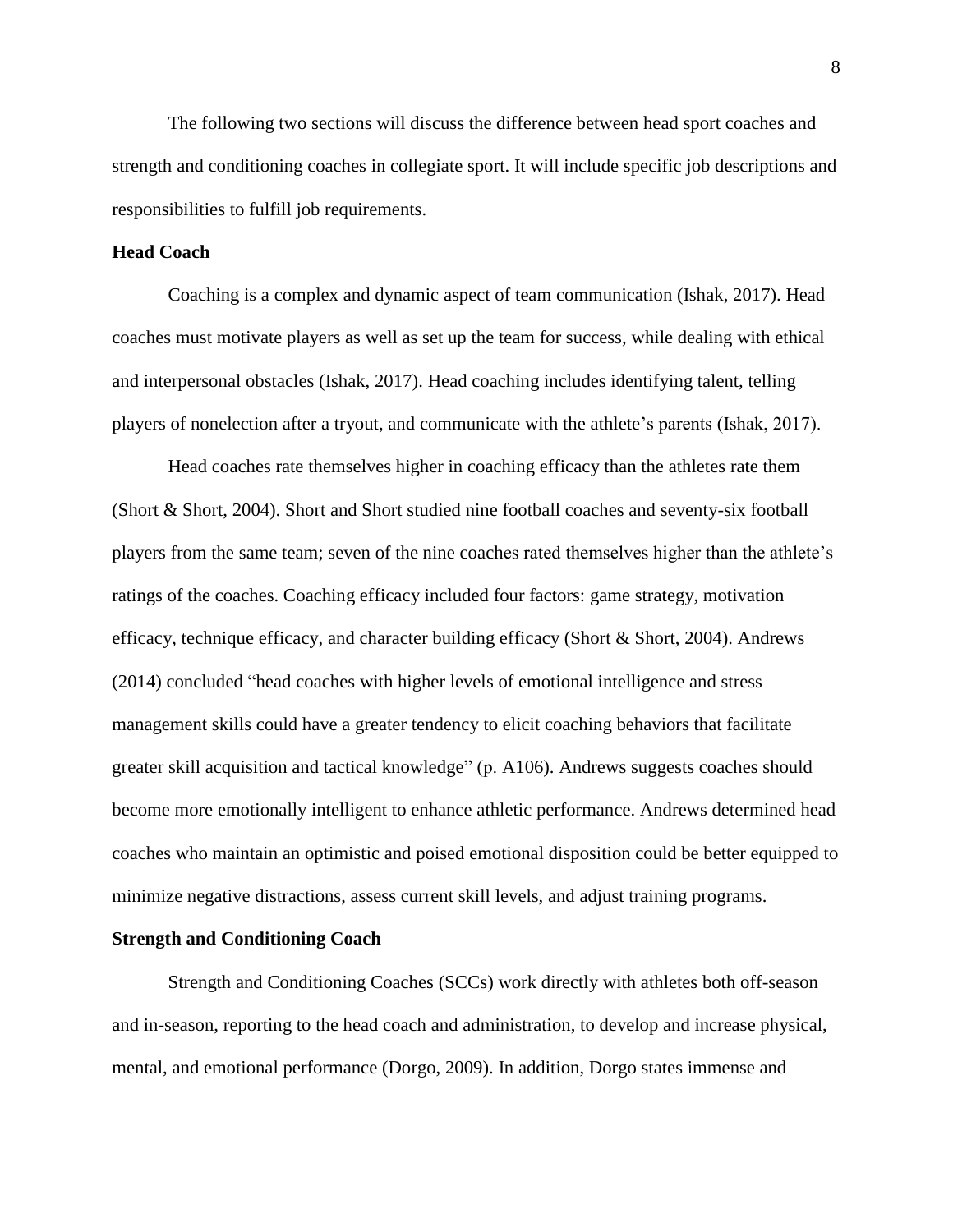versatile knowledge is needed to coach strength and conditioning effectively. For example, responsibilities of NFL SCCs include program design, testing and evaluation, and organization and administration. To do this, SCCs must have a working knowledge of exercise science knowledge, nutrition, and exercise technique (Ebben & Blackard 2001). Simenz, Dugan, and Ebben (2005) determined that NBA SCCs responsibilities also include program design, teaching exercise technique, organization and administration, and testing and evaluation. Ebben, Carroll, and Simenz (2004) studied practices of NHL SCCs and found identical job responsibilities as Ebben et al (2001) and Simenz et al. However, SCCs at the Division II (DII) collegiate level typically hold more responsibilities outside of strength and conditioning, majorly working as assistant football coaches (Massey et al, 2009). In contrast, division I SCCs only focus on administration duties and provide training services to athletes (Brooks, Ziatz, Johnson & Hollander, 2000).

#### <span id="page-16-0"></span>**Communication**

Communication involves listening, observing, questioning, analyzing, and evaluating in order to create cooperation and this requires a wide range of skills and can be verbal or nonverbal (Ezzeldin, 2014). Eccles and Tenenbaum (2004) defined communication as a process of information transferred through various stages that can be intentional or unintentional and verbal or nonverbal. Ezzeldin (2014) indicated communication is critical in the relationship between coaches, athletes, managers, referees, scorers, and other officials. In addition, Ezzeldin concluded that teams should be organized and know the best communication development, style, and timing between managers, coaches, and athletes to serve for better communication management. Eccles and Tenenbaum determined the process of communication may take time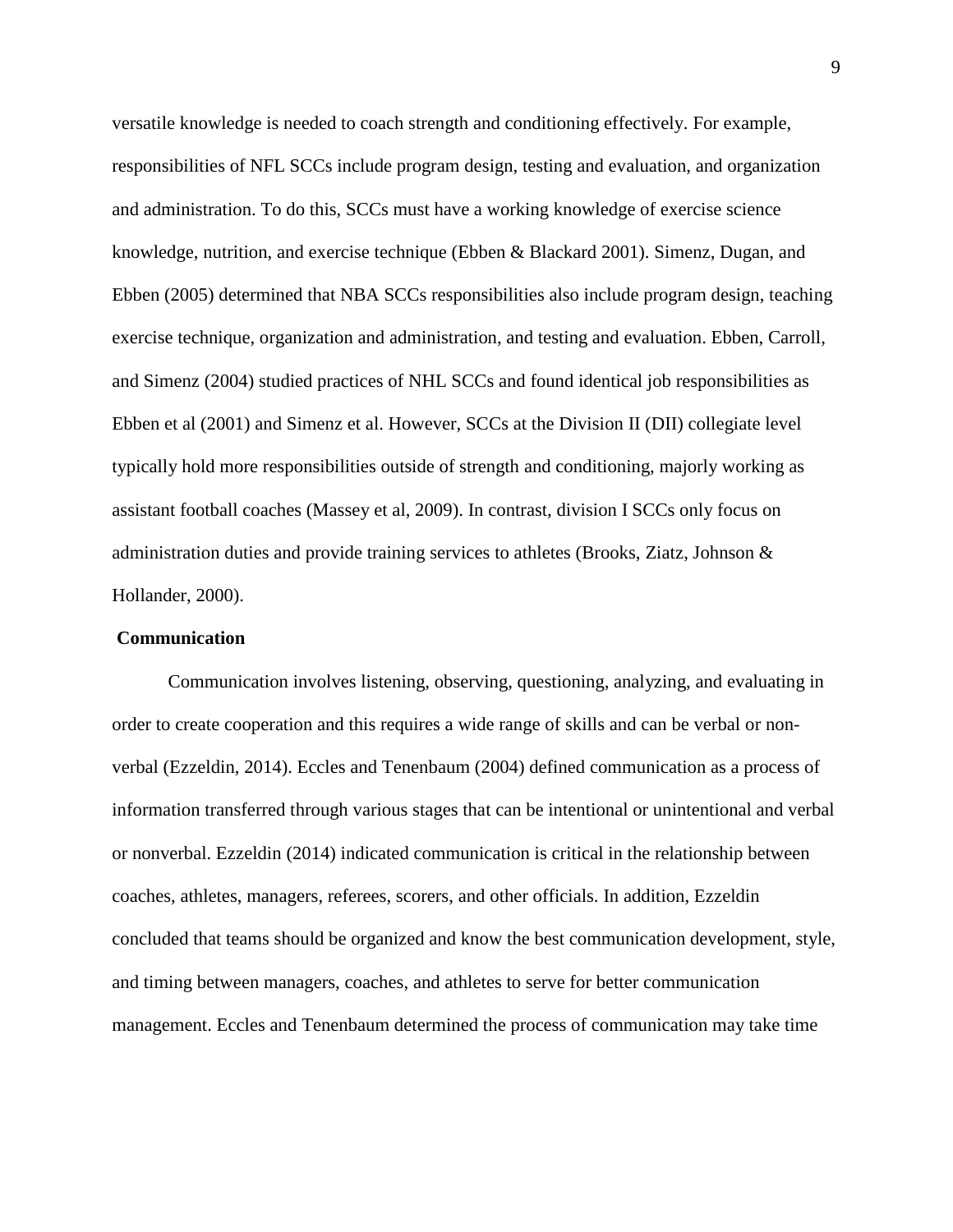because it requires cognitive resources and can possibly be disrupted. These authors also determined that communication is a critical aspect of team performance.

# <span id="page-17-0"></span>**Communication Strategies**

Arnold, Fletcher, and Molyneux (2012) studied national performance directors regarding leadership advice for leaders and managers of sports teams and organizations and found five themes including enhancing personal skills and strengthening relationships. In addition, the participants of the Arnold et al. study provided advice for sport organizations that included creating the optimal environment, an inclusive culture, and providing appropriate support to people in the organization. Lantara (2019) conducted a similar study of an economics faculty in Private Islamic Universities in Makassar, investigating organizational communication climate and working enthusiasm. Lantara found that organizational communication and work enthusiasm effect work satisfaction, employee performance, and job satisfaction. Men and Stacks (2014) examined how strategic leadership influenced internal public relations in medium and large corporations in the United States. Findings concluded that transparent communication contributed to employee trust, commitment, and employee satisfaction (Men & Stacks, 2014).

## <span id="page-17-1"></span>**Leadership Styles**

Leadership involves influencing others to achieve outcomes and enable circumstances and environments to help achieve a goal (Ekstrand et. al., 2017). Ekstrand et. al. described three leadership styles: transformational, transactional, and laissez-faire. Transformational leadership is a democratic form of leadership that motivates and inspires followers. Transactional leadership is rewarding or disciplining followers based on achievements or failures. Laissez-faire is simply the absence of leadership. Northouse (2016) defined transformational leadership as leaders who achieve to improve performance and development of followers. Transformational leaders are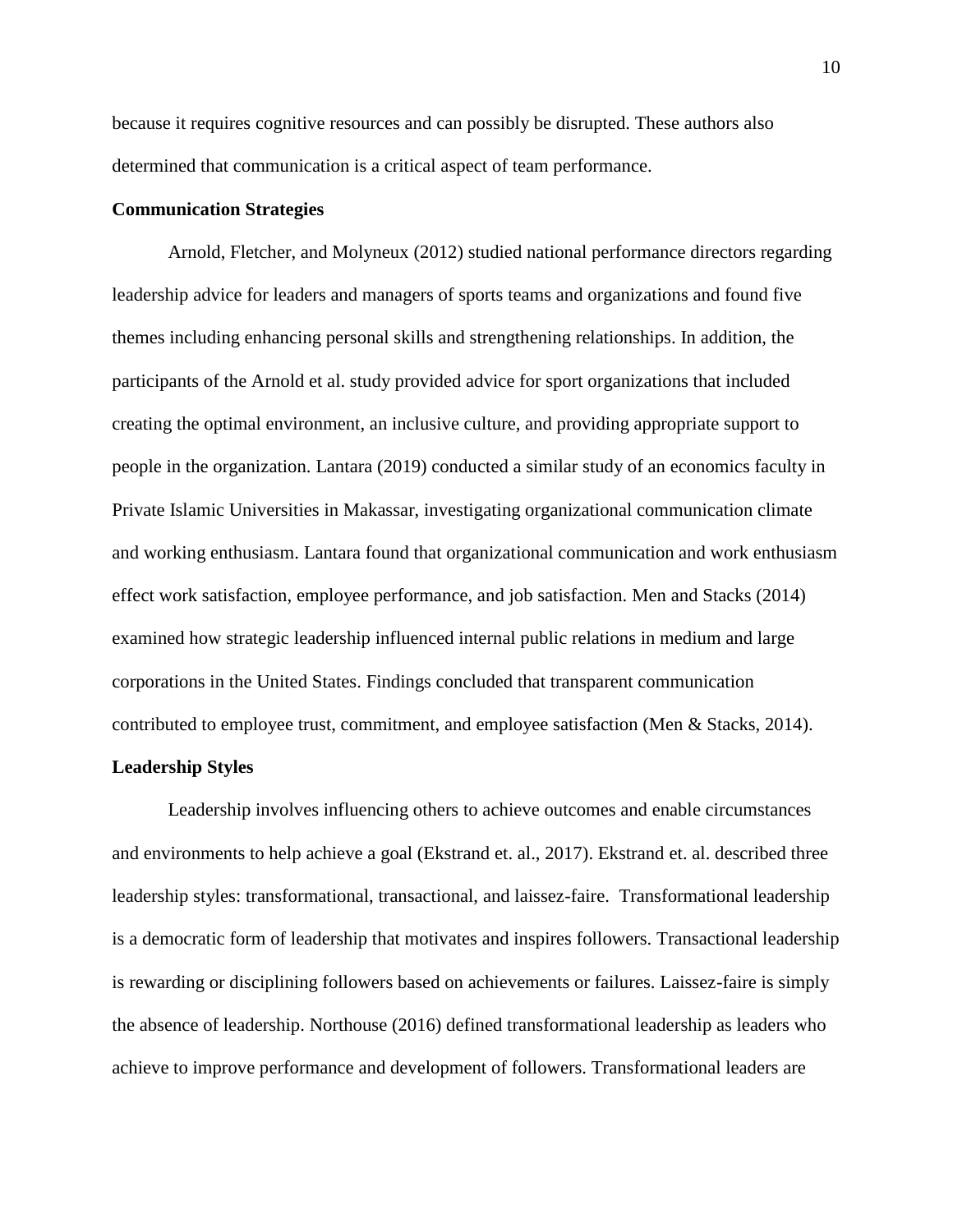effective at motivating followers and have strong internal values and ideals. Alternatively, transactional leaders focus on their own agendas by exchanging value with followers and do not individualize the needs or personal development of the followers. Laissez-faire leadership is defined by Northouse (2016) as the absence of leadership or a hands-off approach. These leaders tend not to give feedback, delay decisions, and let the needs of followers fall short. This study focuses on transformational leadership and will not go into more detail about transactional and laissez-faire leadership.

#### <span id="page-18-0"></span>**Transformational Leadership**

Transformational leadership has been associated with decreased injuries among football players (Ekstrand et. al., 2017). Head coaches who communicated with a clear and positive vision, supported staff members, and gave players encouragement and recognition reduced incidence of severe injuries in athletes Ekstrand et. al. concluded there was a correlation between both injury rates and players' availability and leadership style of the head coach. Massey et al (2009) proposed that head coaches don't support staff members because, even though job satisfaction is high, SCCs at the Division II level are frustrated because of low pay, high stress, and desire to look for a more prestigious job. Massey (2004) also reported that other members of the sports department do not support SCCs, which may explain why SCCs believe that head coaches don't see them as legitimate coaches, as mentioned earlier in chapter one. Head coaches who lead with a transformational leadership approach exhibited higher levels of motivation, performance, development of skills, well-being, athlete satisfaction with team, team cohesion, and willingness to make personal sacrifices for the good of the team (Ekstrand et. al., 2017). The Ekstrand et. al. (2018) study showed how transformational leadership can affect athlete performance but neglects to study the effects between head coaches and strength and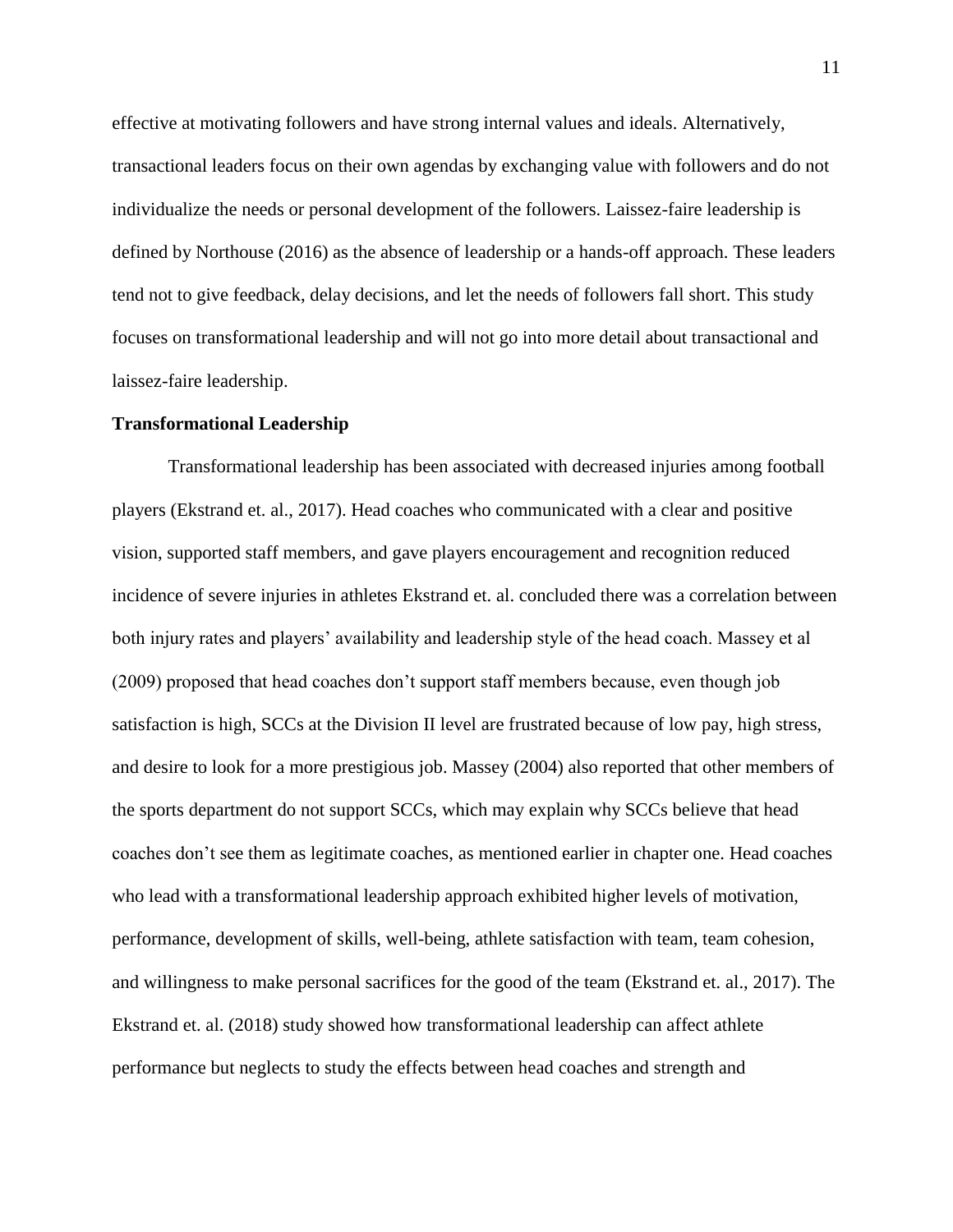conditioning coaches. This leads to the importance of conducting research on communication between the two roles. The research questions addressed in this study are: what are the experiences of SCCs regarding communication with head coaches in the collegiate setting? The secondary questions will be addressed in chapter III.

#### **Summary**

<span id="page-19-0"></span>Chapter two contained the review of the literature and consisted of 5 main points. Section one compared overviews of collegiate head coaches and SCCs in job descriptions and responsibilities. Section two provided definitions of communication. Section three discussed communication strategies related to sports management. Section four differentiated three main leadership styles: transformational, transactional, and laissez-faire. Section five went into further detail about transformational leadership in head coaches and how it affects athlete performance and incidence of injuries. The following chapter will discuss the methodology of this study.

#### **Chapter III: Methodology**

#### **Introduction**

<span id="page-19-2"></span><span id="page-19-1"></span>This purpose of this study is to explore the experiences of SCCs regarding communication with head coaches in collegiate settings. This qualitative study explores how communication affects relationships and teamwork between SCCs and head coaches, as well as how it can affect athlete performance. Chapter three includes the methodology section of this study which contains multiple sections. Section one covers the design of the research. Section two provides the rationale for the study and design. Section three revisits the research questions that guide this study. Section four describes the setting the participants will be generally doing during the study of the participants. Section five and six outline the sample group for this study and describe the background of the participants respectively. Section seven covers the role the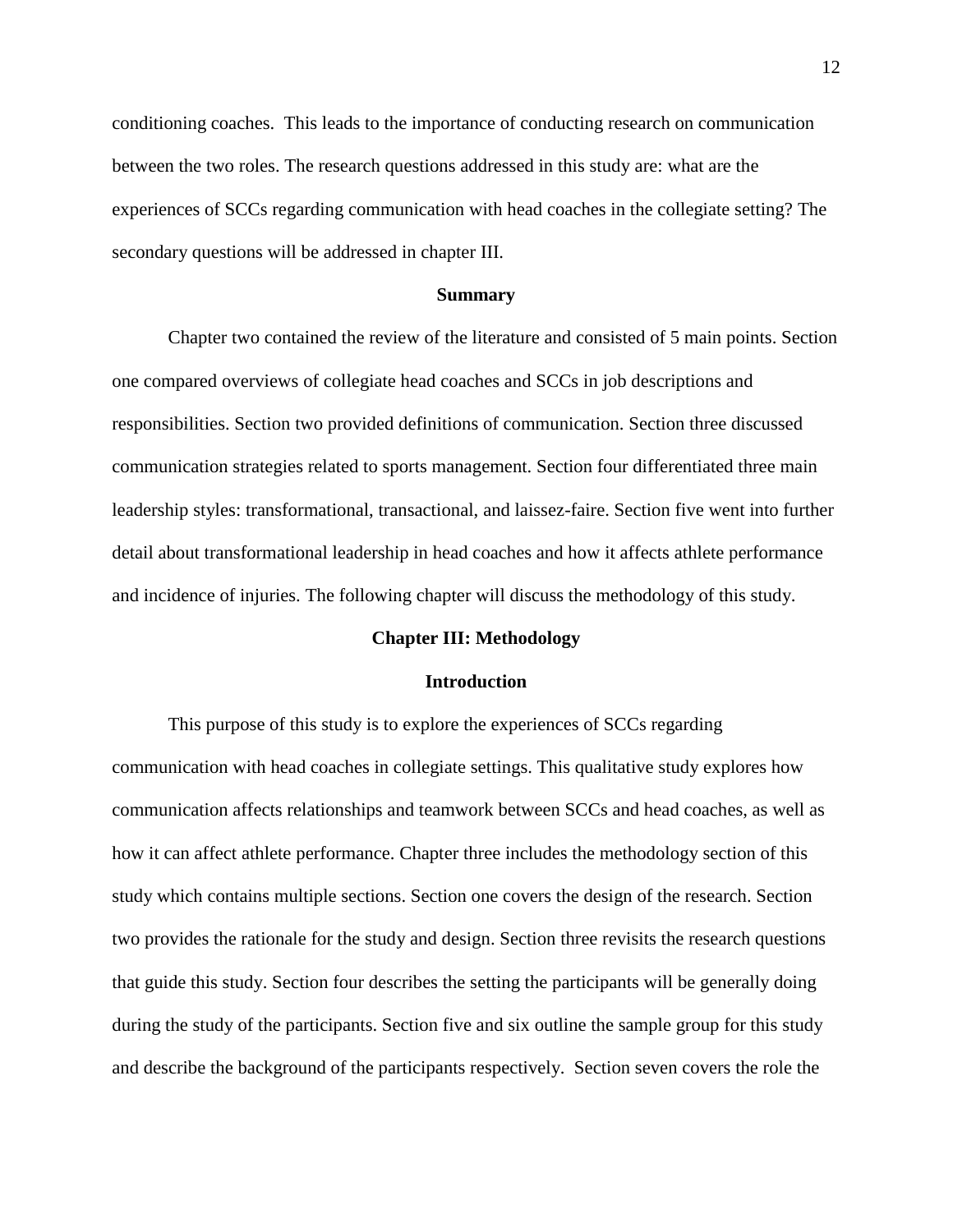researcher has in the study. Section eight explains the instrumentation used for the study. Section nine discusses how the researcher will achieve approval from the International Review Board. Section ten describes how the data will be collected. Section eleven explains how triangulation will be used to review the data. Section twelve describes how the data will be analyzed. Section thirteen provides a summary of the chapter and what is to come in subsequent chapters.

## **Research Design**

<span id="page-20-0"></span>This phenomenological qualitative study examines the experiences of strength and conditioning coaches across three college sport divisions. Phenomenological qualitative studies are studying a phenomenon or experience between a group of people rather than an individual (Lockmiller & Lester, 2017). The researcher chose this form of study because this can be used to understand the experiences of SCCs communicating with a head coach. This study will attempt to identify how SCCs can effectively communicate with head coaches and will analyze how that communication may affect teamwork, relationships, and athlete performance through the voices of the SCCs. Individual Qualtrics surveys using a Semi-structured open-ended interview guide (SOIG) will occur as discussed in the instrumentation section of this chapter.

#### **Rationale for the Method**

<span id="page-20-1"></span>At the time of this study, the researcher has not found any studies regarding communication strategies between SCCs and head coaches. Ezzeldin (2014) concluded communication is critical in the relationship between coaches, athletes, managers, referees, scorers, and other officials. If communication is important between all these parties, effective communication strategies should be studied. As mentioned in chapter II, head coaches who communicated with a clear and positive vision, supported staff members, and gave players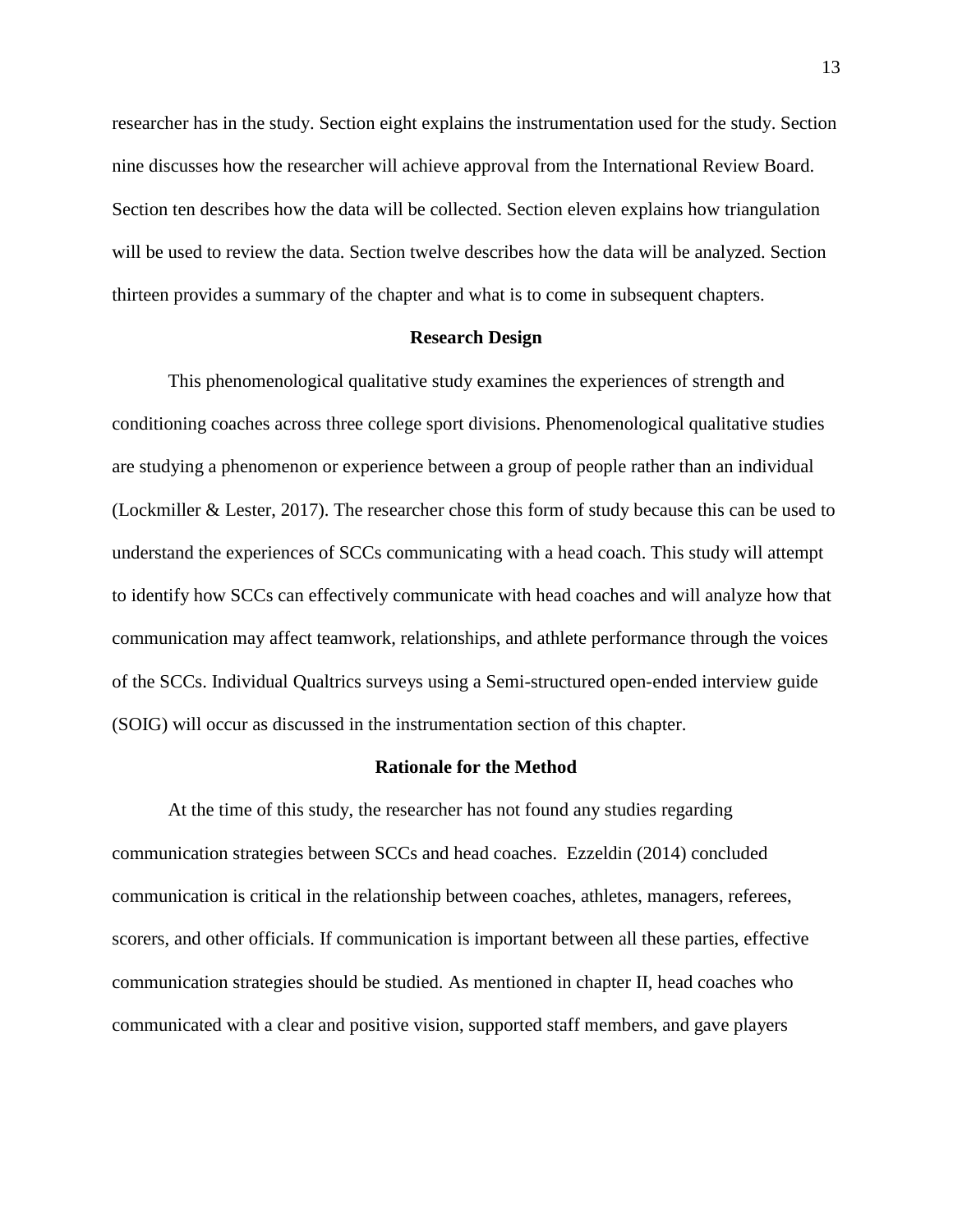encouragement and recognition reduced incidence of severe injuries in athletes (Ekstrand et. Al, 2017).

In addition, SCCs report lack of respect from other members of sports departments as they feel that head coaches do not see SCCs as legitimate coaches (Massey, 2004). Part of this perceived lack of respect may be because SCCs at the Division I level were not required to have an accredited certification until 2015 (NCAA, 2015). Studying effective communication may help SCCs create better relationships and gain respect from head coaches and sports administrations.

#### **Research Questions**

<span id="page-21-0"></span>The purpose of the study of this study is to explore the experiences of SCCs regarding communication with head coaches in collegiate settings. The following research questions will guide this study.

# <span id="page-21-1"></span>**Primary Research Question:**

The primary research question being explored in this study is, what are the experiences of SCCs regarding communication with head coaches in the collegiate setting? The following secondary research questions will assist in answering the primary question:

RQ 1: What effective communication strategies do strength and conditioning coaches use with head coaches to increase or maintain relationships?

RQ2: What effective communication strategies do strength and conditioning coaches use with head coaches to increase or maintain teamwork?

RQ 3: What effective communication strategies do strength and conditioning coaches use with head coaches to ensure student-athletes are performing at a high level?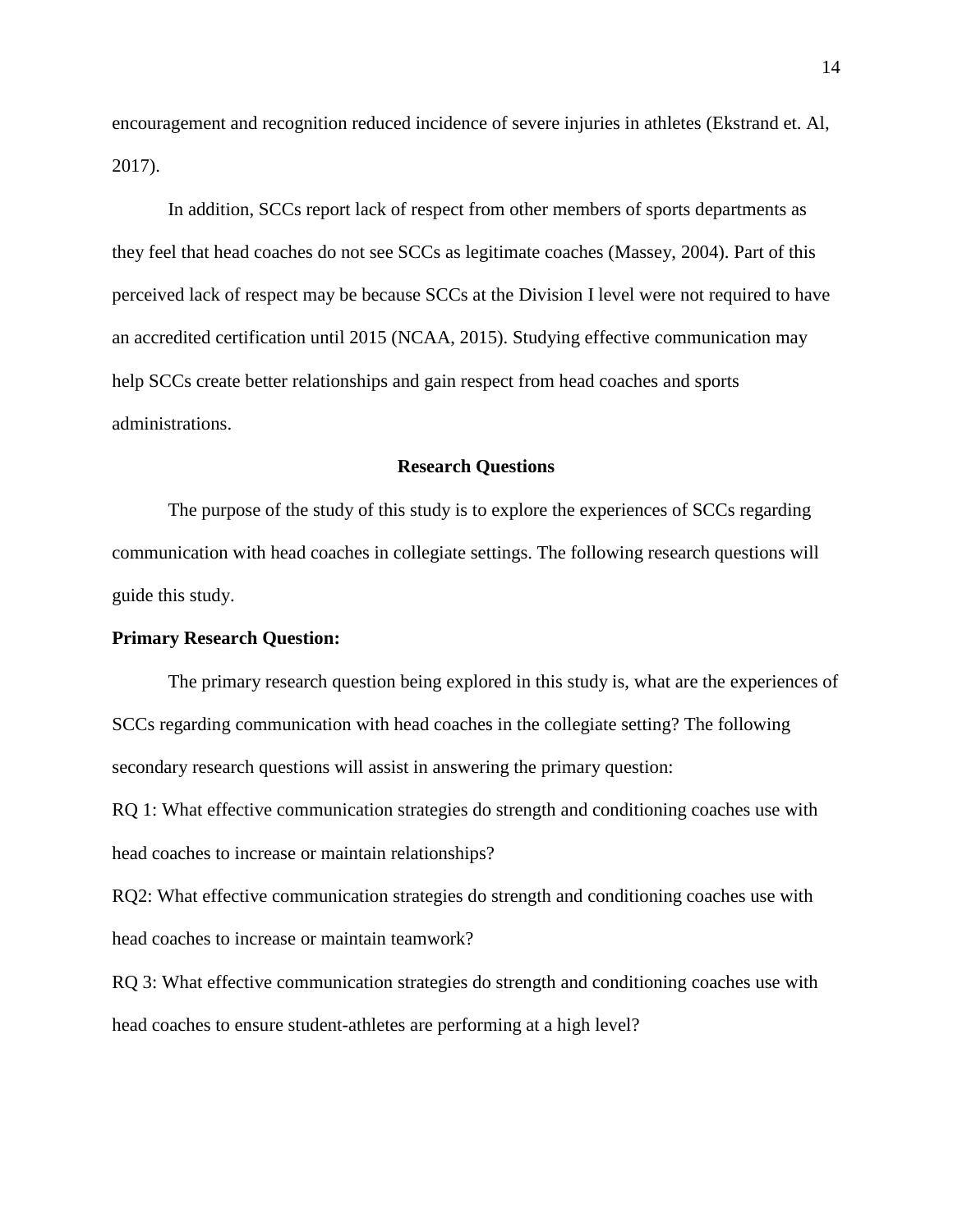#### **Setting**

<span id="page-22-0"></span>Participants of this study will be SCCs who work at 4-year universities in the United States of America and U.S. Protectorates. Universities from Division I to Division III may be included in this study. The day to day work of SCCs includes; exercise program design, testing and evaluation, and organization and administration (Dorgo, 2009). Division II SCCs tend to hold more responsibilities outside the weight room compared to Division I SCCs, often working as assistant football coaches (Massey et al, 2009). Typically, SCCs make on average \$30,000- \$40,000 a year and work between 64-75 hours a week during the year (Massey, et al., 2009). Sartore-Baldwin (2013) states that due to the high number of hours worked and little compensation, SCCs are overworked and underpaid. SCCs receive lack of respect from other members of the sport department because head coaches do not see SCCs as legitimate coaches (Massey et al., 2004). However, SCCs at the Division I level must obtain an accredited strength and conditioning certification program per NCAA regulations (NCAA, 2014).

#### **Sample**

<span id="page-22-1"></span>A Qualtrics survey will be sent by email to participants requesting participation in the study. Inclusion criterion includes SCCs in the United States who are at least 21 years of age, hold a 4-year degree, and have an accredited certification related to strength and conditioning. Assistant SCCs or Head SCCs can be participants in the study. SCCs must have at least 1 year of strength and conditioning experience at the collegiate level. The participants can be any gender and any race to be a part of this study. Those SCCs who do not meet the inclusion criteria as participants answer basic demographics will not be allowed to answer the open-ended questions and the survey will end immediately.

# <span id="page-22-2"></span>**Selection of Participants**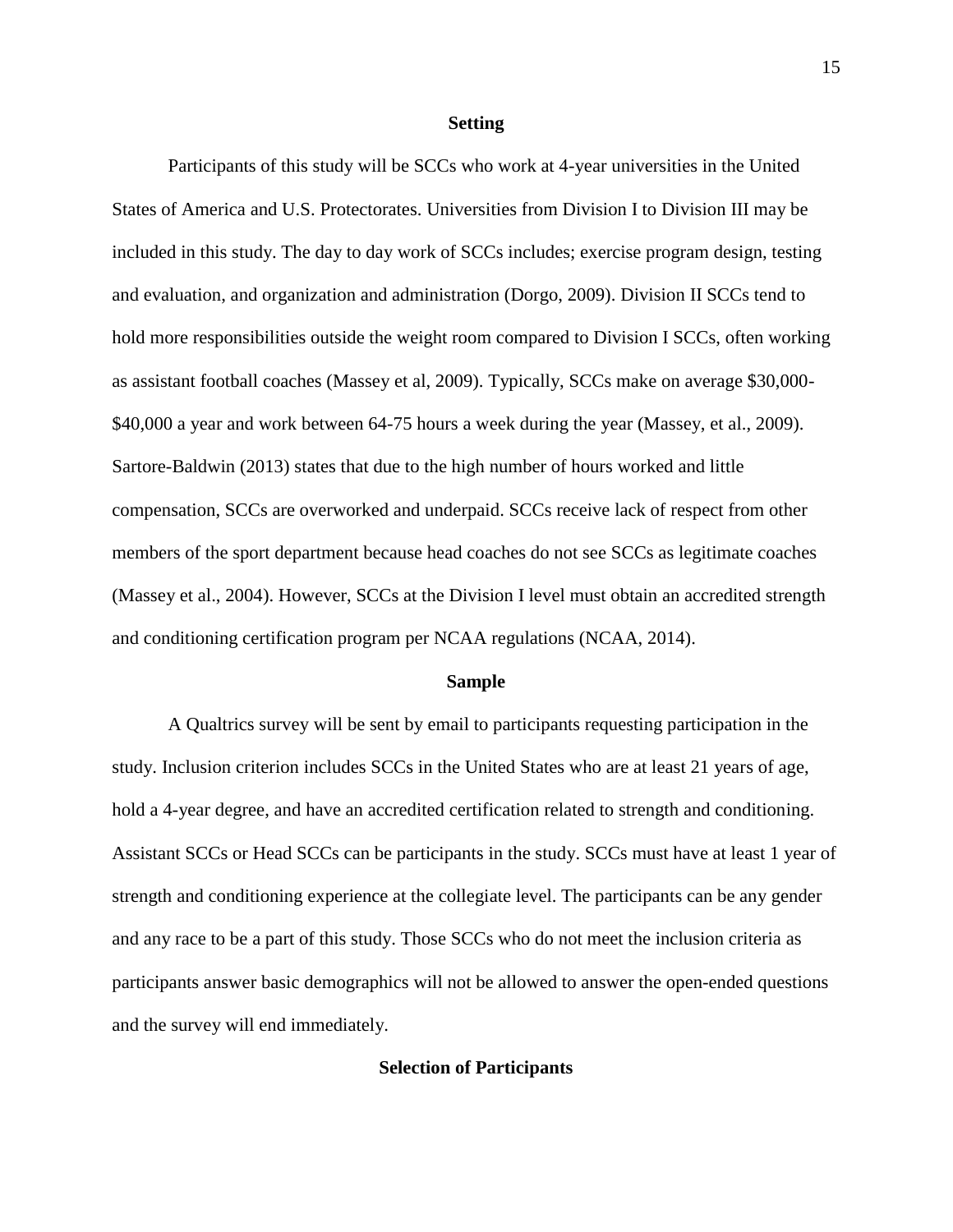A purposeful sampling method will be used to select the participants to survey. As Suri (2011) states, purposeful sampling relies on the best cases to provide deep, rich understanding of the phenomenon being explored. Selection of participants pertains to SCCs, either as head or assistant coaches for public or private 4-year universities. The SCC must have an accredited certification related to strength and conditioning, an example includes being a Certified Strength and Conditioning Specialist (CSCS) accredited by the National Strength and Conditioning Association. If participants are willing to participate, they will click on a link to the survey, sent via Facebook NSCA Colleges Coaches SIG (special interest group) or SCCs university email and read the informed consent document with information on the background of the study and what will be expected of them during the study. This study is completely voluntary and participants can back out of the study at any time. Informed consent document will inform participants that all data and information will confidential and responses will be completely anonymous.

Gathering participants was achieved by two methods. First method was using Facebook on the NSCA College Coaches Special Interest Group (SIG), which consists of over 3,000 members that work or obtaining to work in the strength and conditioning field. A message of the description of the study and a link to the Qualtrics survey was posted on the group page after obtaining permission from the group page's administrator. The second method was compiling an email list of 150 SCCs through each coach's university faculty pages. Researcher selected different regions of the United States (North, South, East, Mid-West and West regions) and picked universities in each region at random to search each college's faculty pages to find SCCs emails to ask for participation of this study.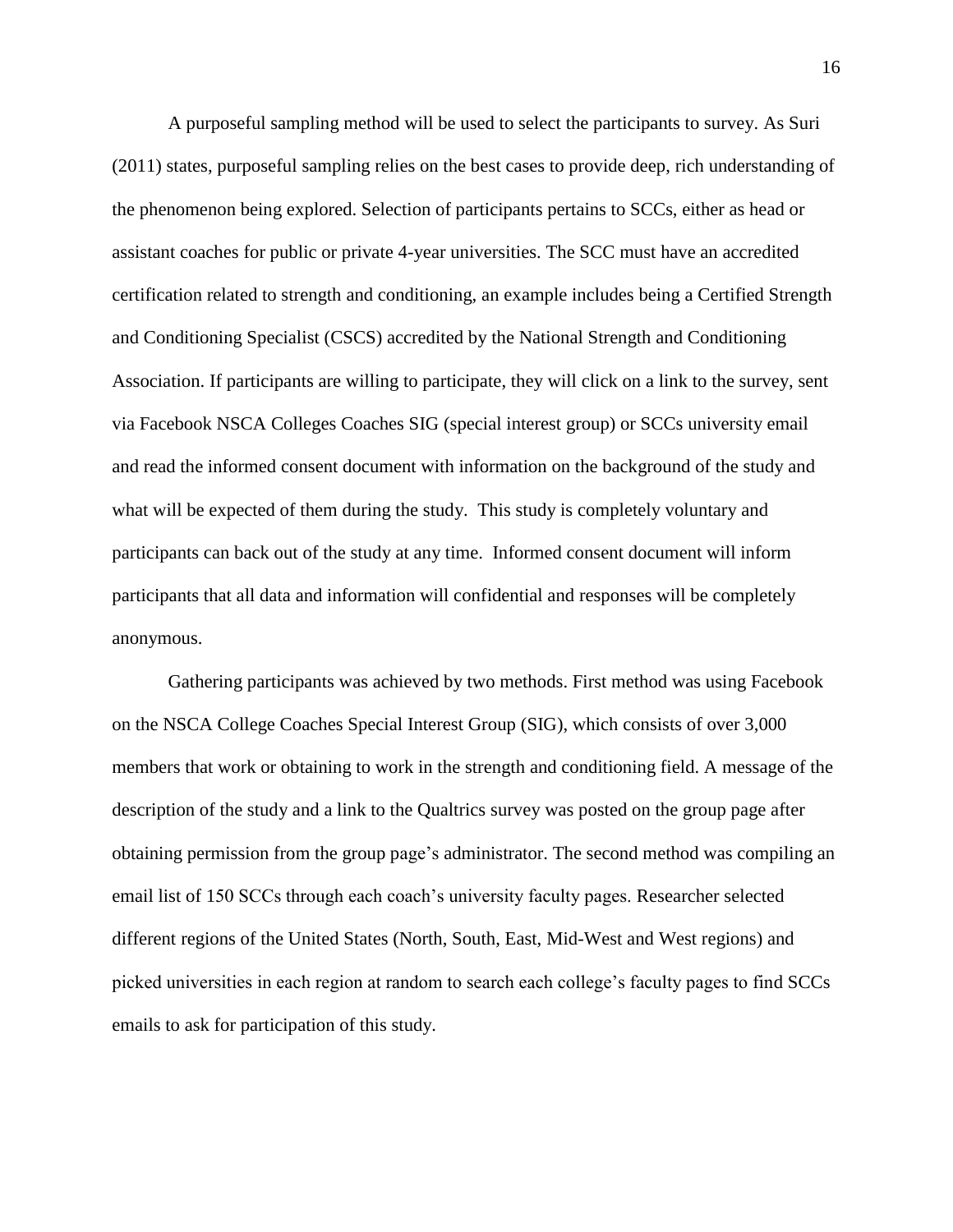If SCCs wish to participate, coaches could click on the Qualtrics survey link, which would start the survey with the informed consent form and let coaches decide to answer "yes" or "no" to giving consent to continue the study. Once coaches gave consent, the survey would ask basic demographics to ensure coaches meet the qualifications mentioned in the sample section. If a SCC answers a demographic question that would deem them unqualified to continue the study, the study immediately ends and no further data is recorded. Survey questions will be mentioned in detail under the Instrumentation section. This study is completely anonymous and any information that may lead back to a participant will be removed. In total, eighteen responses were recorded with two participants who did not qualify to participate in the study, based on the demographic answers given, and no further data was recorded from those participants.

#### **Role of the Researcher**

<span id="page-24-0"></span>The researcher serves as a human instrument to conduct the study. The researcher will conduct the survey, transcribe, and analyze the data with full knowledge of his closeness to the SCC field. The researcher is a master's level student in the Sports Management Program, working as a Graduate Assistant at Winona State University in the Strength and Conditioning department which serves high school and university athletic teams. This role influenced the selection of this topic for research. The researcher will avoid bias by avoiding leading questions to participants and using open ended questions in the SOIG. This semi-structured guide ensures questions do not lead participants to desired answers. In addition, appropriate language will be used to be mindful of social and cultural contexts. The researcher will also avoid questions with strong positive or negative association.

# <span id="page-24-1"></span>**Instrumentation**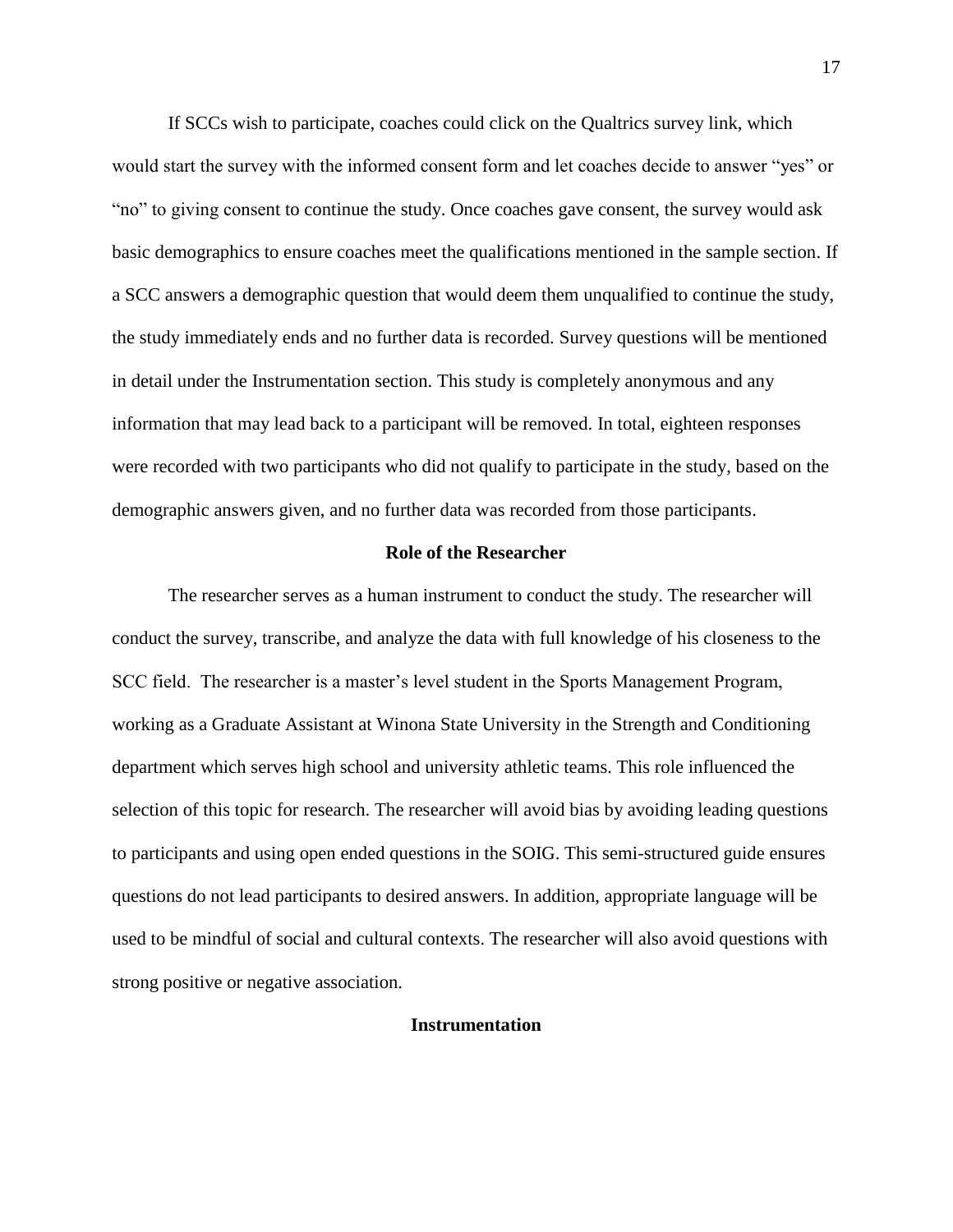The instrumentation for this study will be semi-structured open-ended interview guide (SOIG). The SOIG is presented at the end of this section. The questions seek to explore how SCCs typically communicate with head coaches and how that communication affects relationships, teamwork, and athlete performance. Questions will include how often SCCs communicate with head coaches, what platform of communication is used (in-person, email, text messages, phone calls, etc), and what communication strategies SCCs use to maintain a working relationship with head coaches. In addition, questions will ask how communication is used to create effective teamwork between SCCs and head coaches, and if lack of communication has affected athlete performance in any way.

The survey is broken into four sections: informed consent, qualification questions, demographic questions, and open-ended questions. Informed consent section allows SCCs to read what the study is and what will be asked of them during the study and allow to either continue or to decline participation. The qualifications questions section is used to ensure coaches qualify to continue answering the survey. If SCCs answer that they were under 21, do not currently work for a 4-year university, do not hold an accredited certification to coach student-athletes, and have less than 1 year of strength and conditioning experience the survey would immediately end and no further data is recorded. Questions 5-8 is the demographic section to learn deeper background information related to the participant's occupation. The final section is the open-ended questions that allows participants to explain in their own words about experiences communicating with head sport coaches. The SOIG is presented in its entirety here. Semi-Structured Open-Ended Interview Guide.

# **Informed Consent**

See Appendix B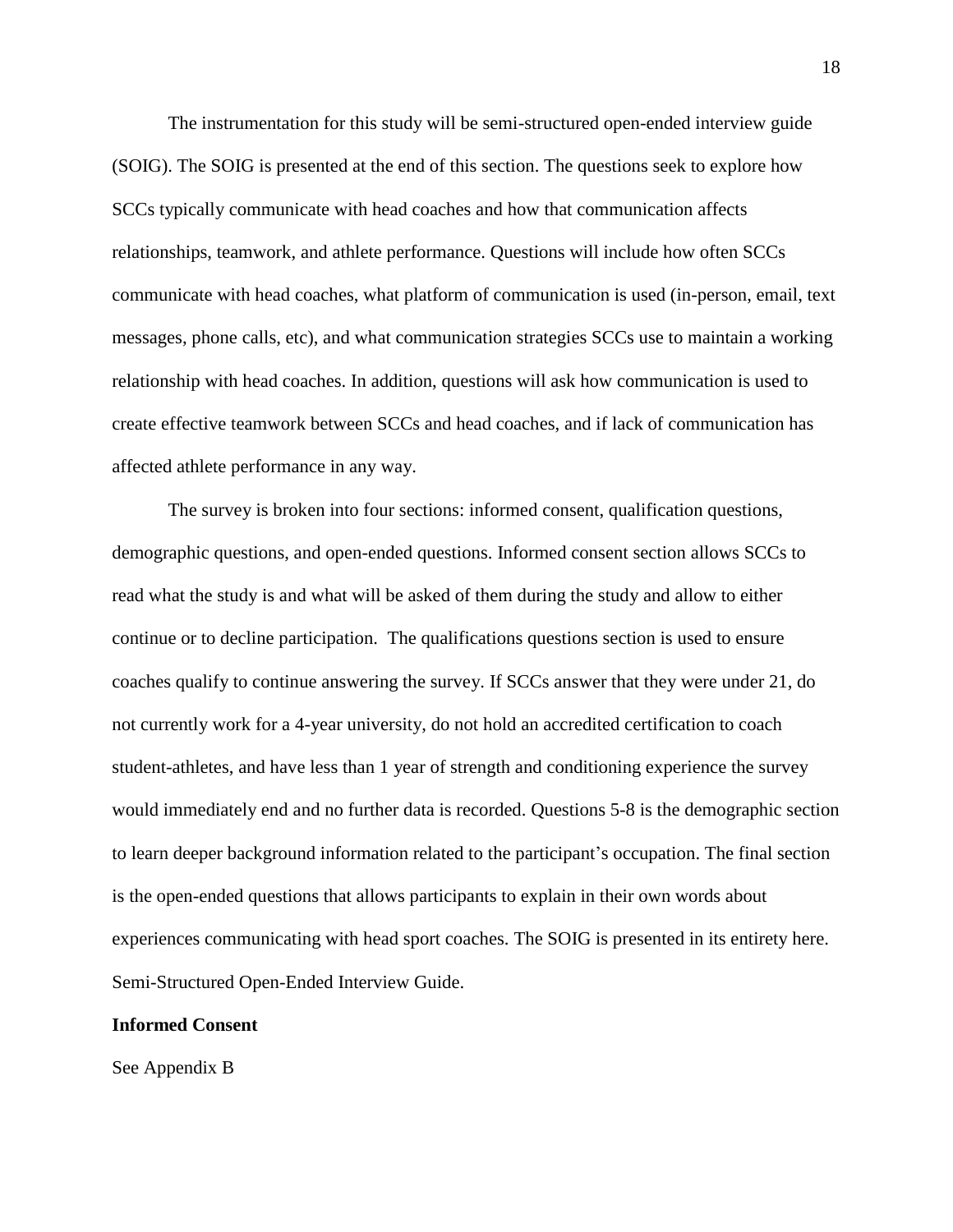# **Qualification questions**

- 1. What age group are you in?
- 2. Do you currently work for a 4-year college as a Strength and Coach or a title similar to?
- 3. What accredited certification to train collegiate athletes do you have?
- 4. How many years of experience do you have working as a collegiate Strength and Conditioning Coach?

#### **Demographic Questions**

- 5. What NCAA division level does your university compete in?
- 6. How many Head Sport Coaches do you report to and/or work with?
- 7. How often do you communicate with a Head Coach when athletes are in-season?
- 8. How often do you communicate with a Head Coach when athletes are off-season?

#### <span id="page-26-0"></span>**Open-Ended Questions**

- 1. Please tell me about your experiences communicating with head coaches?
- 2. How do you and your head coach communicate with each other?
- 3. What has worked well in regard to communicating effectively with a Head Coach?
- 4. What has not worked well in regard to communicating effectively with a Head Coach?
- 5. How do you communicate with a Head Coach to have a good personal relationship with them?
- 6. How do you communicate with your Head Coach to have effective teamwork?
- 7. How do you communicate with a Head Coach to ensure athletes are performing on a high level?
- 8. If the head coach communicates with you first, what are the topics of discussion?
- 9. How often do you communicate with a head coach?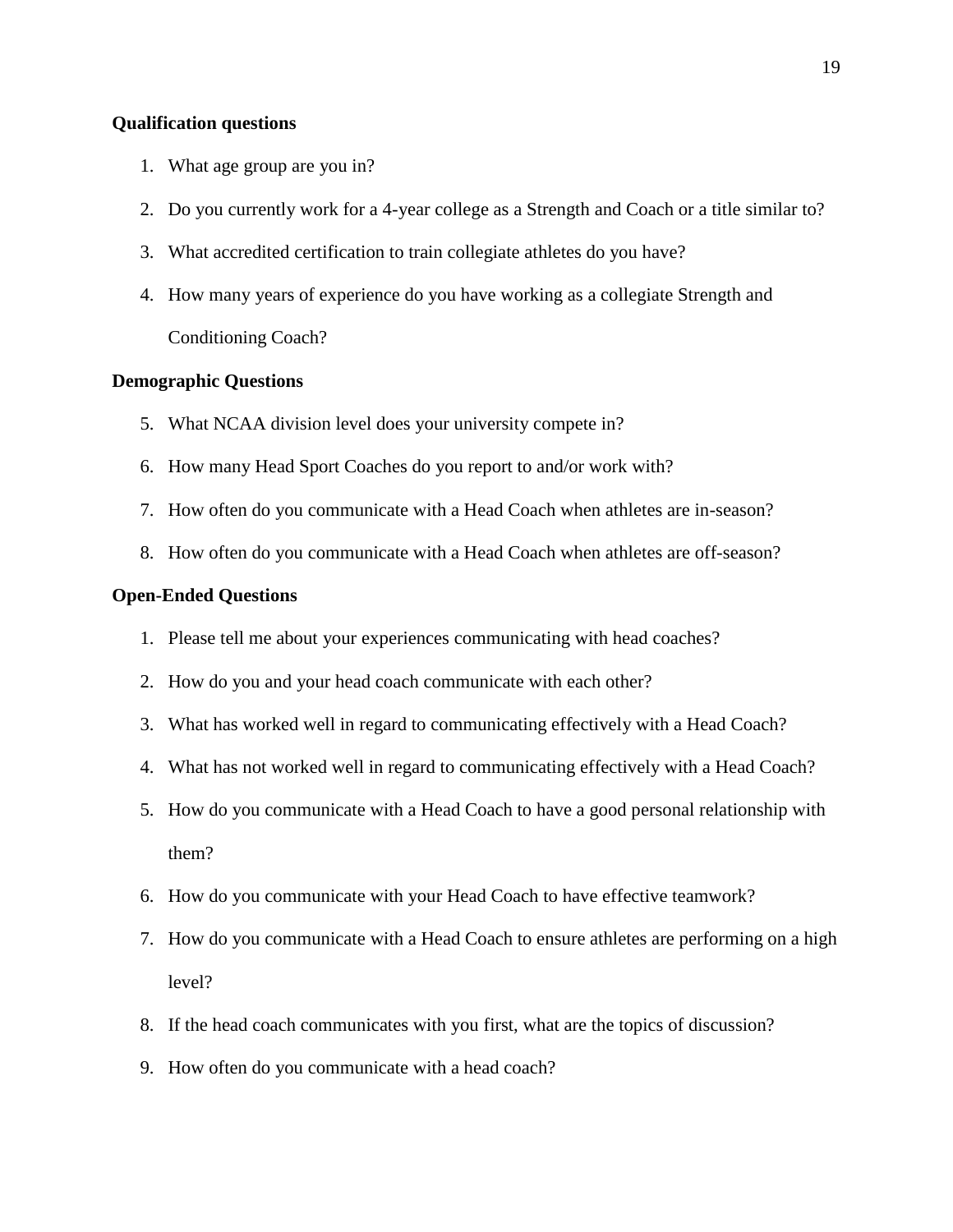10. Please add any comments you would like regarding your thoughts on the communication between head coaches and SCCs.

<span id="page-27-0"></span>Thank you for your participation in this study.

## **Institutional Review Board (IRB) Process**

To carry out this study, the Institutional Review Board (IRB) must first approve the content. To seek approval from the IRB, the researcher will not contact or communicate with any potential participants until approval from the IRB. In addition, the researcher will complete the human subjects education module and fill out all forms required to submit the study for IRB approval. If the human protections administrator, who reviews the package, has any recommendations for the study, the researcher will adjust for them. Finally, no data will be collected until IRB approval has been made to ensure accuracy and legitimacy of the data.

## **Data Collection**

<span id="page-27-1"></span>The researcher will conduct anonymous individual surveys with SCCs throughout the United States. The survey will be conducted via Qualtrics. With each coach's consent, I will ask questions regarding basic demographics and communication experiences with current and past head coaches. These questions cover communication strategies, communication skills, and any recommendations involving communication that SCCs wish to add.

Data will be collected through Qualtrics. Qualtrics provides the researcher to produce and distribute survey's efficiently and effectively. Qualtrics provides distribution features to easily send the survey to participants of researcher's choosing via a hyperlink that will send participants directly to the survey. Data reports and tables will able be provided by Qualtrics to allow the researcher to read and interpret the data. The researcher will analyze the survey answers and explore common themes between the participants in the open-ended questions section. Data will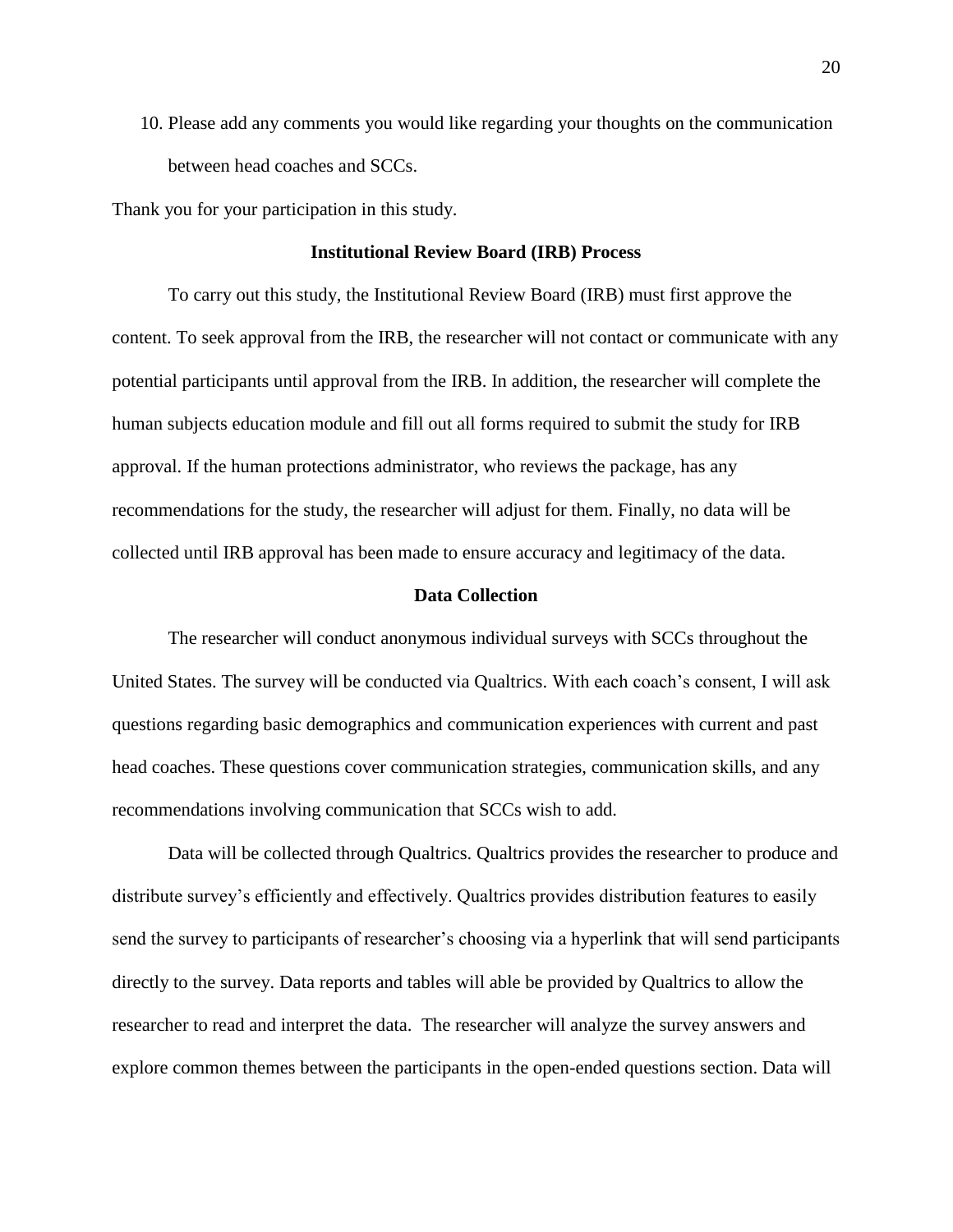be stored in a locked office and destroyed upon completion of the research to ensure data security for all parties involved in the study.

# **Triangulation**

<span id="page-28-0"></span>Method triangulation will be used to compare the data across multiple areas. Carter, Bryant-Lukosius et. al. (2014) state that method triangulation is the use of multiple methods of data collection about the same phenomenon. Data will be explored through individual surveys, comparison of published journals, and researcher's journal. This will ensure the data is studied and compared through multiple angles to fully understand and interpret that data. The SOIG will gather data from each participant during the survey. This data will be reported in aggregate as themes emerge. Information regarding how communication patterns occur among head coaches will be gathered from the professional literature to compare to the participant responses regarding their experiences with head coach communication patterns. The researcher's journal will be used for increased triangulation of the data findings.

#### **Data Analysis**

<span id="page-28-1"></span>This qualitative study will use the constant comparative method of data analysis to find patterns and themes from SCCs regarding communication. The surveys will be recorded to allow referral of the data to find patterns and common themes. All responses will be coded using selective, axial, and thematic coding. In addition, research notes will be compared to participant data to assure accuracy of the data findings. The research findings will also be disseminated to professional colleagues for peer debriefing and review to reduce researcher bias.

#### **Summary**

<span id="page-28-2"></span>Chapter three included the methodology section of this study. The study will interview 5- 10 SCCs to find common patterns and themes regarding communication strategies between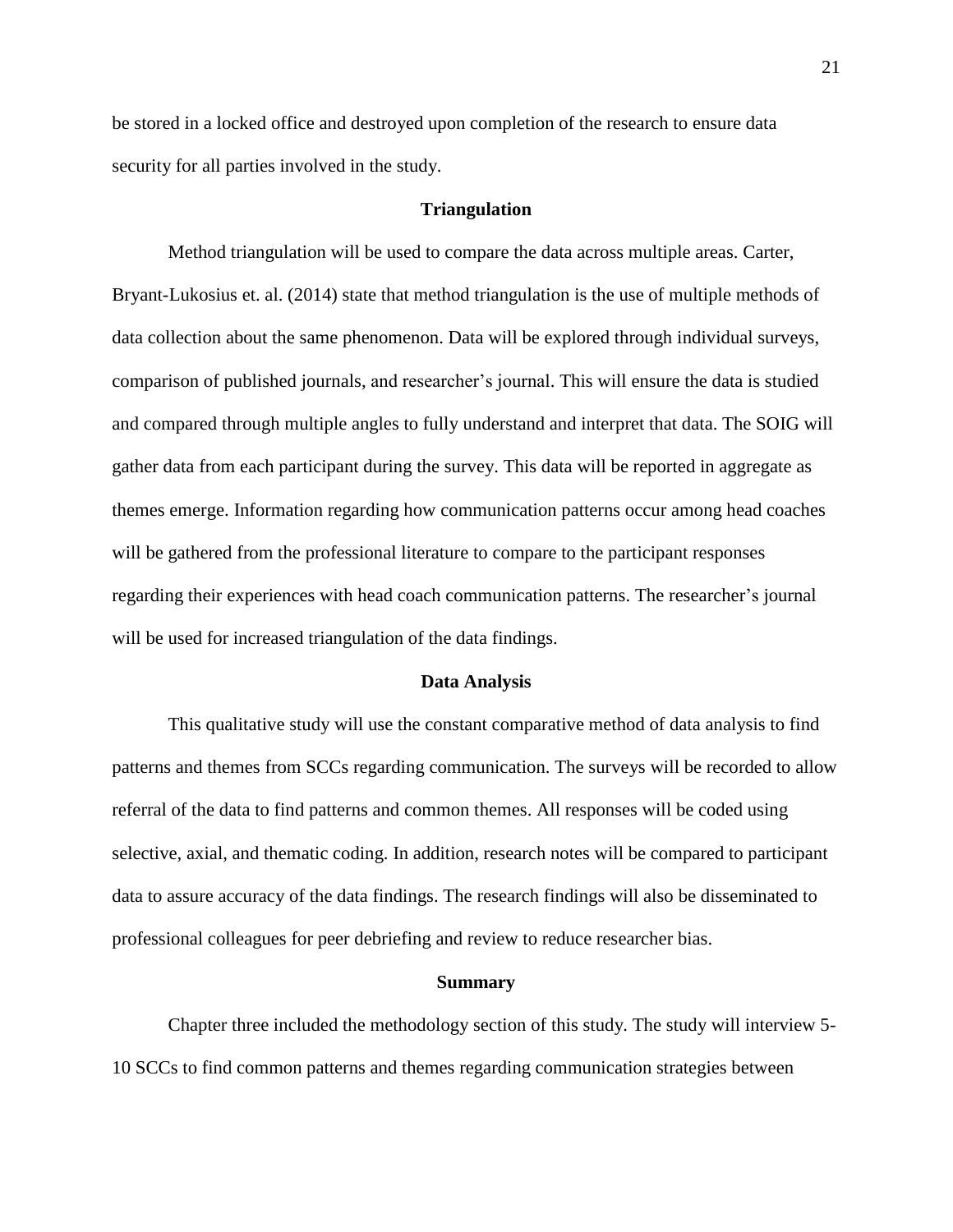results of the study. Chapter 5 will include the conclusion and discussion of the study.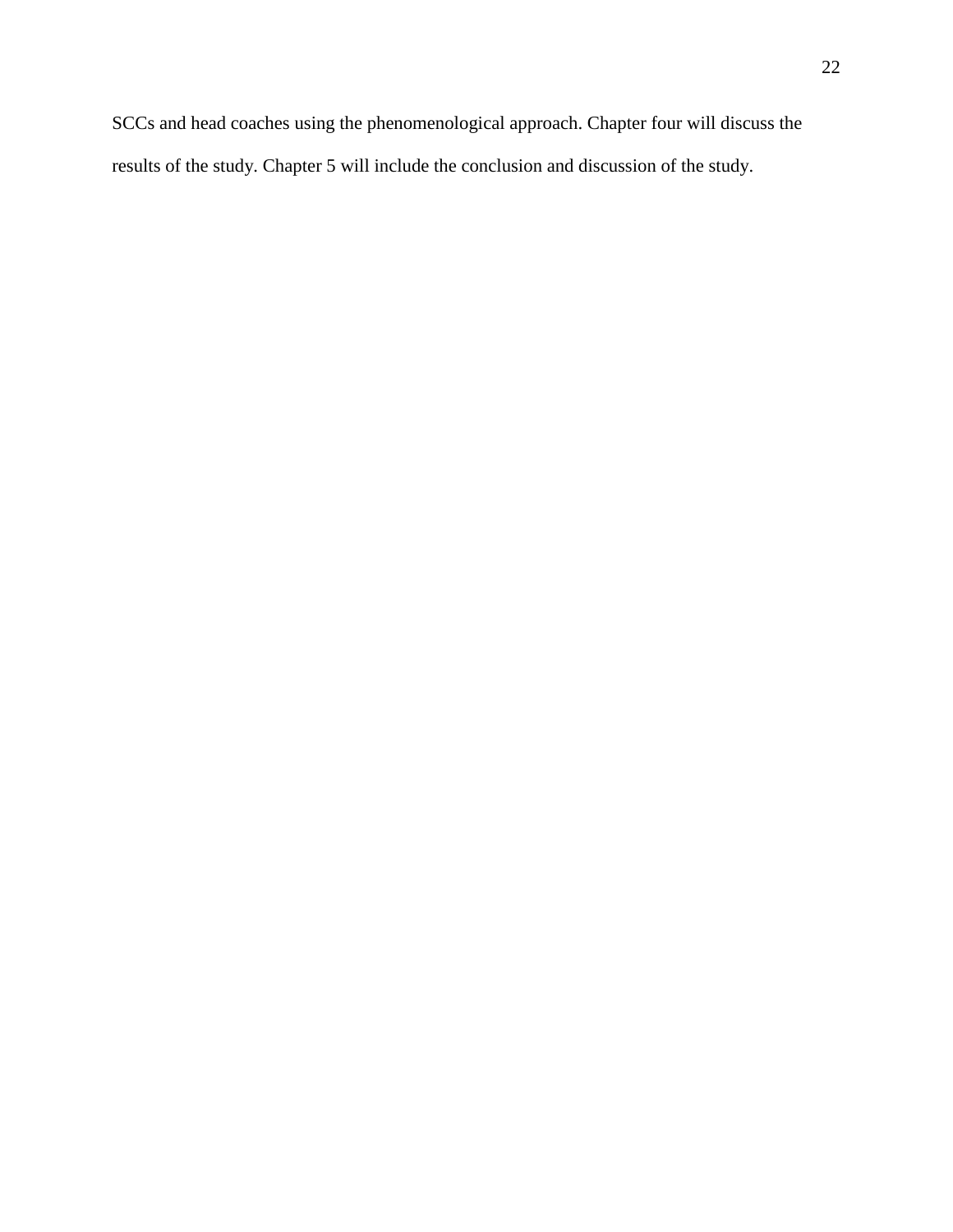#### **Chapter IV: Results**

# **Introduction**

<span id="page-30-1"></span><span id="page-30-0"></span>Chapter four will present the results of the study. This chapter will review the problem statement, research questions, and data analysis procedures. The chapter will show the demographics of the participants and demonstrate 5 emerging themes found in the study. Triangulation, through journal review and the researcher's journal, will be used to compare to this study for a deeper understanding of the data. The summary will review chapter four and what to expect in chapter five.

# **Review of the Problem Statement**

<span id="page-30-2"></span>SCCs report low job satisfaction that is partially attributed to the lack of respect from other members of the sport department, with many believing head coaches do not see SCCs as legitimate coaches (Massey, et. al., 2004). While there is research on the job analysis and experiences of SCCs (Sartore-Baldwin, 2013); (Massey, et. al.), research regarding communication skills or strategies between head coaches and SCCs is lacking. This lack of research may exacerbate other coaches viewing SCCs as professionals.

# <span id="page-30-3"></span>**Research Questions**

The following research questions were answered using the survey data. The primary research question being explored in this study is, what are the experiences of SCCs regarding communication with head coaches in the collegiate setting? Three data sources were used to the answer the research questions. Open-ended survey, which contained nine questions with follow up questions, comparison of journal articles from Chapter 2, and researchers personal journal. The following secondary research questions will assist in answering the primary question: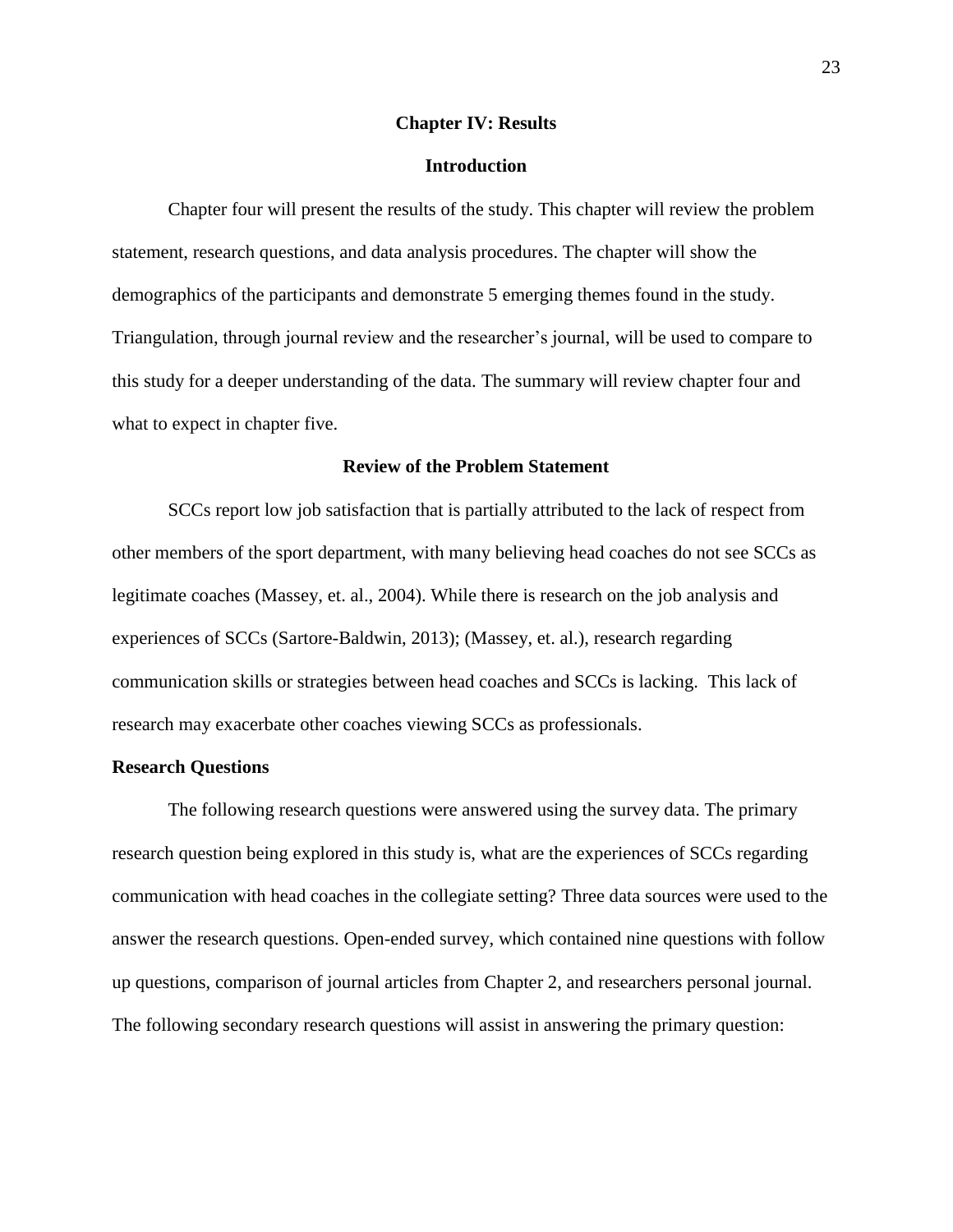RQ 1: What effective communication strategies do strength and conditioning coaches use with head coaches to increase or maintain relationships?

RQ2: What effective communication strategies do strength and conditioning coaches use with head coaches to increase or maintain teamwork?

RQ 3: What effective communication strategies do strength and conditioning use with head coaches to ensure student-athletes are performing at a high level?

# **Review of the Research Design**

<span id="page-31-0"></span>This study uses a phenomenological approach to gain an understanding of the SCCs experiences communicating with head sport coaches. An open-interview guide was used to develop the open-ended questions of the survey. The protocol included a description of the study, purpose of the study, anonymity, potential risks, benefits of the study from the results, IRB approval, and an explanation of the participants' right to withdraw from the study at any time. Participants answered basic demographics to ensure qualification of the study (labeled in chapter 3), which the survey would end if that person did not meet the criteria and no further data was gathered. Eighteen SCCs participated in the survey with 2 removed due to not meeting the qualifications to finish the survey. However, not all the participants completed the open-ended questions after completing the basic demographics. Range of 9-13 responses were recorded in the open-ended questions section.

#### **Data Analysis Procedures**

<span id="page-31-1"></span>The researcher analyzed the data, provided by Qualtrics, by coding the open-end question responses section of the survey, reviewing the transcript for emerging themes, comparing the data to the current literature from chapter two, and reflect on researcher's personal experiences as the researcher works as a SCC for a high school and DII University and how it compares to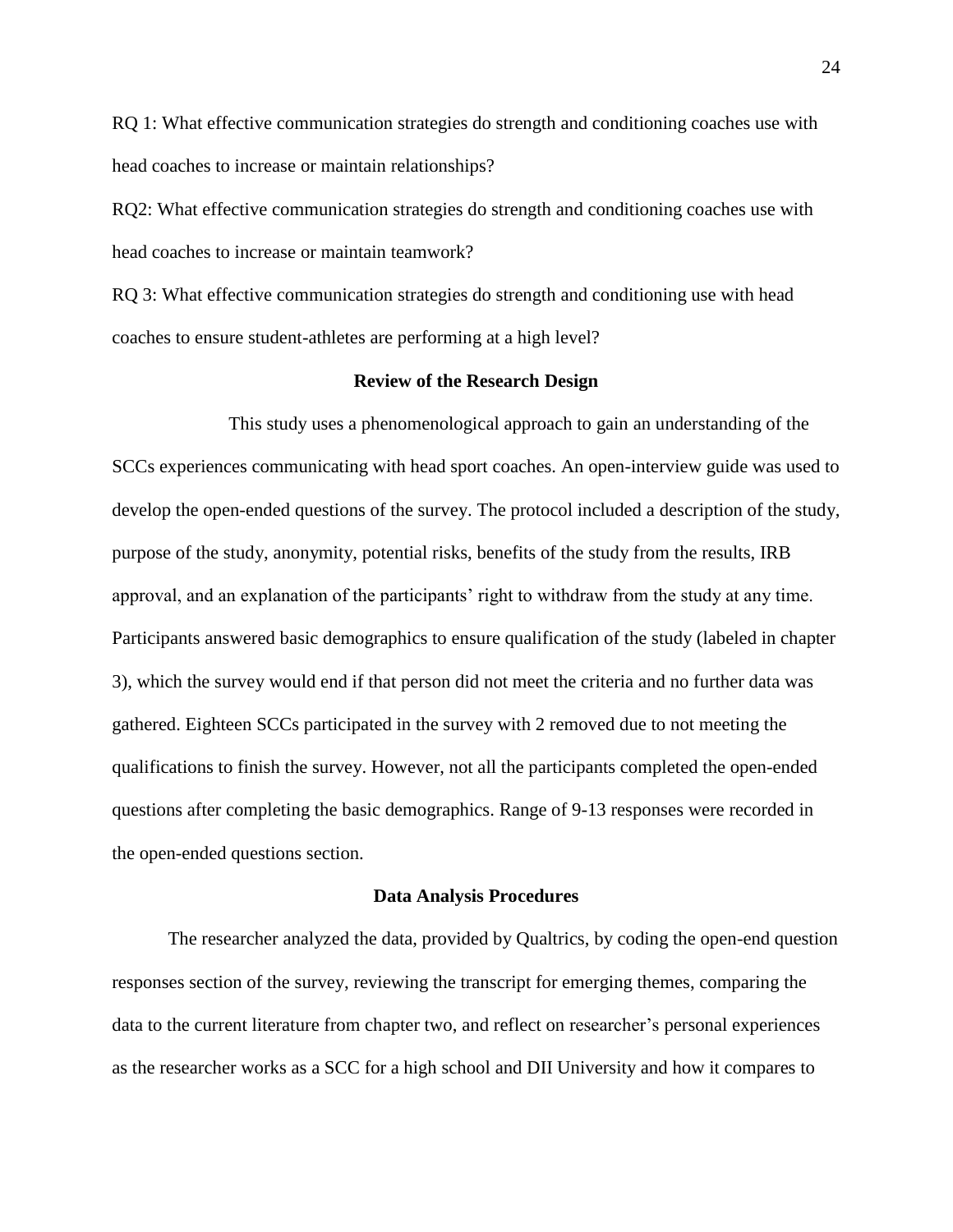other coach's experiences communicating with head sport coaches. The findings section will display the SCCs lived experiences communicating with head sport coaches.

# **Participant Demographics**

<span id="page-32-0"></span>The majority, 55% (10) of the participants, were between the age of 21-29, 33% (6) were between 30-39, and 11% (2) are between 40-49, which can be seen on Table 1.

<span id="page-32-1"></span>



2 participants of the 18 answered "No" if they currently work for a 4-year college as a Strength and Conditioning Coach, which eliminated them from the survey, leaving 16 participants to continue answering the survey. 66.67% (16) of the participants have a Certified Strength and Conditioning Specialist (CSCS) certification from the National Strength and Conditioning Association (NSCA), 12.50% (3) possess a Strength and Conditioning Coach Certified (SCCC) from the Collegiate Strength and Conditioning Coaches Association (CSCCa), 4.17% (1) has a Performance Enhancement Specialist (PES) from the National Academy of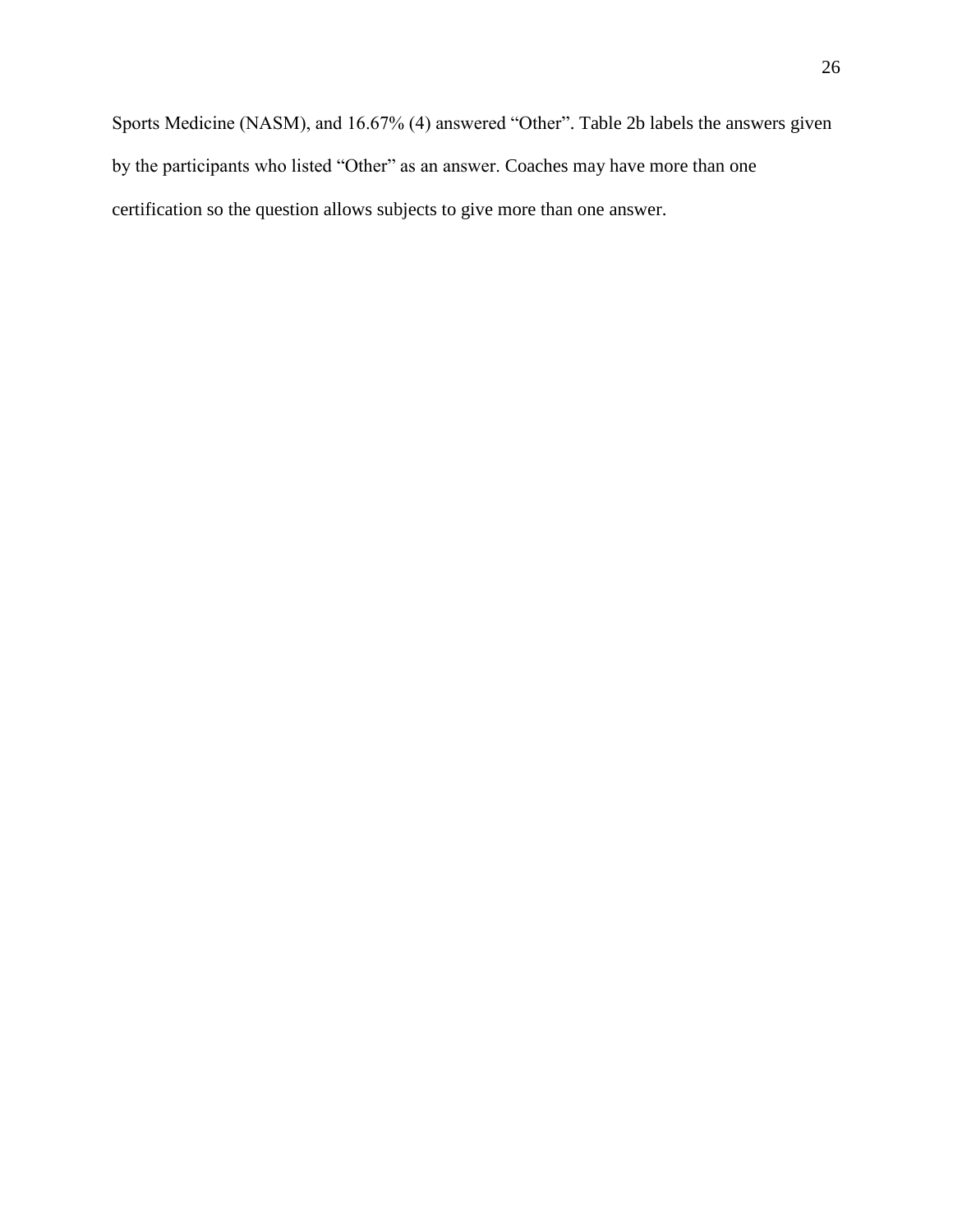# **Table 2a: Certifications**

<span id="page-34-0"></span>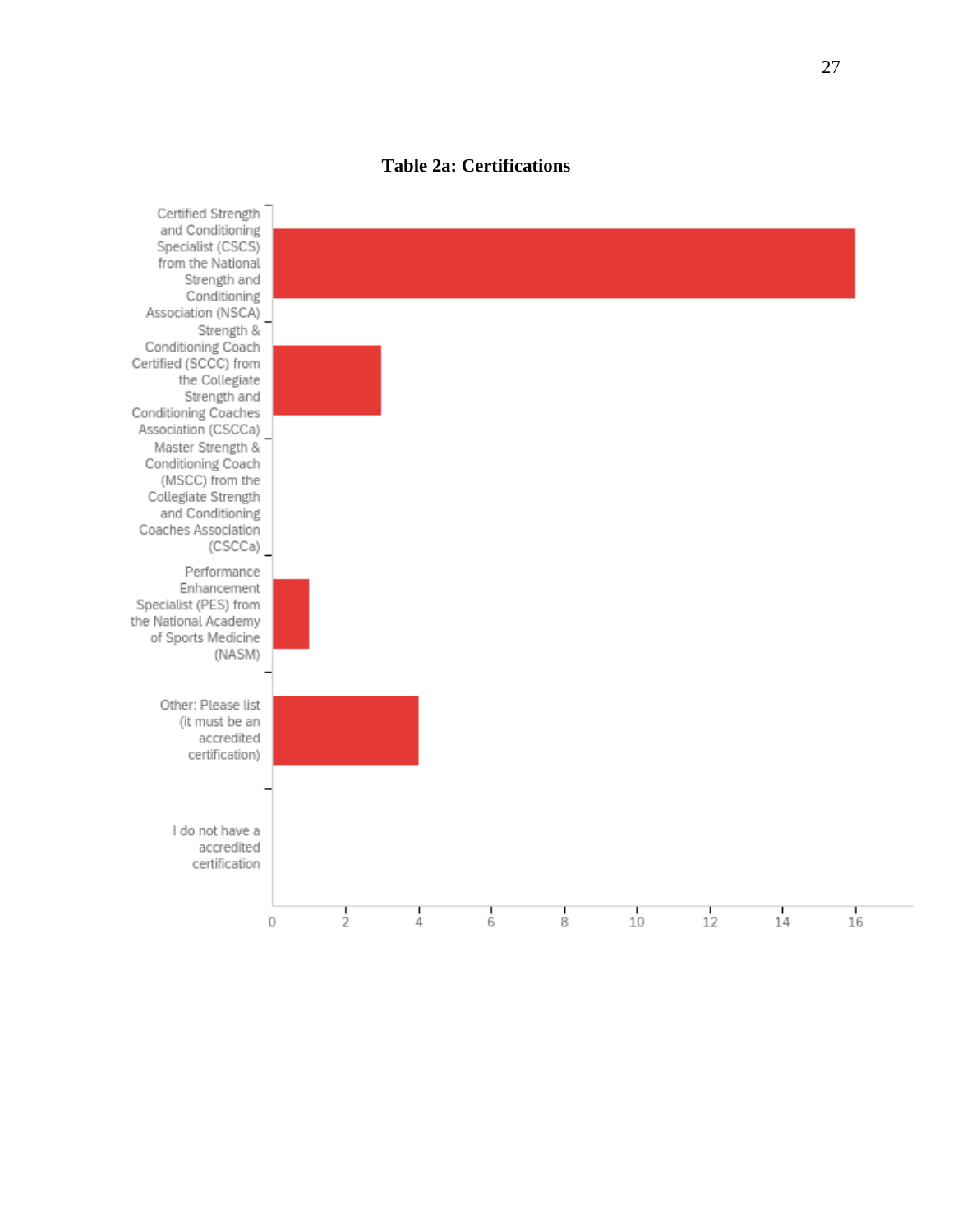# **Table 2b: Certifications-Other**

<span id="page-35-0"></span>Other: Please list (it must be an accredited certification) - Text

USTFCCCA Strength Specialist\*

USAW\*\*

USAW\*\*

RSCC\*\*\* & USAW\*\*

\*USTFCCA stands for U.S. Track & Field and Cross-Country Coaches Association

\*\* USAW refers to the USA Weightlifting Level 1 certification from USA Weightlifting

\*\*\*RSCC stands for Registered Strength and Conditioning Coach from the NSCA.

Regarding the years of collegiate strength and conditioning experience acquired by each participant can be found on Table 3. The data shows the experiences levels of the subjects has a wide range with a minimum of 1-2 years to 10+ years. The majority, 37% (6) have 3-4 years of strength and conditioning experience. However, 25% (4) have 10+ years, and 18% (3) have 7-8 years of experience.

<span id="page-35-1"></span>

## **Table 3: Years of Experience**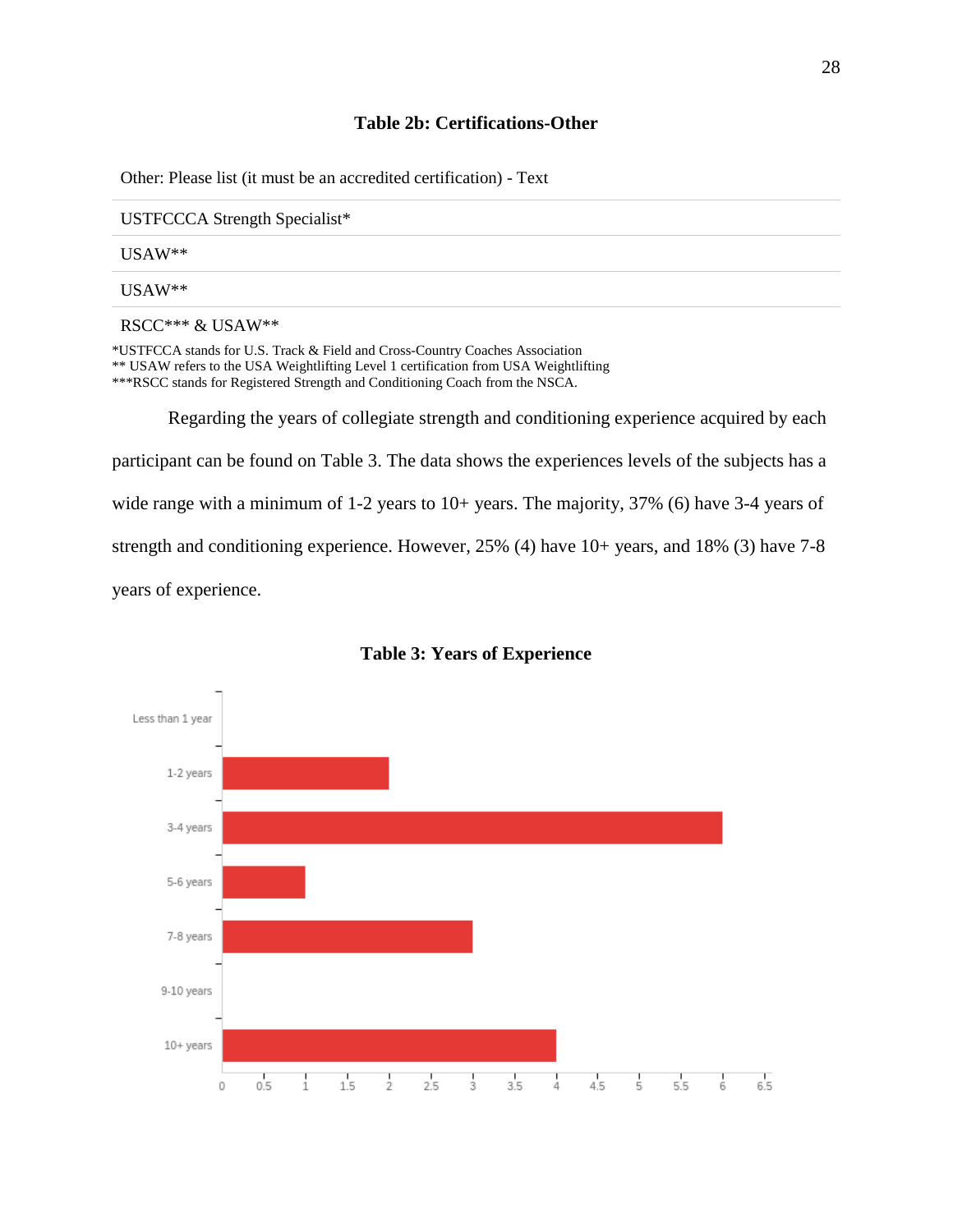41.18% (7) work at the Division I level, 35.29% (6) at Division II, and 23.53% (4) at Division III. The question allowed multiple answers because certain sports at a university may play at a different division level compared to the rest of the sports teams. For example, college hockey only competes in the division I and III levels as the last Division II championship was held during the 1998-1999 academic year (Agel, Dompier, Dick, & Marshall, 2007).

Table 4 shows the wide spread of the number of coaches each SCC works under. This sample averages 5 Head Coaches each participant works with. Number of Head Coaches range from 2 to 10+ with a standard deviation of 2.65.



**Table 4a: Number of Head Sport Coaches each SCC reports to**

## **Table 4b: Number of Head Sport Coaches each SCC reports to**

| Field                                                                | Minimum | Maximum | Mean | Std<br>Deviation | Variance | Count |
|----------------------------------------------------------------------|---------|---------|------|------------------|----------|-------|
| How many Head Sport Coaches<br>do you report to and/or work<br>with? | 2.00    | 10.00   | 5.56 | 2.65             | 7.00     |       |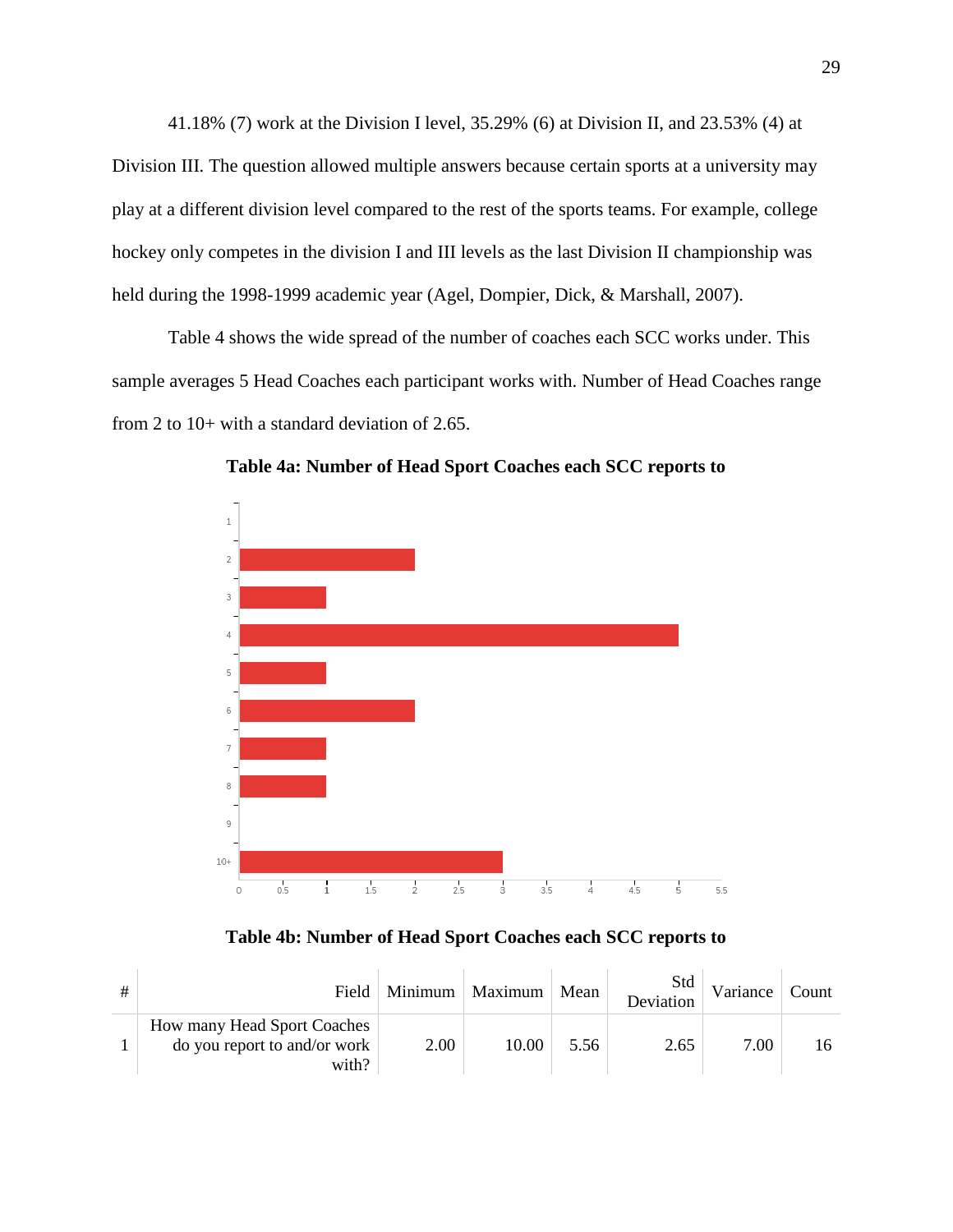The following two questions of the survey ask, "How often do you communicate with a Head Coach when athletes are in-season?" and "How often do you communicate with a Head Coach when athletes are off-season? This was used to compare the differences of frequency of communication between off-season and in-season and determine any findings between the two. During student-athletes in-season, majority of SCCs (7 coaches or 44%) communicate with head coaches on average 2-3 times a week. The same amount of coaches communicates 2-3 time a week during student-athlete's off-season. However, tables 5a and 5b demonstrate a difference in variance. Qualtrics provided variance data and displays that table 5a has a variance of .84 while table 5b has a variance of 1.21. Tables 5a and 5b visually demonstrate this variance as table 5a shows more SCCs communicate more frequently compared to table 5b. Overall, the data suggests that SCCs communicate with head coaches less frequently during student athlete's offseason compared to in-season. Tables 5a and 5b are shown below.



**Table 5a: How often SCCs communicate with Head Coaches In-season**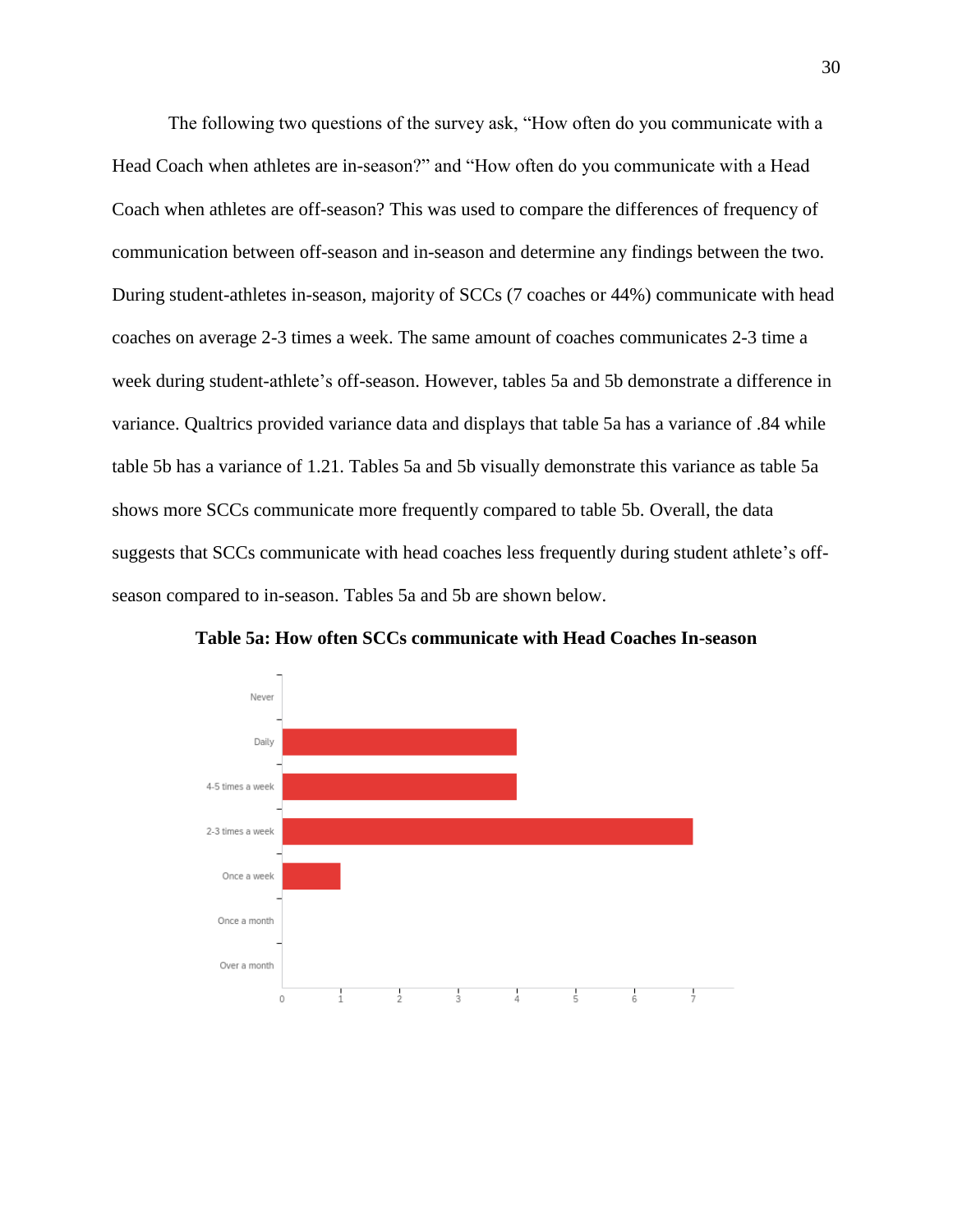

**5b: How often SCCs communicate with Head Coaches off-season**

**Findings**

The following section presents the findings of the open-ended questions. The researcher analyzed the raw data, provided by Qualtrics and performed a first and second level coding to establish trends and common themes throughout participant's answers. First level coding includes key words or phrases commonly found in the answers for each question. Second level coding was established to categorize the first level coding to provide common themes found in the participants answers. Quotes from participant answers will provide context for each emerging theme found. Only applicable quotes to emerging themes will be included. The full survey with complete data will be provided in Appendix C.

## **Emergent Theme 1: Communication competency for effective communication**

One of the emerging themes found throughout the open-ended question answers was communication competency between the SCC and head sport coach. Communication competence refers to knowing effective and appropriate communication patterns, as well as, being able to use and adapt that knowledge in various contexts ("Communication Competence",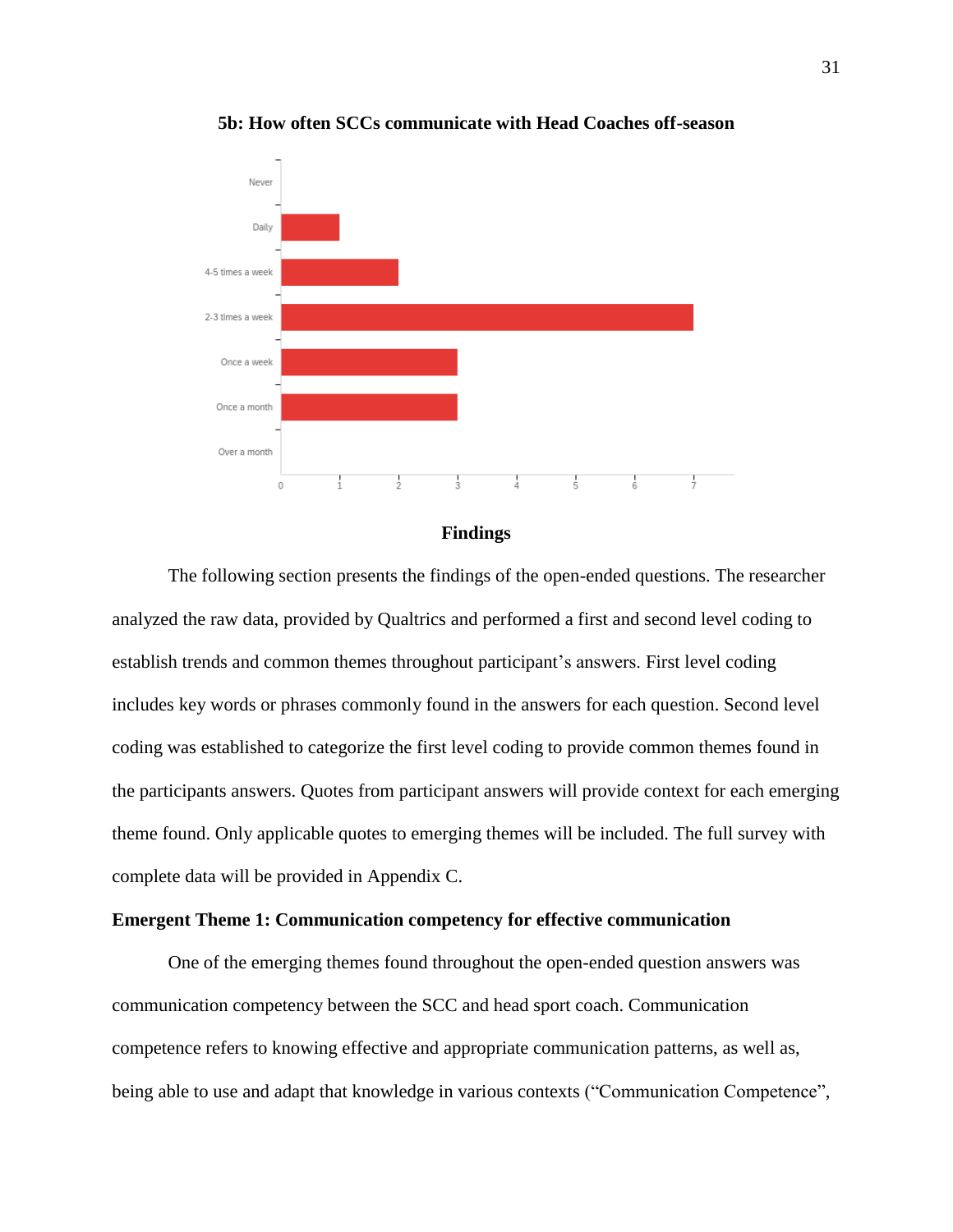2012). Open communication, frequency of communication, meetings, depth of topic,

communication platform, and communicated clear expectations were key words or phrases discovered in the first level of coding commonly found throughout the survey. These specifics codes were grouped together to define a common theme of communication competency. SCCs who communicated frequently, have open communication, used appropriate communication platforms based on depth of topic, and set clear expectations with head sport coaches generally had effective communication, teamwork, a good working relationship and a good experience overall. Examples of SCCs explaining this phenomenon are shown below.

Question #3: Part 1: What has worked well in regard to communicating effectively with

the Head Coach(s)? Part 2: Why does that work for you? Part 3: Do you use different

communication strategies for different head coaches and why? (Please answer openly and

truthfully)

#### Example 1:

Part 1: Bring issues to their attention right away to get to a solution fast. Part 2: If there are real concerns, they need to be addressed right away so no one gets hurt. Part 3: I do have a different approach with coaches. It all depends on how much they care about the lifting.

#### Example 2:

I just am honest and try to over communicate that way they know where I stand. Too often people in this field are fired and regret not saying something or doing something, so I just go with what I feel and present it in a professional manner to show we are both working towards the same goals.

#### Example 3:

Be open, honest, empathetic. Because we are dealing with humans with incredible stressors in their lives. No one has time for BS. Head coach preference dictate communication styles.

#### Example 4: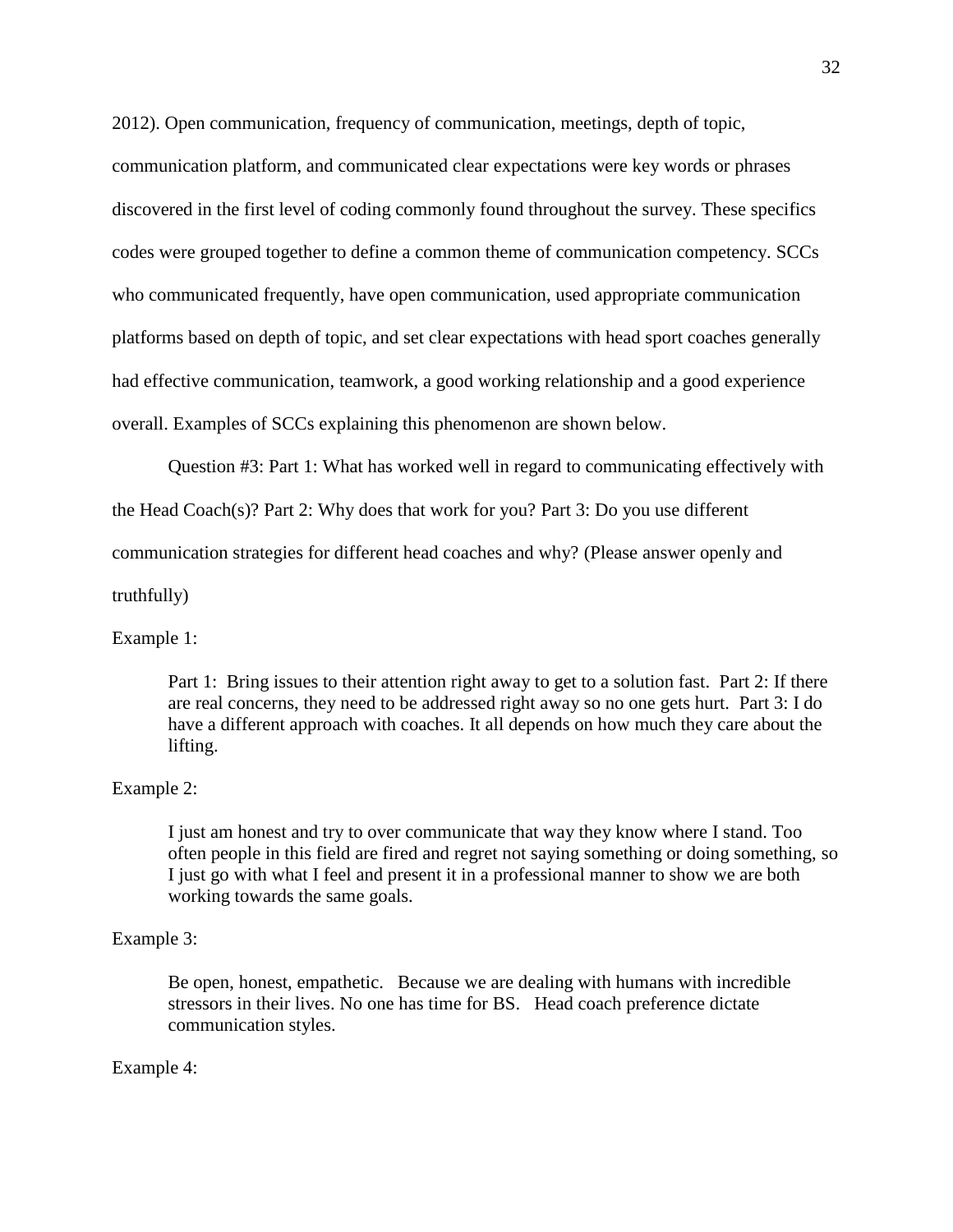What's worked well for me is just having open communication. My phone is always on. As long as the lights are on and the office door is open you can come on in. These bring ease to communicating about anything and also brings a sense of comfortability between both parties. As previously stated some coaches prefer to set up meetings and some are just a text/call away. Now for some situations meetings are more necessary than just phone communication and that's something that has to be determined by either party.

#### Example 5:

Daily communication, asking a lot of questions about the coach's vision/expectations/culture especially when you are new to each other. you have to learn each other's communication style and vernacular. I may be a processor (I need to think before I answer) if that's opposite of coach then I begin to ask coach questions BEFOREHAND or learn to ask for a minute to reflect before answering Also- coaches may use words we use in SC without it meaning the same thing to them as it does to me....if a coach uses the word STRENGTH- I have a working definition of that word based on my education and what I understand the physiology to be surrounding "strength" If I ask coach more questions about what they mean by "strength" what does that look like, can you give me an example....I might learn they actually mean fitness or endurance...so speak the same language in a way- one of my coaches handles having a lot of detail really well....one doesn't, it just stresses them out and they jump to conclusions...so I manage how much info I share and when

However, NCAA regulations may prevent some effectiveness and overall experience as

one coach mentions how NCAA regulations affects communication channels at the DIII level.

The question with the quoted answer is shown below.

Question #1: Part 1: Please tell me about your general experiences communicating with

head coaches. Part 2: When and Why is it a good experience? Part 3: When and Why is it a bad

experience? (Please answer openly and truthfully)

Example 6:

Since we're a D3 university our communication with coaches who are out of season is very limited, due to NCAA rules. However we are able to communicate as much as we want when they are in-season. Our in-season conversations revolve around when they're athletes are competing and how we will be adjusting the training plan to manage the overall stress that is being put on the athlete. We will also talk about any injuries or players who may not be competing as much as others. I might even raise the intensity of our training for athletes who are not starting or playing meaningful time. Our coaches do a great job of communicating with me and they allow me to do my job. This creates a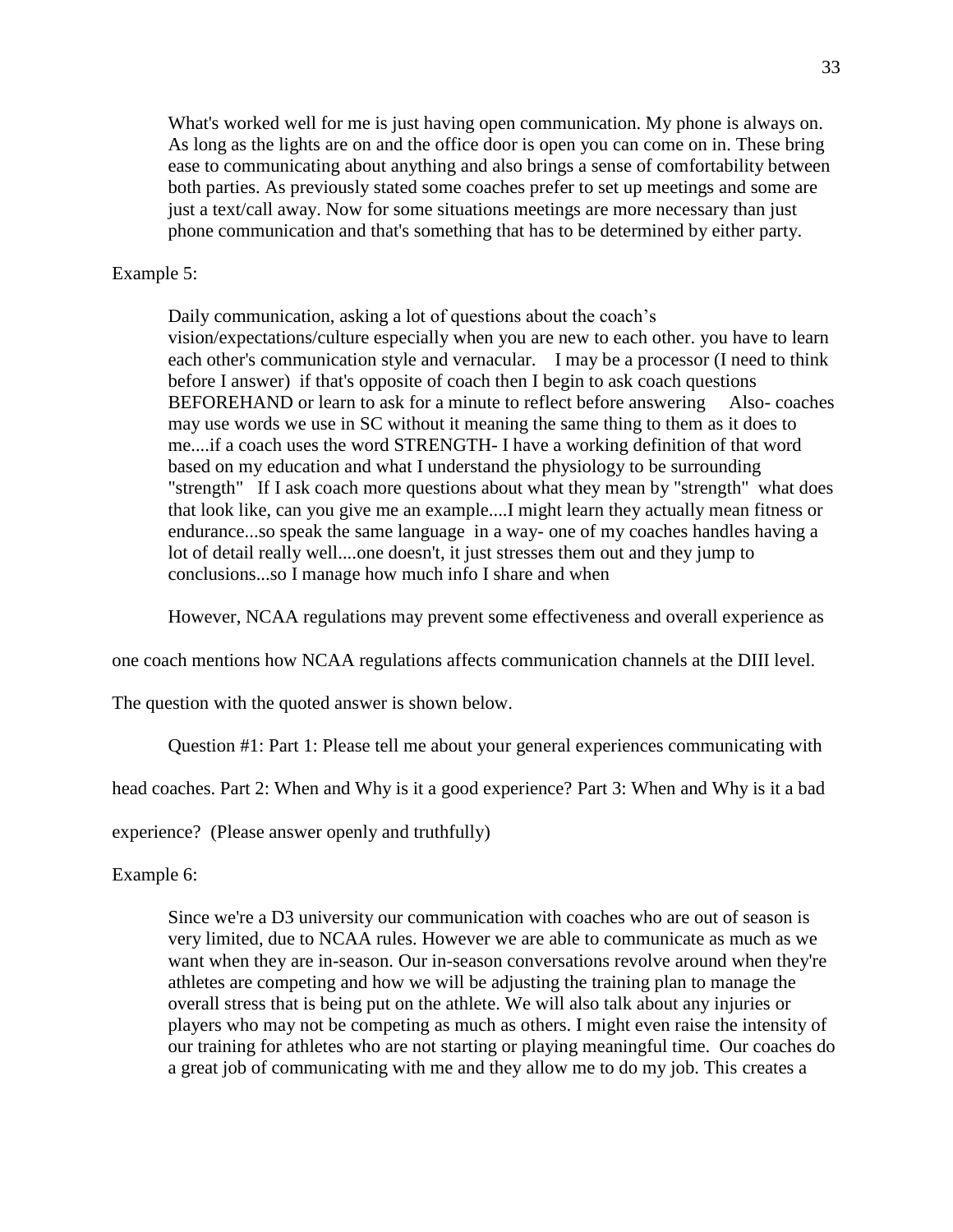great working relationship so the focus can be put on the athletes and not the coaches. I haven't experienced anything that is negative in my current job.

#### **Emergent Theme 2: Head sport coach leadership competency**

Leadership competency can be defined as leadership skills and behaviors that contribute to superior performance (Ledford & Lockwood, 2008). Autonomy, collaborative, caring for athletes, empathetic, set clear expectations, seek to understand, and value strength coaches were consistent words or phrases that frequently arose from the survey. These words and phrases were categorized into the leadership category, specifically head sport coach leadership competency, as these words and phrases relate to leadership qualities. Head coaches who provide autonomy, collaborate, care for athletes, show empathy, set clear expectations, seek to understand and value SCCs showed a good overall experience and job satisfaction for SCCs. Examples of SCC explaining this phenomenon are show below.

Question #1: Part 1: Please tell me about your general experiences communicating with

head coaches. Part 2: When and Why is it a good experience? Part 3: When and Why is it a bad

experience? (Please answer openly and truthfully)

Example 1:

Part 1: In my experience, not a lot of head coaches really know what they want out of the weight room. Some just want the student-athletes to "work hard." There are a few that have some good insight, but often don't look at the long term planning involved. Part 2: It is a good experience when coaches come with questions about how to pair the lifting with their regular workouts. This really helps with my planning and gives a better understanding of what I can do for their team. Part 3: It can be bad when coaches give no input until there is an injury or two. It is common in my experience for the head coach to pass blame right away on the strength coach instead of looking at the entire program. It is a big pet peave of mine to have a set schedule and then the coach decides to call in the middle of the night to cancel an early morning lift. A little planning can go a long way.

Example 2: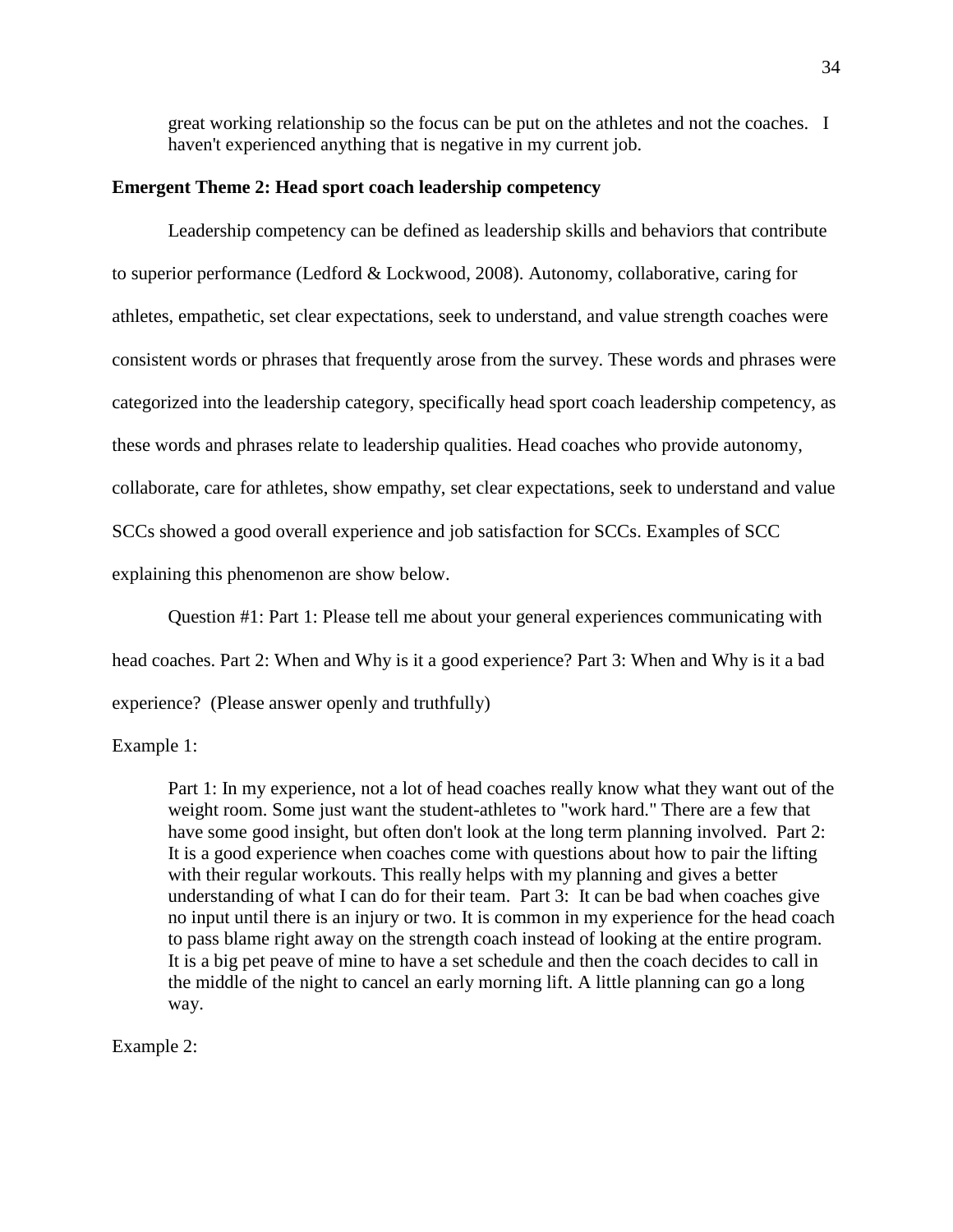The majority of my relationships with our sport coaches are great. First and foremost they allow us to do our job without trying to tell us what to do. We have open dialogue of what we see in practices and training sessions to allow us to help the athletes develop the most. The coaches we have bad experiences with do not value what we do as a profession. They see is as expendable and must wait on their every want and need. If we do not comply, they report us to our athletic director for negatively effecting our student athletes.

#### Example 3:

Generally, my experiences with head sport coaches have been positive ones. Mostly because I come in with the expectation of both parties allowing the other to do their job in their area of expertise and to collaborate to put the best product into competition. Even when there are slight disagreements on anything from scheduling to the actual training program just having open lines of communication and having evidence-based practices to support what we do goes a long way. Always staying in contact with sport coaches to make sure we are on the same page generally keeps things positive and productive.

#### Example 4:

I feel that there are 3 types of sport coaches. The first are sport coaches that want to control everything. They are the type that have an idea in there head about what S&C should look like and expect the athletes to "work hard" and "be tired" when they leave. This type of coach typically has little experience or background of any capacity to sports performance other than the fact that they are very skilled at being a sport coach. The second type of sports coach are those that are very hands off. They have the mentality of "I'm not expecting you to tell me how to do my job so I won't tell you how to do yours." For the most part this type of coach is refreshing, however, sometimes they can cause issues. One example of an issue could be the sport coach conducting a very hard and energy taxing practice the night before a scheduled heavy lift. Communication is key in having an effective program. The third type of sports coach is a coach that is proactive, hands on, but still realizes that the S&C coach steers the ship when it comes to any sports performance aspect. This type of coach has the approach that all activity must be accounted for and there needs to be a balance between skill (Sport) and athletic (Strength & Conditioning) activities. This coach communicates well and will typically as the S&C coach for advice when planning practices and prepping for important competitions.

Question #4: Part 1: What has NOT worked well in regard to communicating effectively

with a Head Coach? Part 2: Why does that no work for you? Part 3: How could this be better

between you and the Head Coach(s)? (Please answer openly and truthfully)

Example 1:

I haven't had many negative communications with head coaches. The only one that drug out a little bit was just a matter of getting the sport coach to understand where I was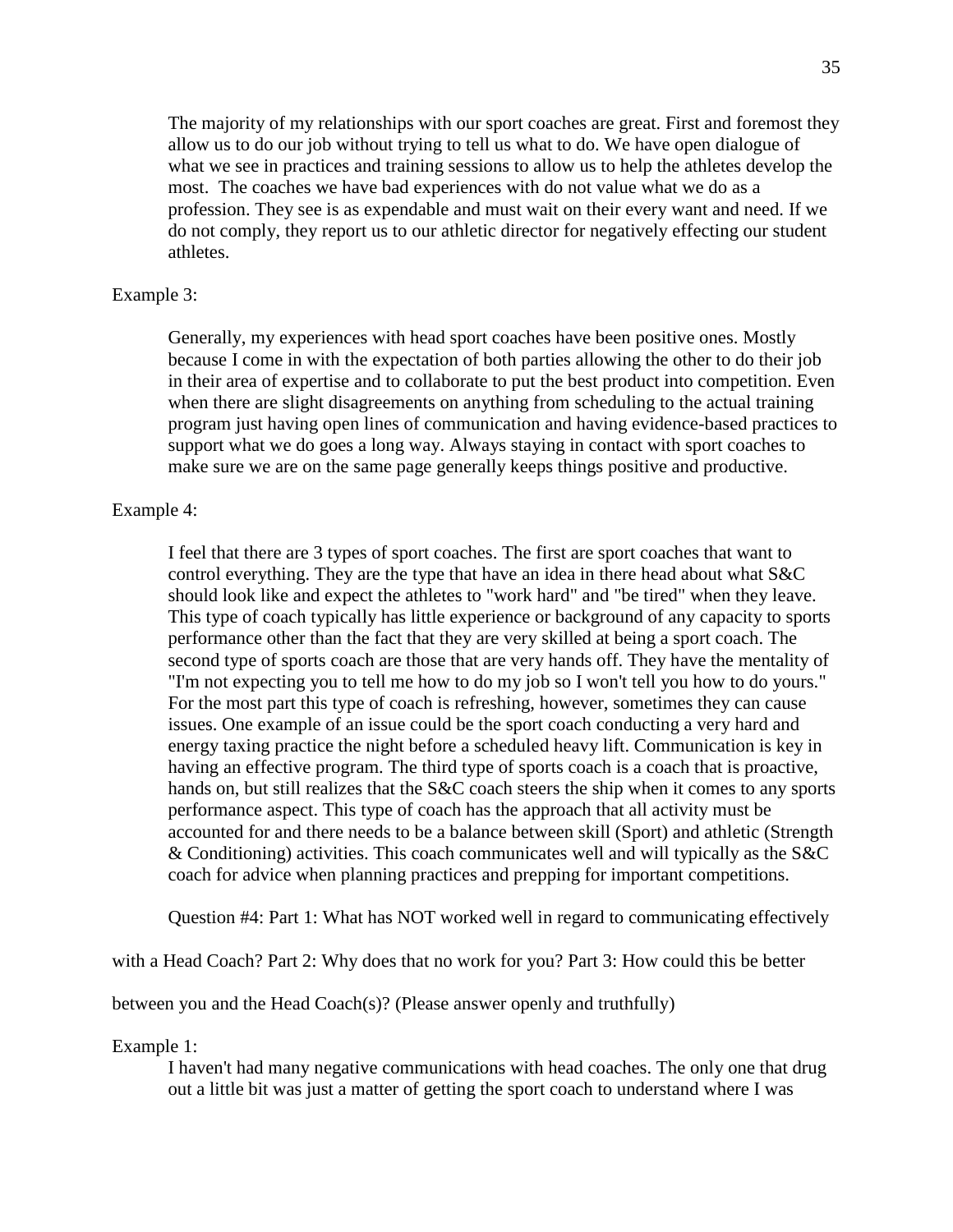coming from with the training. Looking back at it if I would have just presented some evidence (research articles) it would have been resolved a lot faster.

## Example 2:

What does not work well is the head coach trying to change the S&C coaches workouts without consulting them first. This throws off the overall plan of what the S&C coach may have planned for upcoming weeks and could drastically effect the athletes development. The main thing that sport coaches need to understand is that the S&C coach is not just a meathead throwing random workouts together for the athletes to do. Workouts are well thought out and generally have a cause and effect rational behind them.

#### Example 3:

Part 1: For the most part phone via call or text and social media has not worked. Part 2: This has not worked due to the accessibility and convenience factor. As stated previously head coaches at time can come off as not wanting to be bothered and want things done their way. I am open and try to communicate open and honestly through any form of communication to what is most convent and accessible to head coaches. Part 3: This could be better if we set up some type of agreement of how we want to be communicated and or if the accessibly is shown all the way around.

## **Emergent Theme 3: Training/Practice Scheduling**

Another rising theme found throughout the survey was training/practice scheduling.

Scheduling, scheduling adjustments, meetings, change of training session times, rescheduling,

practice changes, training, competitions were all words or phrases found related to scheduling.

Most SCCs mention that if head sport coaches communicate with SCCs first, head coaches will

discuss about changing training session times or days. Phenomenon examples are presented

below.

Question #8 If the Head Coach communicates with you first, what are the topics of

discussion? Part 2: Why? (Please answer openly and truthfully)

Example 1:

Schedule, asking for input on intensity of practice, current state of athletes. In planning their practices.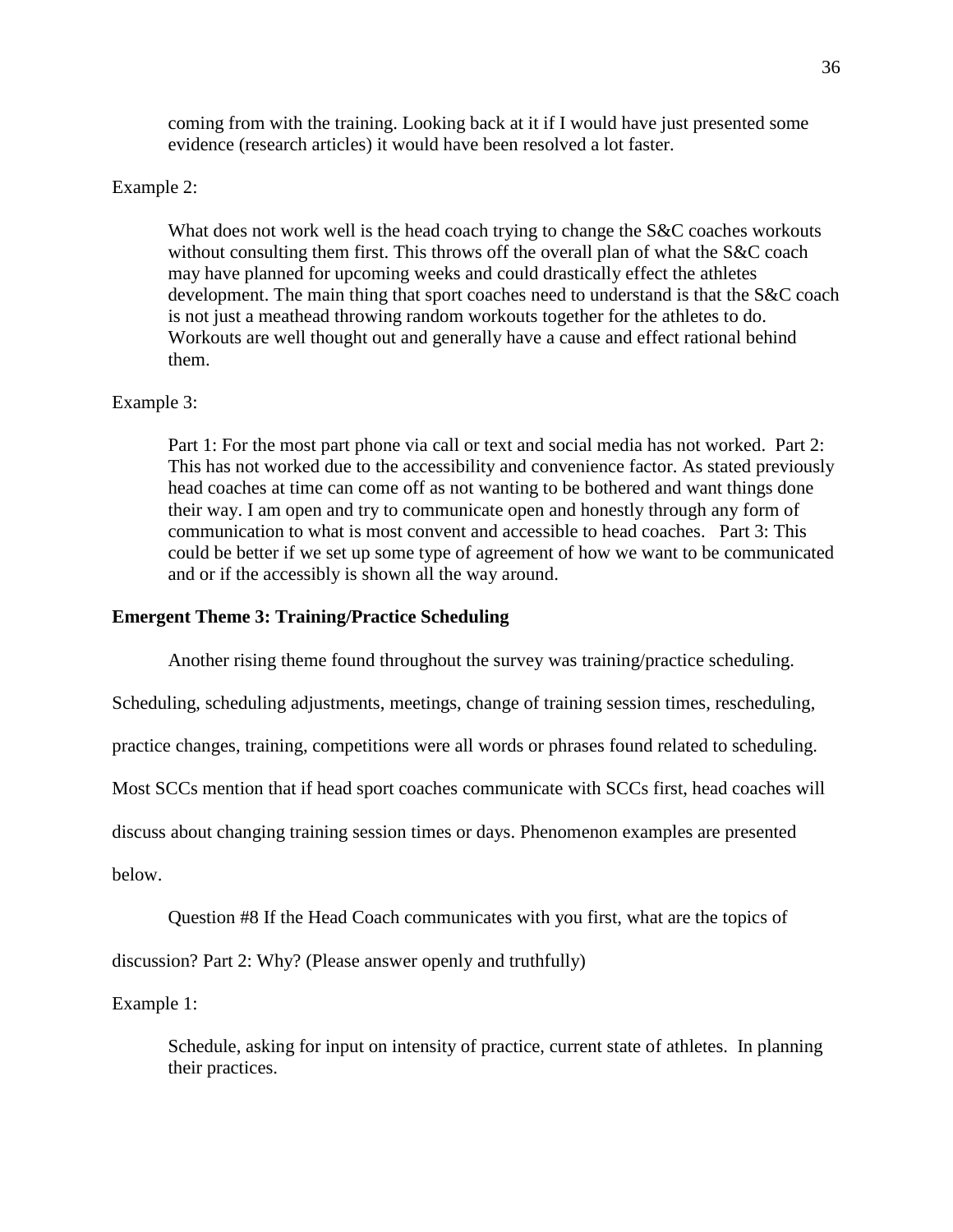#### Example 2:

Usually the topics are: how the training sessions have been going, what is the mood like with the team, are they going to test on anything soon, what the schedule will be like going forward. These are all common topics mostly so sport coaches have a feel for their team at any given time because at teams the athletes could act completely different from one setting to another. Coaches love seeing testing data that shows improvement.

#### Example 3:

Typically, the coach will reach out first if there are practice changes that will affect lifting or other activities involving the S&C coach.

#### Example 4:

change of session time/schedule

#### Example 5:

Part 1: Training session times, rescheduling, questions about training methodology, exercise prescription, athlete issues. Part 2: If something needs to be changed, questions or concerns about athletes, training questions.

#### **Emergent Theme 4: Communication Platform**

Communication Platform was another theme found in the survey. The main question that brought this theme was "Part 1: How do you and your Head Coach(s) communicate with each other? Part 2: Why is that? Part 3: Is it different for certain Head Coaches compared to others and why? (Please answer openly and truthfully)". Face-to-face, text messaging, emails, group messages, and phone calls were words and phrases found in the survey question, which were grouped together to communication platform to describe the theme. SCCs mention using of all these different communication platforms, but it depends on the depth of the topic that will determine which platform SCCs will use. SCCs will communicate with head sport coaches faceto-face if the topic requires an in-depth conversation, while short or simple conversions can be communicated by text, phone call, or email. SCCs also mention using the platform head sport coaches are most comfortable with. Most SCCs mention that face-to-face is the preferred mode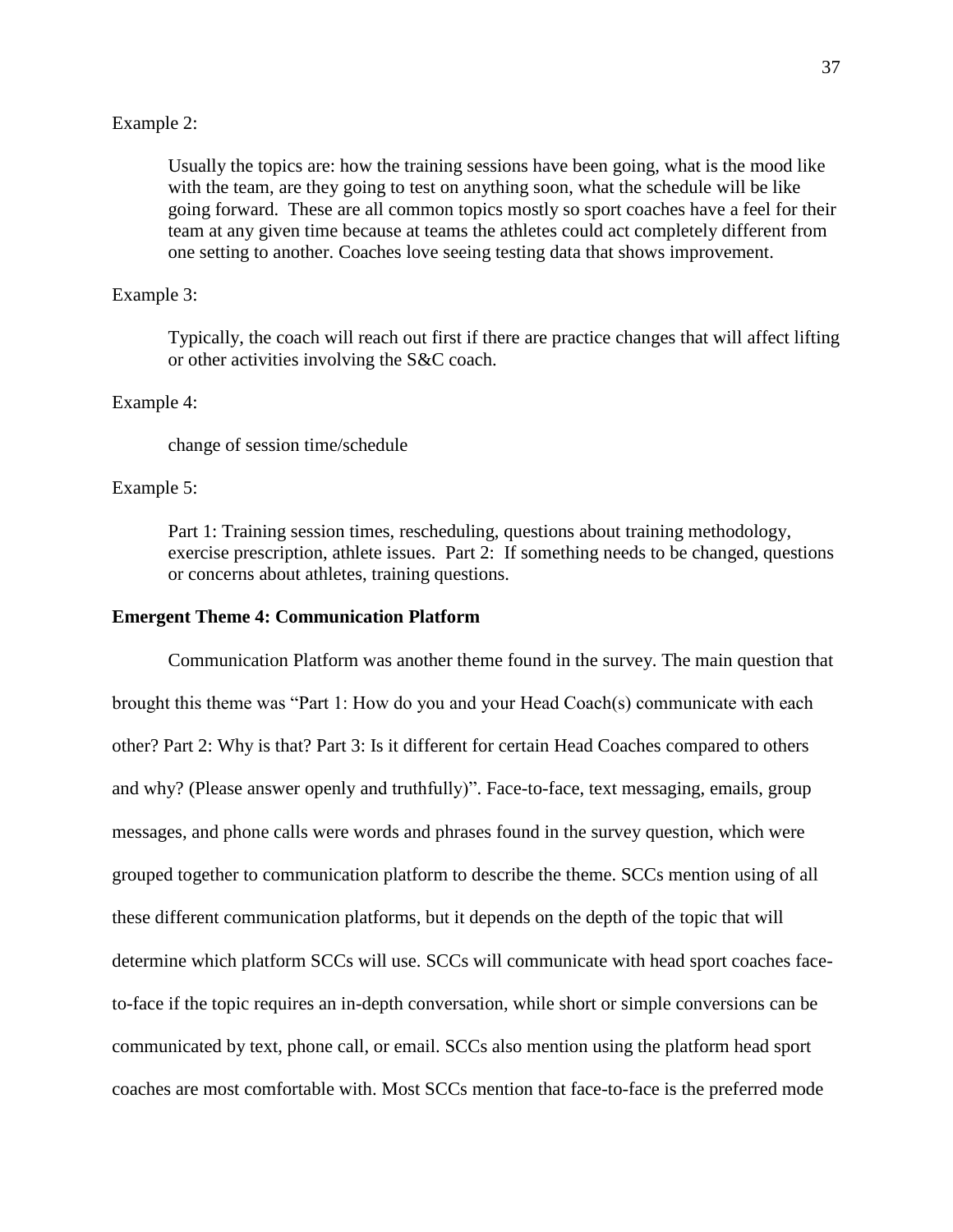of communication because it can alleviate any confusion or interpretation from the head sport

coach. Examples are presented below.

Question # 2: Part 1: How do you and your Head Coach(s) communicate with each other?

Part 2: Why is that? Part 3: Is it different for certain Head Coaches compared to others and why?

(Please answer openly and truthfully)

Example 1:

Part 1 & 2: The majority of our conversations are in-person conversations. This works well as our offices are all close by. In-person conversations leave little to no room for miscommunications. The intent of the conversation is clear and the reasoning for the conversation is as well. It's also an opportunity for the, "Oh yeah! I forgot to tell you...." moments that would not occur during a text or email conversation. I also learn far more about the sport and the techniques the coaches are trying to instill by talking with them in-person, as random things come up. We will also text if one or both of us are not in the office and we need to figure things out. Email is occasionally used, but rarely for conversations related to S&C. Part 3: Most of my conversations with all coaches are done in-person, for the reasons stated above. However, I do not actively seek out some coaches for conversation, whereas I'll spend an hour with another coach because our approaches are similar (see previous question).

# Example 2:

Part 1: I prefer to communicate face to face. When that does not work, email is best. Part 2: I like to have a real conversation so we can discuss multiple factors and bounce ideas around. I have a hard time doing this with a string of emails. Part 3. Some head coaches just don't care a whole lot, so face to face conversations are not very productive. In this case, I usually write a program that seems to work best for where they are at in the season.

#### Example 3:

For the most part I like to communicate with head coaches in person and then send a follow up email of what was talked about as documentation. This allows there to be no mixed words and things left open for interpretation. The follow up documentation is in case a head coach tries to go back on what was talked about. I keep it the same for all sport coaches unless a common meeting time cannot be met.

#### Example 4: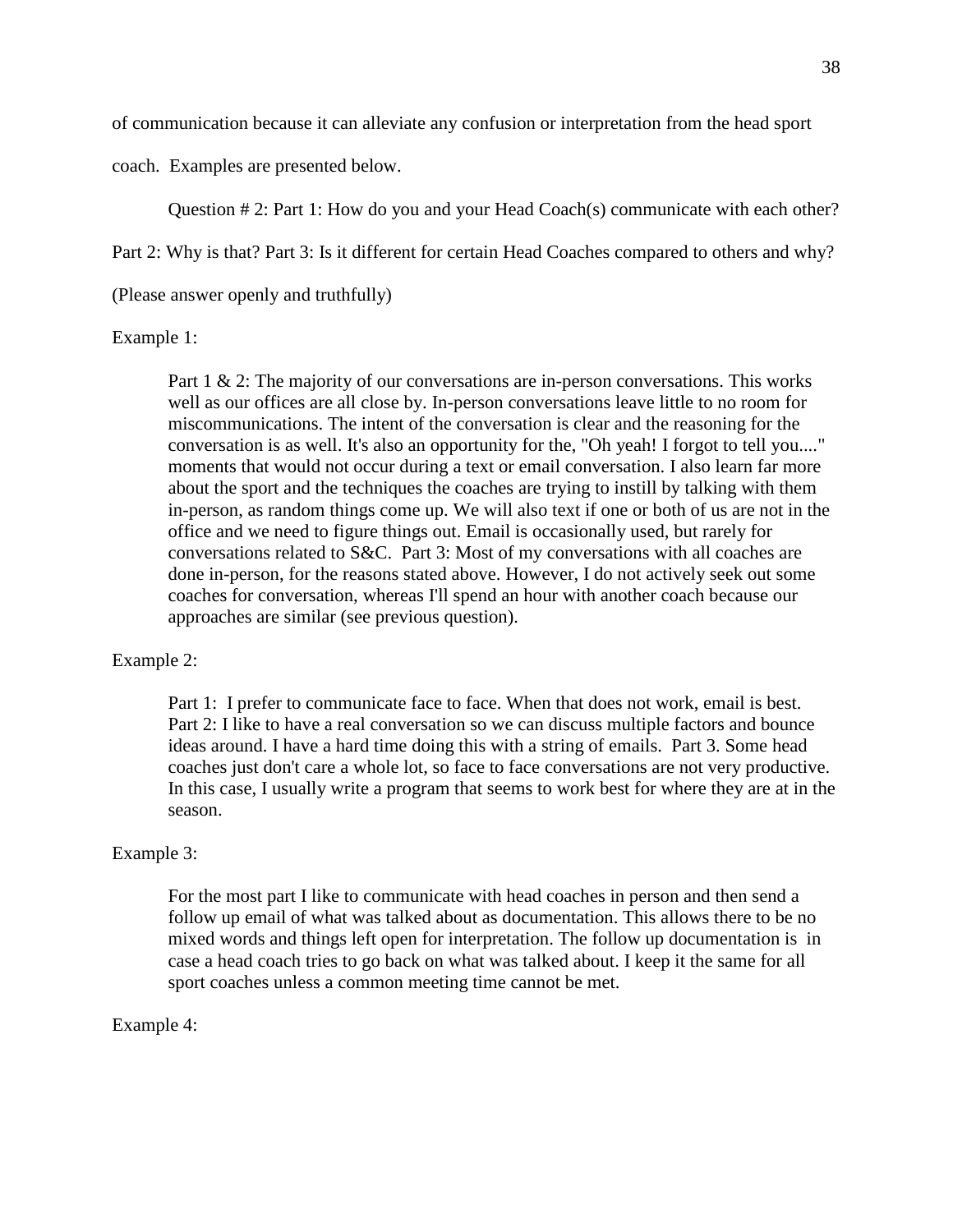I communicate with my head coaches via email, phone calls, and texting. The coaches that I feel more comfortable with i often swing by their office whereas the coaches with less buy in often just email.

#### Example 5:

Face to face, email, group message, and text. We utilize the different avenues for various purposes, the most effective in my opinion is face to face. Different teams have different preferences, but most use each to some extent.

#### Example 6:

Face to face, text message, email. Convenience and practicality. Yes, sport coach individual difference. Some like to talk on the phone, others like to chat face to face, some are fine with electronic communication.

#### Example 7:

I have an open-door policy and they will usually just drop in to see me if they have something they would like to communicate to me. I run training groups for all 23 teams, so they have to seek me out when they need something. All coaches that I have worked with have communicated this way due to my schedule.

#### Example 8:

The head sport coaches I work with and myself have open communication. Very informal manner for most things. Especially in my office which is very inviting and laid back because of the daily stresses of collegiate athletics. Everything doesn't need to be high strung. Of course, some coaches communicate differently. Some just pop in the office if they need something, others will send a meeting request for everything, and some will just call/text me. Find whatever works most effectively for you to get things done at a high level.

#### Example 9:

I communicate with most of my head coaches in a variety of different ways (ie: email, texts, phone calls, & office drop ins). It really boils down to the urgency of the mater and the practicality of which method will be most effective. From my experience all coaches will use the aforementioned communications methods, however, some coaches will learn more towards one method as opposed to others.

#### Example 10:

Face-to-face, email, text, call. Whatever is appropriate for situation (topic matter and time of day) Not different for any coaches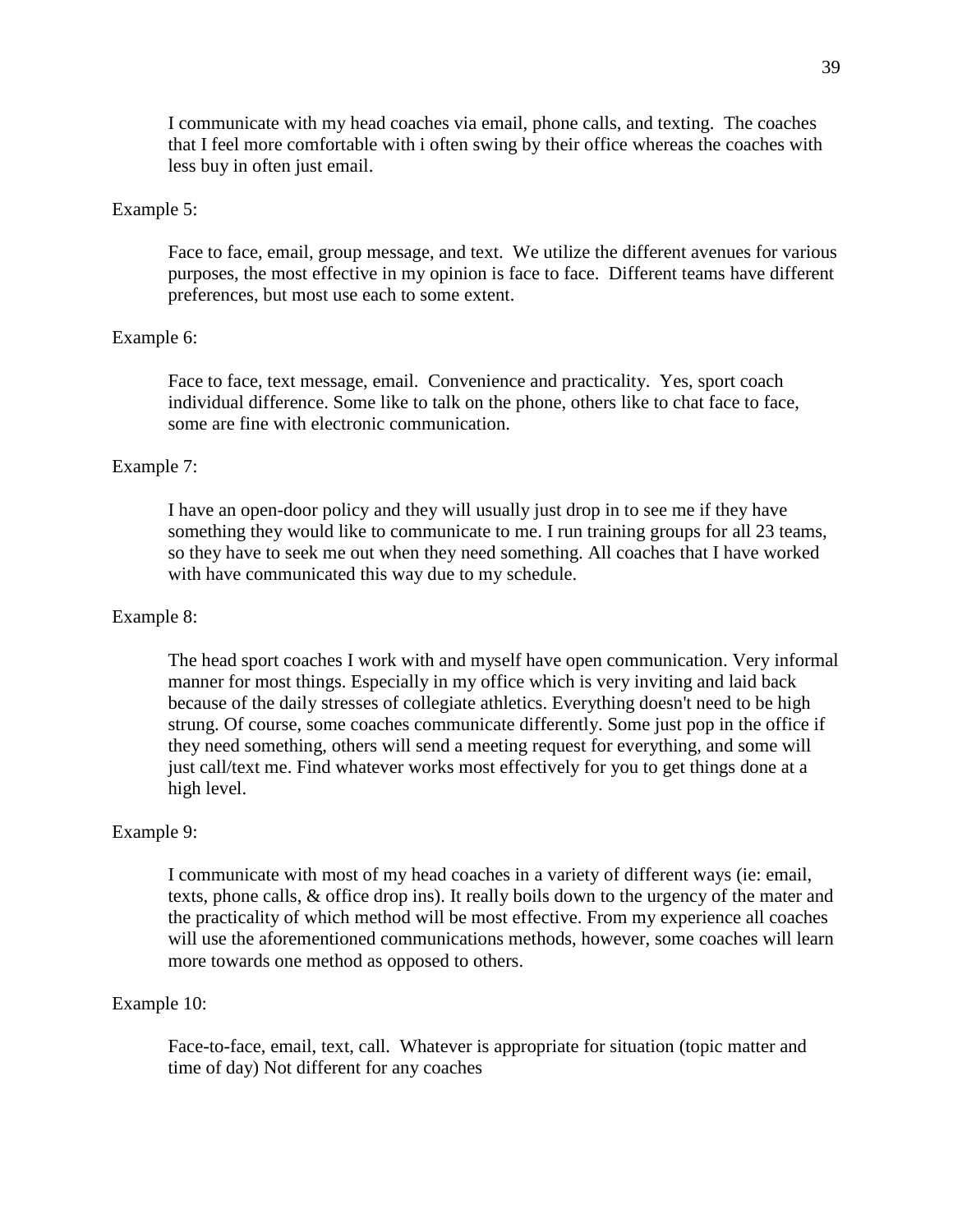#### Example 11:

in person whenever possible, phone, text/email in that order In person leaves little to the imagination Not in my experience

#### Example 12:

Part 1: The communication between myself and the head coaches typically occurs in person, and over email. Part 2: The main source of communication is typically in person and email is sprinkled in where needed. These are the terms agreed upon and have shown to be the most effectively. Part 3: For the most part the communication process is the same. At times with other assistant coaches we will communicate via call or text. The reason phone communication may occur is that assistant coaches can be more accessible, and head coaches come off they do not like to be bothered unless it is on their own time.

#### Example 13:

Most of the communication we use is face to face and some email. I prefer face to face because it gives me the chance to actually interact with them and get a better idea of what they really think/feel about what I am thinking. This also allows me to explain some of the parts of a training block they might not fully understand. There are coaches that do prefer an email and that will suffice. This is just something that I have learned over time and I do my best to work with those that prefer all electronic communication. But, this feels empty and to be honest useless when we are trying to get on the same page for the continued development of their athletes.

#### **Emergent Theme 5: Athlete Performance**

The last emerging theme presented was athlete performance. When SCCs were asked how they communicate with a Head Coach to ensure athletes are performing at a high level, performance, daily or regular communication, data tracking, and testing were common words or phrases found in the participants answers. These were grouped together into the athlete performance category as all these codes refer to the performance of student-athletes. To ensure student-athletes are performing at a high level, SCC's communicated with Head Coaches regularly to have both parties up to date on student-athlete's performance, wellness, and readiness; perform tests to obtain student-athletes performance and wellness data, and track said data over time to observe any trends. The following will provide examples of the phenomenon.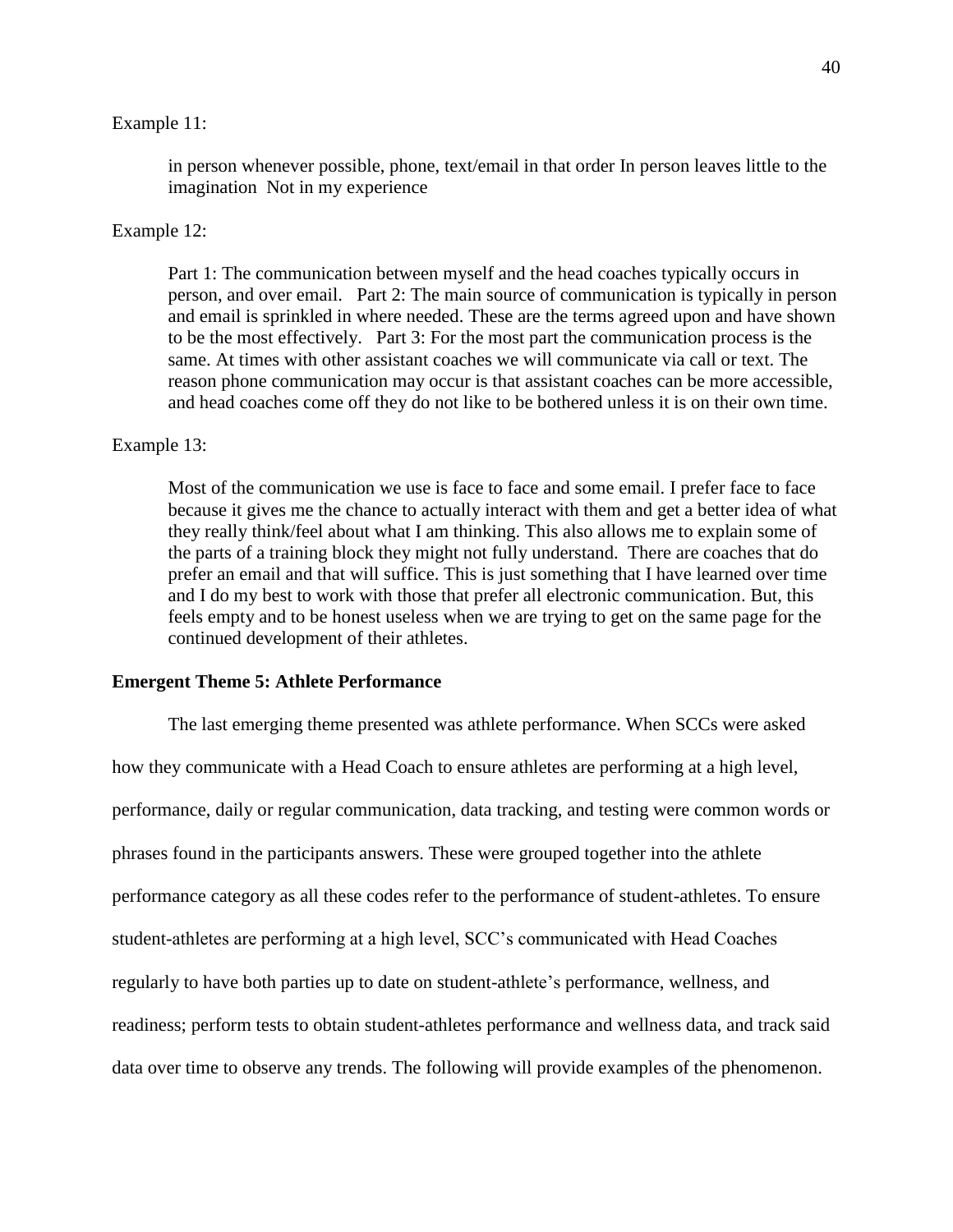Part 1: How do you communicate with a Head Coach to ensure athletes are performing at

a high level? Part 2: Why? Part 3: How could it be improved? (Please answer openly and

## truthfully)

## Example 1:

We hold weekly performance team meetings to discuss the progress and current state of each student-athlete, as well as regular communication on the loads that practices are inuring. So consistent adjustments can be made. Consistency, and time.

## Example 2:

Daily communication about performance, wellness, health and readiness.

## Example 3:

For our in-season athletes we will provide coaches will Key Performance Indicators (KPI's) on a monthly basis so they can see how their athletes are performing. This helps the coach see how their athletes are improving outside of their sport. This could be improved at our level is the NCAA allowed us to provide this information to off-season sport coaches as well, which is where the biggest gains are being made from a strength  $\&$ speed perspective.

#### Example 4:

To check performance, you should be periodically testing athletes to have numerous data points and see progressions. Also, you can just ask the athletes how they feel physically. You can ask the sport coach how the athletes are performing, is there anything they need to work on that could be supplemented in the strength & conditioning training? Testing is key, for example basketball players, you can test the approach and/or vertical jump right when they get in for fall training, then test again 4 weeks later, then again right before game 1. You can have physical data to show the basketball coach that says they have an elevated performance level by gaining strength and power.

#### Example 5:

Again, I try to make sure that the coach is aware of what we are doing in our training. This can be improved by the sport coach taking training effects seriously and consulting with the S&C coach regularly.

## Example 6: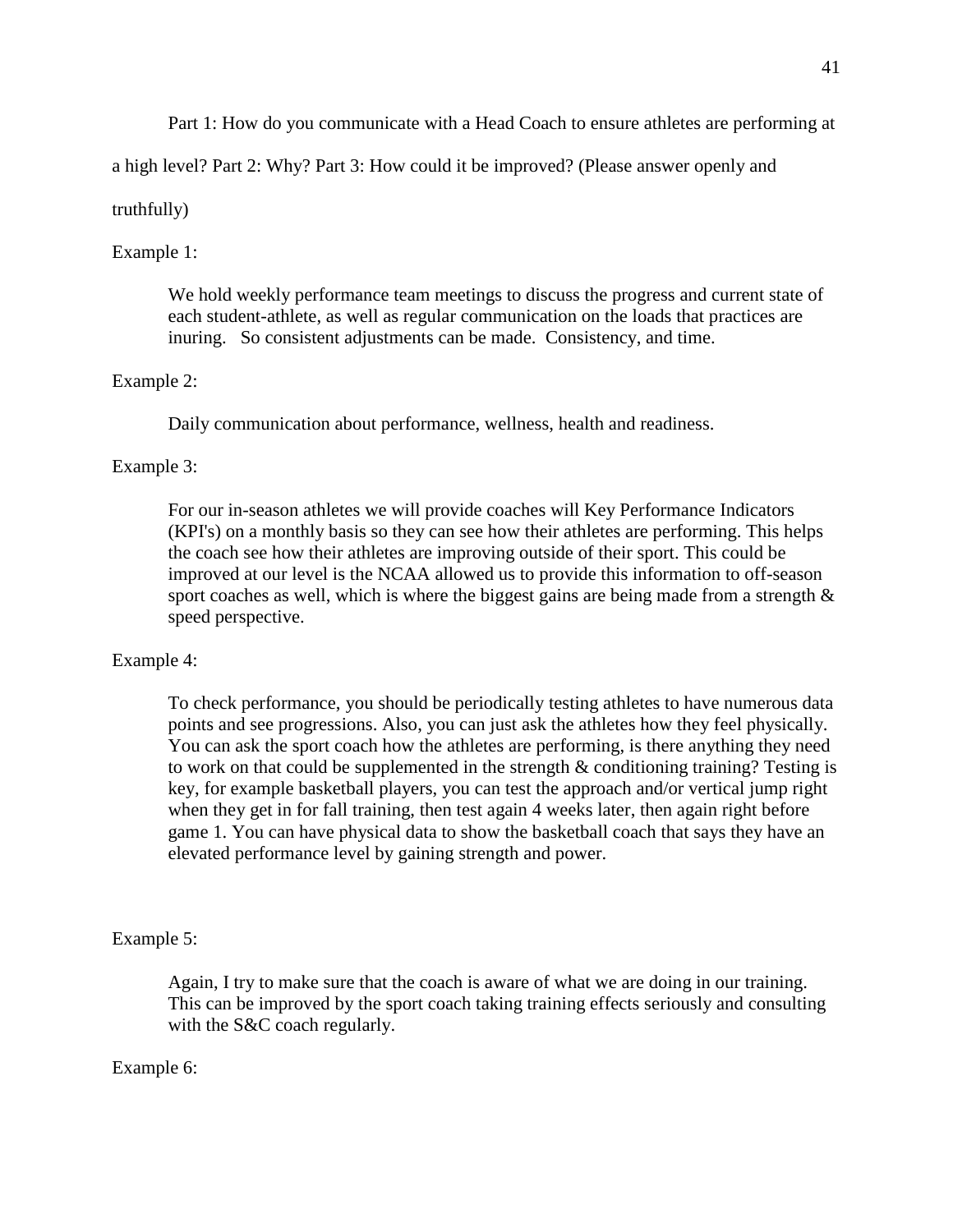Part 1: Typically occurs in person. We bounce ideas of each other's heads. We share and track data whether it be in game, practice, or in training session. Part 2: We do this to help the athletes to get the best out of them and what is best for the team. Part 3: Perhaps including and incorporating more input from athletes and other sport coaches and members of the sport performance team.

## **Journal Review**

The following will provide a journal review as a form of triangulation of the data. The researcher compared the data found in the survey and the current literature regarding communication, transformational leadership, and how it may affect teamwork, relationships, and athlete performance.

#### **Sartore-Baldwin investigates professional experiences of Division I SCCs**

In chapter 2, Sartore-Baldwin (2013) concluded that a lack a communication and trust between head coaches and strength coaches is present as the SCC often must persuade the head to use the strength and conditioning program made for the athletes. Sartore-Baldwin investigates the experiences of SCCs at the Division I level using an online questionnaire and using a semi structured phone interviews. 1,000 SCCs were contacted with 741 taking the survey, but only 125 completed it. The average age of the SCCs were 35 years old (Sartore-Baldwin, 2013). Following the survey, 17 SCCs were interviewed to examine the experiences of SCCs as well as the presence of women within the field of strength and conditioning (Sartore-Baldwin, 2013). The study found that SCCs have a larger role in athletes lives than many would not recognize, in addition, SCCs were unhappy with the pay and the lack of respect from other staff members (Sartore-Baldwin, 2013). This resulted in SCCs having to persuade the head coach to use the training programs designed for the athletes, and if unsuccessful, SCCS felt unable to assist in the training of the athletes within their area of expertise (Sartore-Baldwin, 2013). Sartore-Baldwin (2013) mentions that athletic departments should alleviate the SCCs aggravations of power and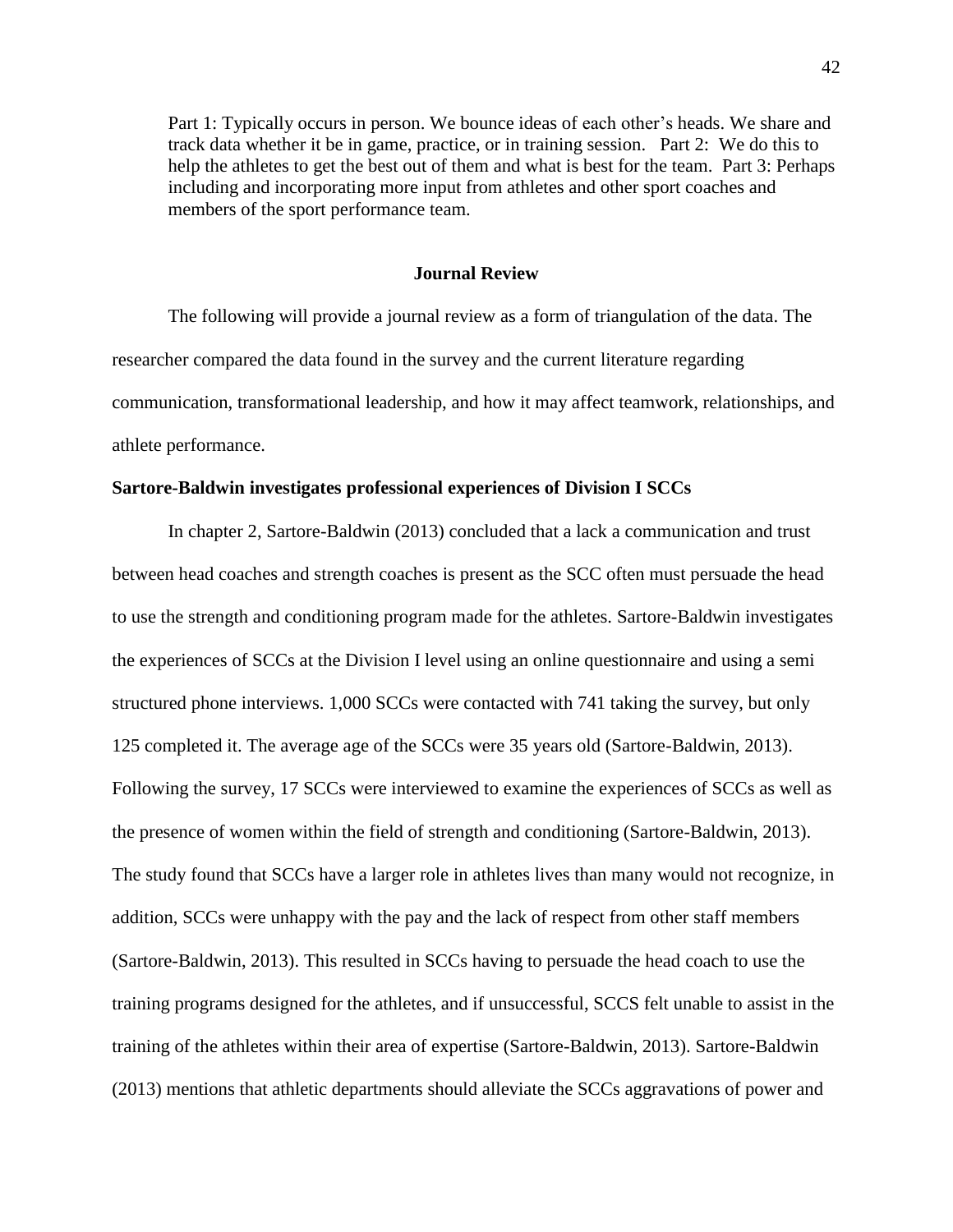status by recognizing the importance of SSCs within the athletic staff because SCCS report greater job satisfaction and commitment to the organization when athletic administration provide autonomy, respect, and support. Overall, SCCs are overworked, underpaid, and underappreciated Satore-baldwin (2013).

#### **Transformational Leadership Qualities in Elite Cricket Captains and Head Coaches**

Smith, Young, Figgins and Arthur (2017) studied transformational leadership in elite cricket. The authors used interviews to provide in-depth data from nine elite cricket players and talk about leadership qualities in the players captains and Head Coaches. The Differentiated Transformational Leadership Inventory was used to categorize the behaviors which include: high performance expectations, inspirational motivation, intellectual stimulation, appropriate role modeling, individual consideration, and fostering acceptance of group goals and teamwork. The study found three behaviors and characteristics that affected players perceptions of the captions and coaches which include: leader characteristics, appropriate boundaries, and quality of leader communication. Smith, Young, Figgins, and Author discovered that both Head Coaches and captains were described by the players as approachable and honest when discussing leadership qualities, which were favored by the players. Being able to establish appropriate boundaries between being friendly and maintaining an air of authority was also seen as favorable from the players. Quality of leader communication, also scene as interpersonal skills of the leader by the authors, was found as an effective leadership quality by the cricket players (Smith, Young, Figgins, & Arthur, 2017). Team Captains and the Head Coaches provided players concise and clear outlines for expectations regarding practices and competitions, which the players appreciated (Smith, Young, Figgins, & Arthur, 2017).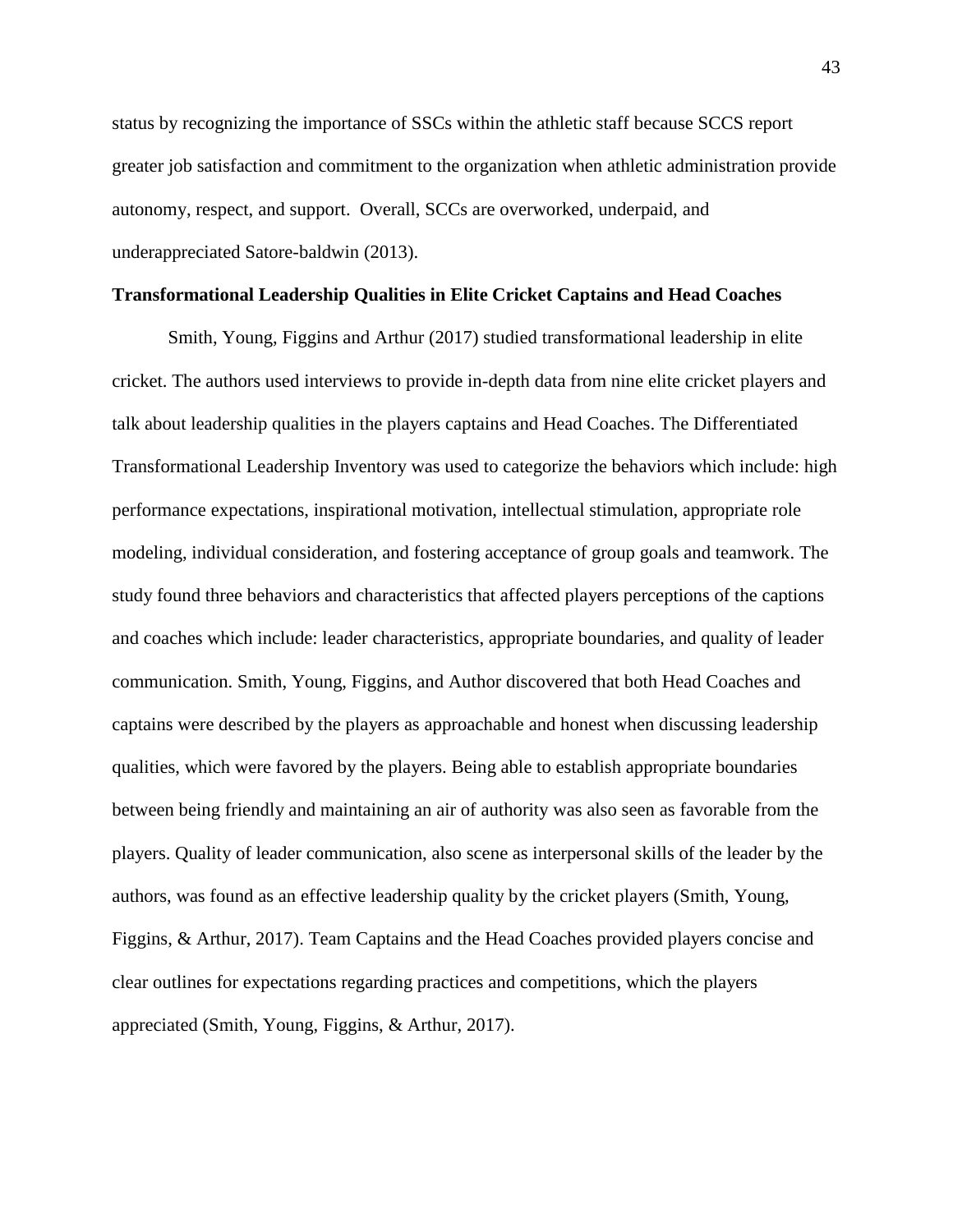# **National Performance Directors Recommendations for National Sport Teams and Organizations**

As mentioned in chapter two, Arnold, Fletcher, and Molyneux (2012) studied and interviewed 13 national performance directors to ask recommendations, advice, and suggestions the directors had for leaders of national sports teams and organizations. Arnold, Fletcher, and Molneux found five themes from the directors including: establishing an approach, understanding roles within the team, developing contextual awareness, enhancing personal skills and strengthening relationships. The national performance directors suggest: employing appropriate individuals, creating the optimal environment, implementing systems and structures, having an inclusive culture, and providing appropriate support to utilize the full protentional for success for a sports organization (Arnold, Fletcher, and Molyneux, 2012). Key words found regarding establishing an approach included: drawing on previous experience, developing a vision, and setting expectations. (Arnold, Fletcher, and Molyneux, 2012). Another finding in the study was in the strengthen relationships category. Communicating effectively and often, recognizing importance of teamwork, and working with athletes and their support staff were key words found that would support the data from the researcher's survey answers that SCCs who communicate openly and often and Head Coaches who set expectations have effective communication, teamwork, and athletic performance as described by the participants of this study.

## **Transformational Leadership Affects Injury Rates of Elite Men's Soccer Players**

Ekstrand et. al. (2017) investigated how transformational leadership styles of head coaches in elite men's soccer affected injury rates of players and players availability. 36 elite soccer clubs in 17 European countries were able to provide data to access perceptions of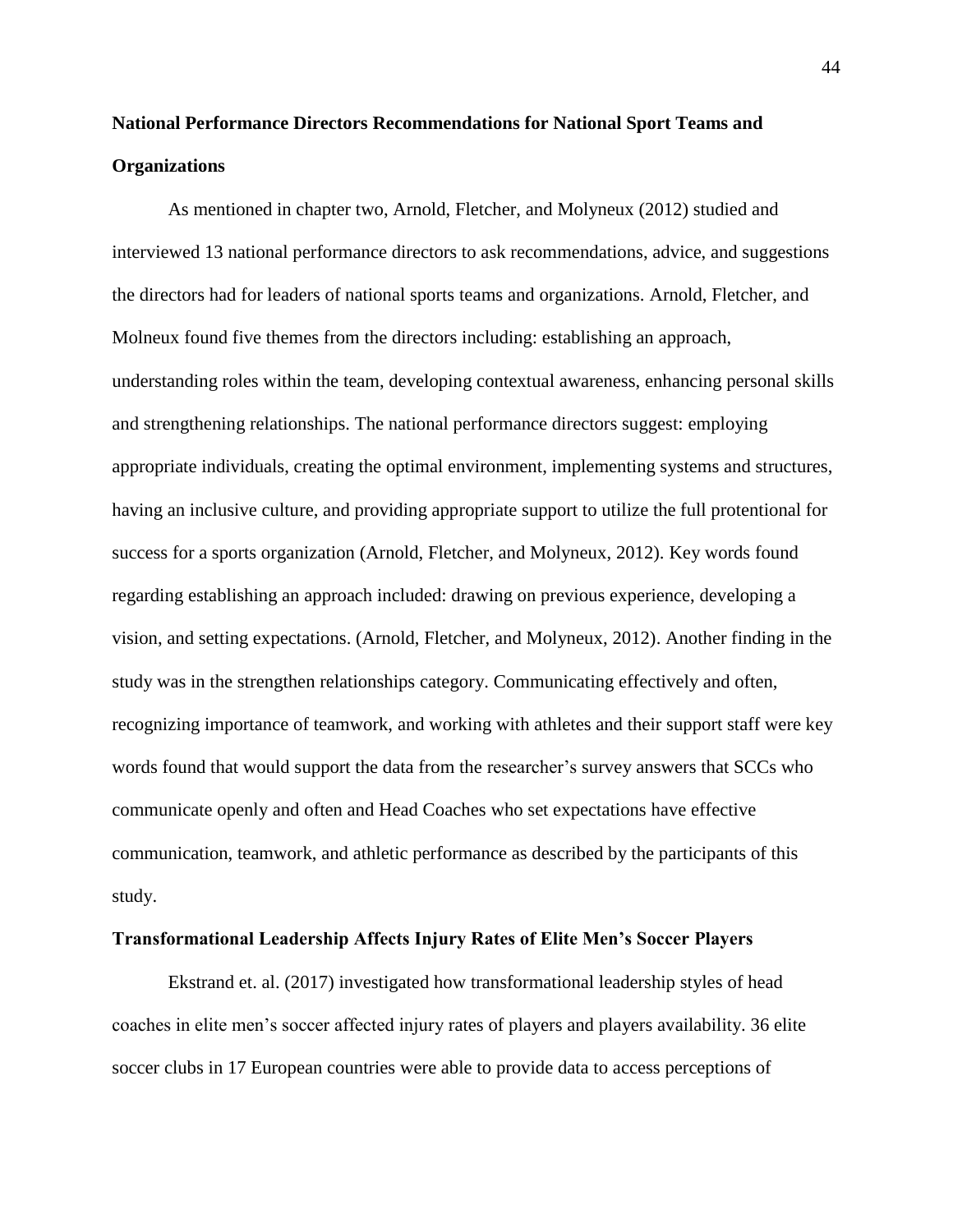leadership exhibited by the Head Coaches using the Global Transformational Leadership scale and compare to injury rates of players at each respective team. Ekstrand et al report that teams with higher levels of transformational leadership had lower numbers of severe injuries. Additionally, the Head Coaches who communicated a clear and positive vision, supported the staff members, and gave the players recognition and encouragement showed a lower incidence of injury rates for the respective team. Comparing to the researcher's data, Head Coaches who have transformational leadership qualities show a good relationship, teamwork and overall experience for SCCs with Ekstrag et al. adding that it may reduce injury rates of the athletes.

#### **Researchers Journal Review**

#### **Researcher Background**

The researcher used his own personal experiences to compare to the data as the researcher also works in the strength and conditioning field. Reflective journals allow the researcher to share experiences, opinions, thoughts, and feelings, which brings awareness of the researchers position to exercise reflective practices to ensure accuracy of research findings (Deggs & Hernandez, 2018). Researcher currently works as a Grad Assistant Strength and Conditioning Coach for a Division II college and assigned as Head Strength and Conditioning for a local high school the university contracts with, has obtained bachelor's degree in Exercise Science, CSCS certification from the NSCA, USAW level 1 from USA Weightlifting, and completed a full-time strength and conditioning internship at a Division III college. In addition, the researcher personally trains clients at university's recreational center, the Integrated Wellness Complex, training from college-aged students to senior citizens. With a total of 3 years of strength and conditioning experience training many different sports, researcher has had the opportunity to work and communicate with multiple head coaches, each with unique experiences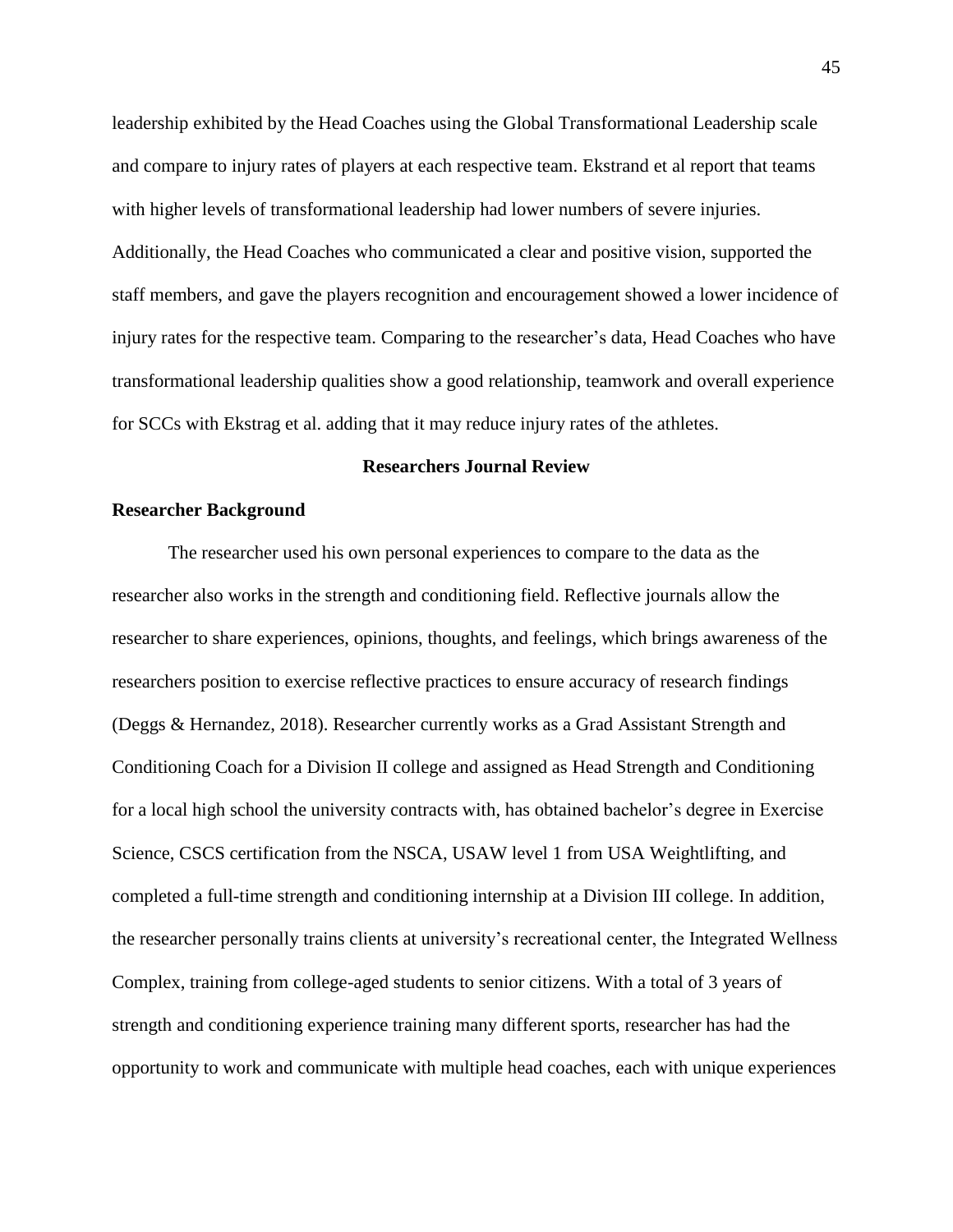and challenges. The following compared the experiences and common themes found in the openended questions of the survey to the researchers own experiences.

#### **Researcher's Personal Journal**

The researcher found similarities in the participants experiences. Regarding Theme 1, the researcher has effective communication when using open communication and being able to communicate frequently with head coaches. The less the researcher spoke with head coaches, the relationship was not as great compared to head coaches spoken to regularly. Being competent in communication provided the researcher the capability to explain to Head Coaches why the athletes train a certain way and how it can reduce injuries and enhance performance. Having open lines of communication establishes a level of trust with both the researcher and the head coach to create an effective training program for the student athletes in the weight room and out on the field or court. The combination of openness, frequency, and trust provides more autonomy and a good working relationship with head coaches and a good overall experience for the student athletes for whom we serve.

Leadership competency of Head Coaches has equally shown greatness and frustration with the researcher. Head Coaches who are collaborative, set clear expectations, and seek to understand the strength and conditioning field have shown great competency in leadership for the researcher, creating a great relationship, teamwork, and athletic performance. The researcher has also dealt with Head Coaches whom have failed to provide clear expectations, whether it's about the weight room or the student athletes. It has brought confusion and tension between the researcher and Head Coaches when the researcher is unclear on what the head coach wants from the strength and conditioning program and creates difficulty to train student athletes effectively for the researcher. Resolutions to solve this issue, in the researcher's experience, is to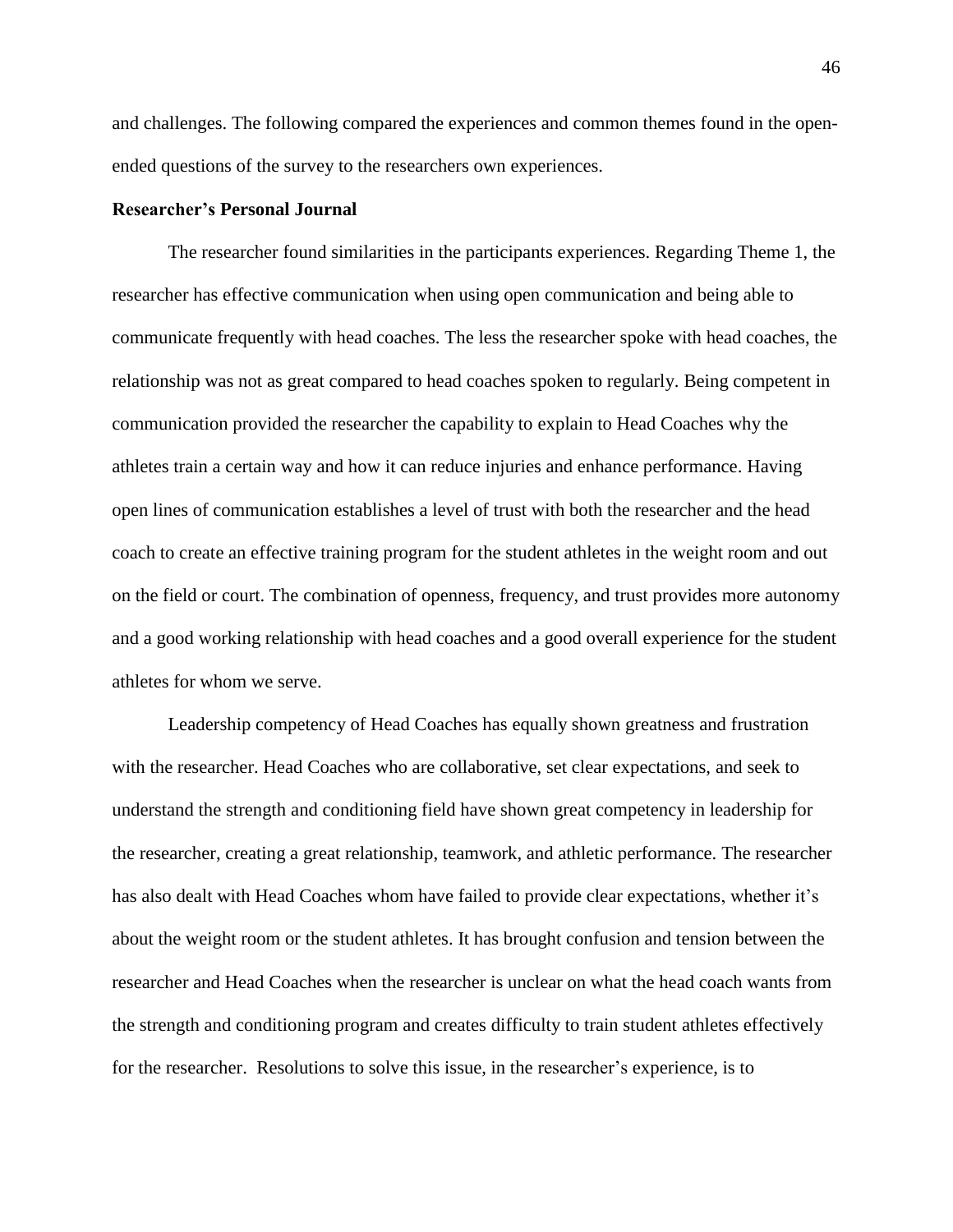communicate, in person preferably, with head coaches more often, and learn from the head coaches point of view to understand what the expectations are. The researcher has also noticed the relationship to be a one-way street, where the researcher has to put in all the work in communicating and collaborating to be on the same page with head coaches and write effective training programs. However, the longer the researcher works with the same head coach, the more communication and collaboration typically occurs, which may indicate that it may take time to build trust and a working relationship with head coaches. Head coaches who have knowledge of strength and conditioning and how it applies to student athletes, typically, produces an easier time building trust, collaboration, and communication with the researcher.

Scheduling experiences provided by the participants were also scene in the researcher's experience. Head coaches who communicate with the researcher first will generally be about schedule changes. Some instances, the changes are warranted to accommodate for student-athlete schedules or game schedule changes, which are beyond the control of either the Head Coach or Strength Coach (the researcher). However, some instances were because Head Coaches were concerned of athletes being too fatigued or sore from the weight room when close to competition. The researcher has encountered this phenomena with multiple head coaches in a variety of sports, but the argument tends to not hold any water because when athletes are inseason, the time spent in the weight room is typically only 1-2 hours a week and the training program is set to accommodate the competition schedule while the Head Coach can legally have up to 20 hours per week of athletic activities ("Countable Athletically Related Activities," n.d.). However, NCAA showcased in 2005-2006 that DI, DII, and DIII student athletes report spending on average 37.3, 35.9, 39.1 total hours per week devoted to athletics respectively for each division ("How Student-Athletes Feel About Time Demands," n.d.).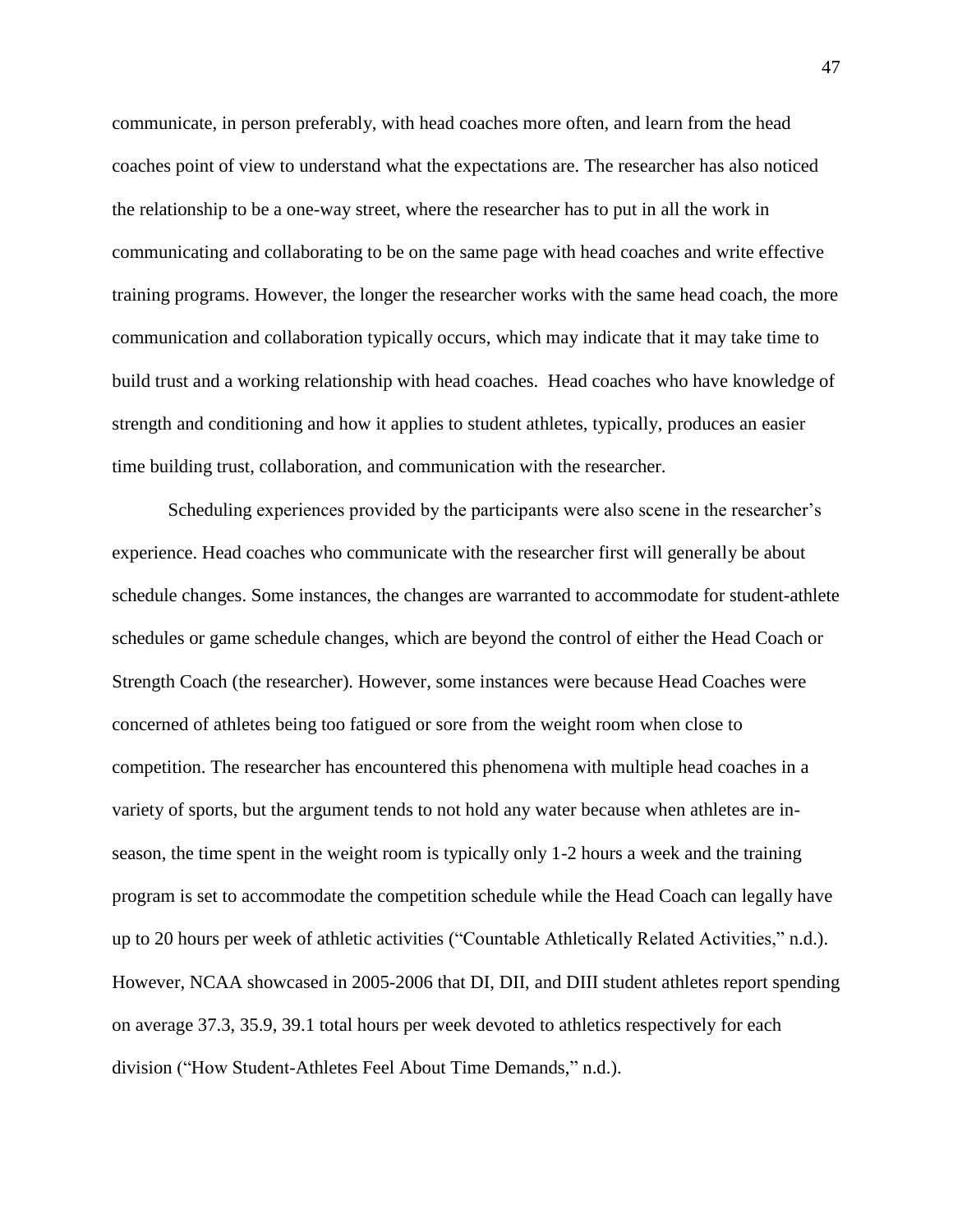To ensure both the researcher and Head Coaches keep student-athletes performing on a high level, the researcher will communicate with Head Coaches as often as possible when new information arises regarding a student-athlete's health, wellness, and performance. Some Head Coaches will work with the researcher and plan out the season and explain what type and difficulty of practices are being held on certain days or weeks. This has been a huge help in creating an effective weight training program that doesn't affect practices and therefore enhance performance on days of competition. Keeping track of performance measures in strength and power before, during, and after the season has also informed both the researcher and Head Coaches how student-athletes are physically performing on a regular basis. The researcher takes special care to talk to student-athletes daily to gain how the athletes are feeling mentally and physically and may adjust training based on athlete responses. Asking Head Coaches what they would like to see in the strength and conditioning program has helped develop trust, clear expectations, and collaboration.

#### **Summary**

A Qualtrics Survey, journal review, and researchers journal conducted by the researcher informed the findings of this study. Sixteen participants were surveyed to understand SCCs experience communicating with Head Sport Coaches. Five emerged in the study: communication competency, head coach leadership competency, scheduling, communication platform, and athlete performance. Chapter four presented the findings of this study. Chapter five will include an interpretation of the findings, journal comparisons, and research journal comparisons, implications of the study, and recommendations for SCCs, Head Sport Coaches, and administration, and recommendations for future research.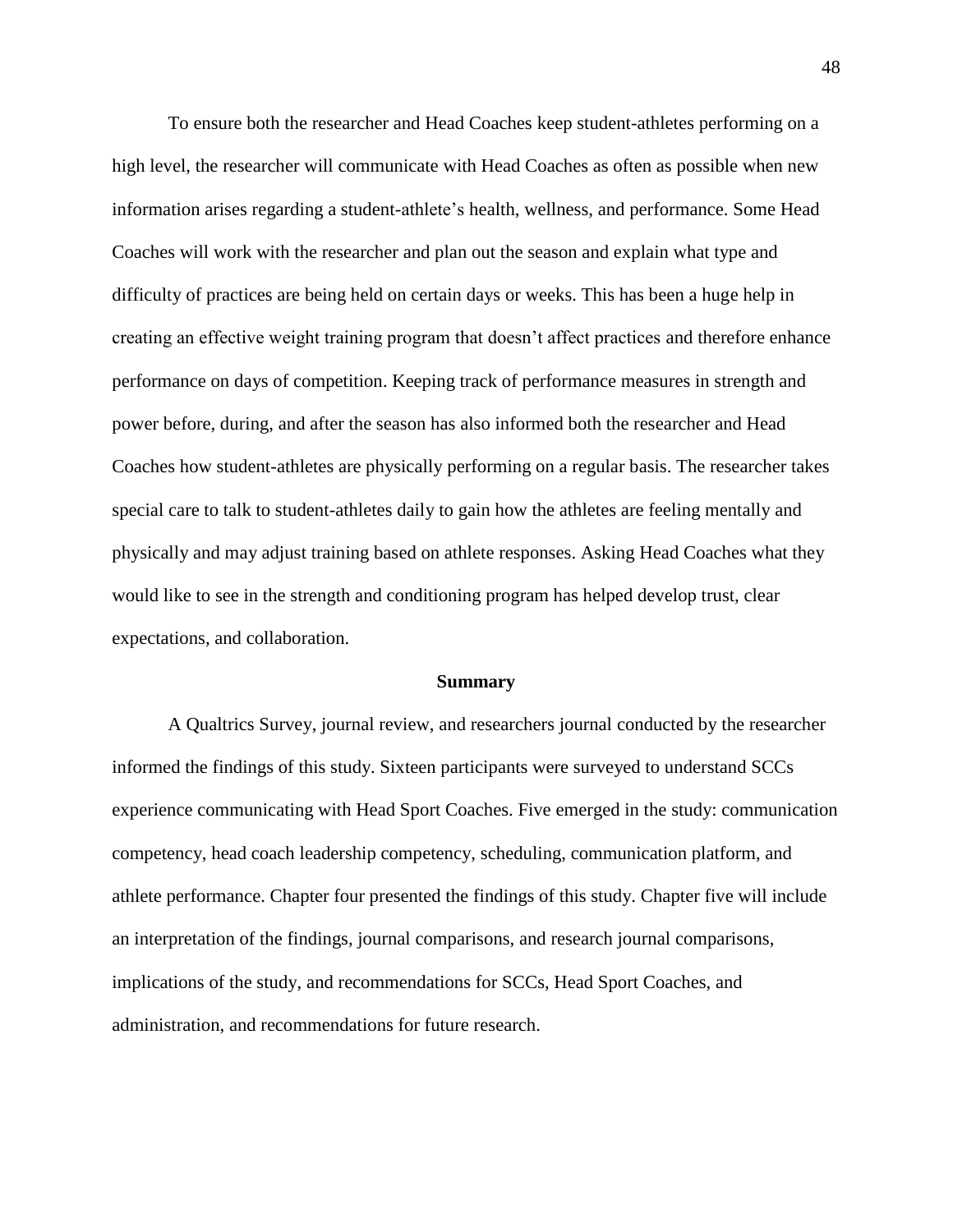#### **Chapter V**

#### **Discussion**

This qualitative study explored SCCs communication experiences and strategies with Head Sport Coaches. Chapter two reviewed the current literature, chapter three explained the methodology of the study, and chapter four presented the results of the study. This study implicates that SCCs should communicate openly, honestly, and frequently to achieve effective communication, teamwork, and personal relationships with Head Sport Coaches. This study also showed that SCCs and Head Coaches who have transformational leadership qualities may enhance collaboration, personal relationships, and reduce athletic injuries. Scheduling, regarding student-athlete training sessions and practices, is a continuous and changing process for both Head Coaches and SCCs. SCCs need to be flexible and training programs may need to be adjustable as Head Coaches will communicate with SCCs about adjust training plan as conflicts arise. Communicating frequently about student athlete performance, wellness, health, and readiness with Head Coaches may assist in athletic performance and reduce injuries.

A qualitive research design was used to understand communication experiences between SCCs and Head Coaches. This study used a phenomenological method to design and implement the study. In addition to the main research question, three research questions assisted in guiding this study:

RQ 1: What effective communication strategies do strength and conditioning coaches use with head coaches to increase or maintain relationships?

RQ2: What effective communication strategies do strength and conditioning coaches use with head coaches to increase or maintain teamwork?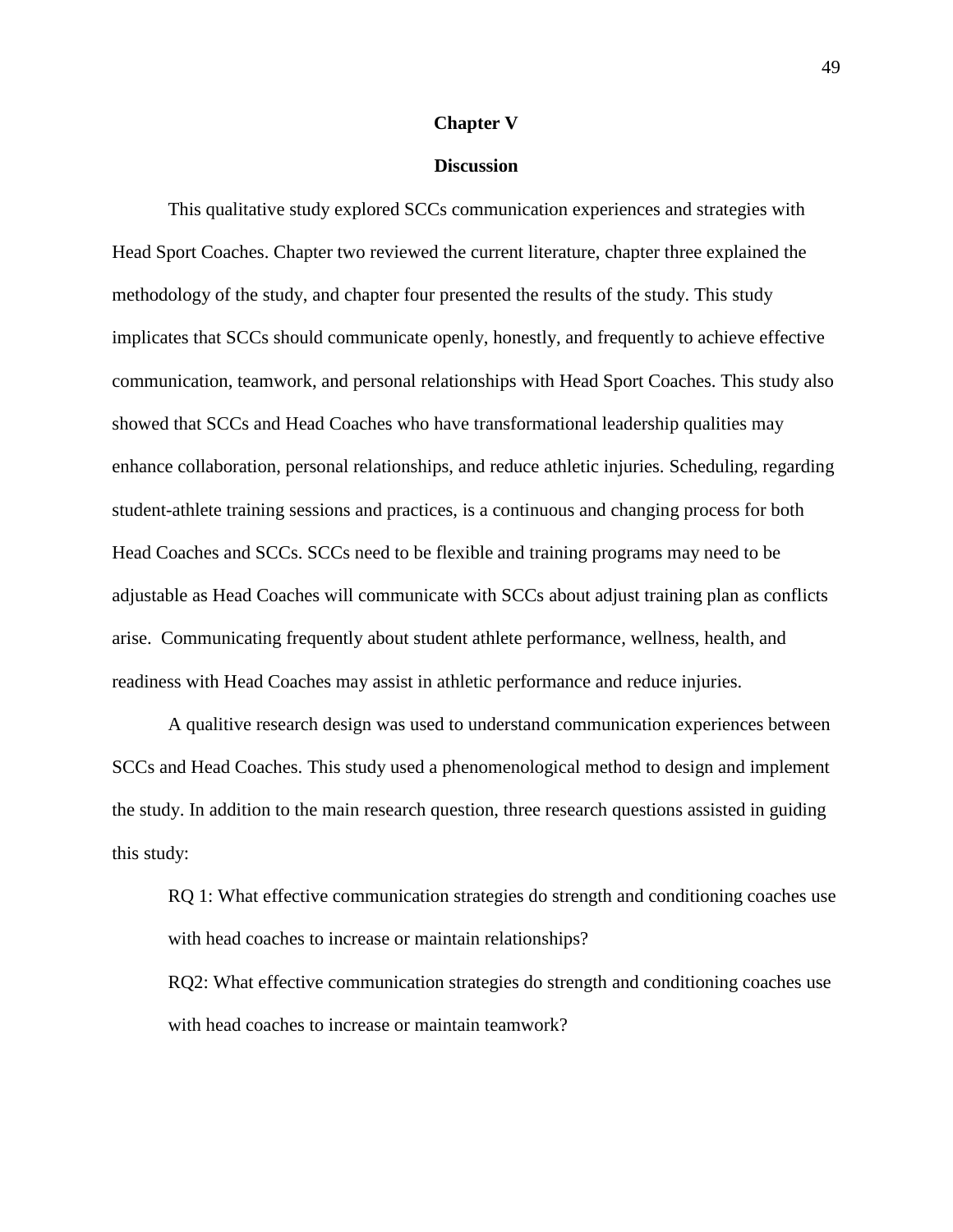RQ 3: What effective communication strategies do strength and conditioning use with head coaches to ensure student-athletes are performing at a high level?

Data collection included a Qualtrics survey, journal review, and researchers journal review to use triangulation to achieve deep understanding of the data. The researcher analyzed the data using a two-level thematic coding system to find key words or phrases and group the familiar data together to establish a theme. Five themes emerged from the study: communication competency, head coach leadership competency, scheduling, communication platform and athlete performance.

General experiences of SCCs are mixed as some SCCs communicate and get along well with their Head Coaches, but other SCCs are frustrated with their Head Coaches. Those that are frustrated did not feel valued, explaining that Head Coaches do not understand the strength and conditioning field, don't set clear expectations, or the Head Coaches will dictate the training for the student-athletes, regardless of the SCCs expertise or opinion. SCCs who have effective communication, teamwork, and personal relationships mention communicating openly, frequently, and honestly with Head Coaches. Having autonomy, collaboration, and clear expectations from the Head Coach may assist in this endeavor.

This study, the journal review, and the researchers journal showed that Head Coaches who have higher levels of transformational leadership will have a higher chance of success (Arnold, Fletcher, and Molyneux, 2012), reduce athletic injuries (Ekstrand et al, 2017), increase buy-in (Smith, Young, Figgins and Arthur, 2017), and utilize the strength and conditioning program to its full potential. SCC mention that communicating frequently with Head Coaches about student-athlete's performance, wellness, and health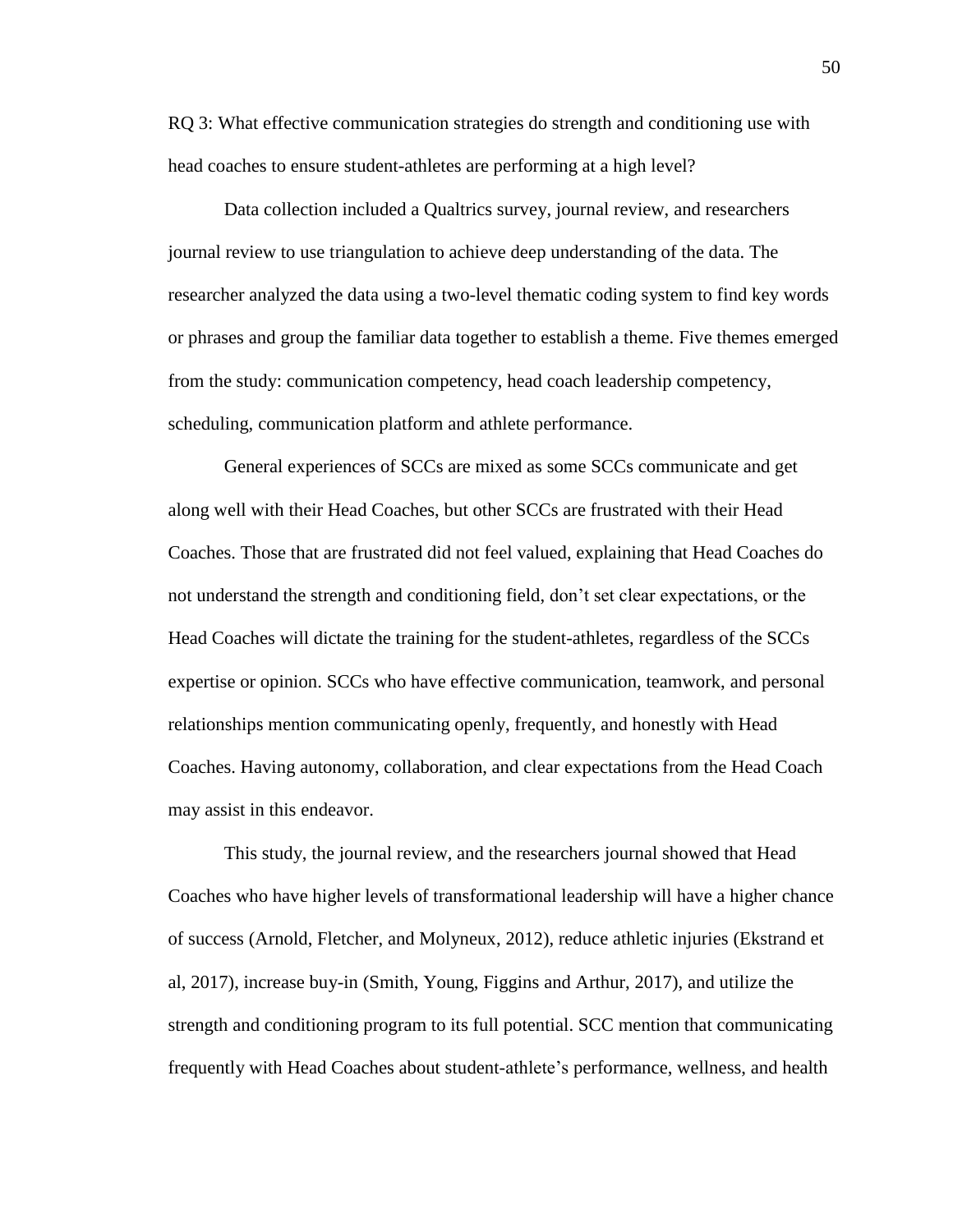through testing and analyzing of key performance indicators can ensure student-athletes are performing at a high level.

The SCCs say that Head Coaches will come to them to talk about a change of schedule of training sessions or practices, which may affect pre-made training programs created by the SCC. This indicates that SCCs may need to be flexible as schedules are subject to change or conflicts may arise so SCCs will need to be able to adjust training programs accordingly. Preparing for the unexpected may help SCCs relieve frustration on time spent on making training programs only to be thrown out when there are schedule changes. Some SCCs mention that the athletic schedule can be stressful for Head Coaches, which may increase burn out. Communicating with Head Coaches about helping with the athletic schedule may help reduce stress to both parties and increase teamwork.

SCCs prefer to talk to with Head Coaches face-to-face as the main communication platform to ensure the message isn't left for interpretation and reduce confusion. The depth of the topic will also influence what the type of platform that can be used to convey messages to the Head Coach from the SCCs. Face-to-Face is preferred by SCCs if the topic is more in-depth, while shorter conversations can be communicated through email, text, or phone. SCCs may also use a specific communication platform provided by the University. It's important to note that SCCs in this study reported using the communication platform preferred by the Head Coach, but this may end up leaving SCCs with too many different platforms to communicate with different Head Coaches. SCCs may need to reduce the number of communication platforms to reduce confusion and time spent going though different messaging platforms.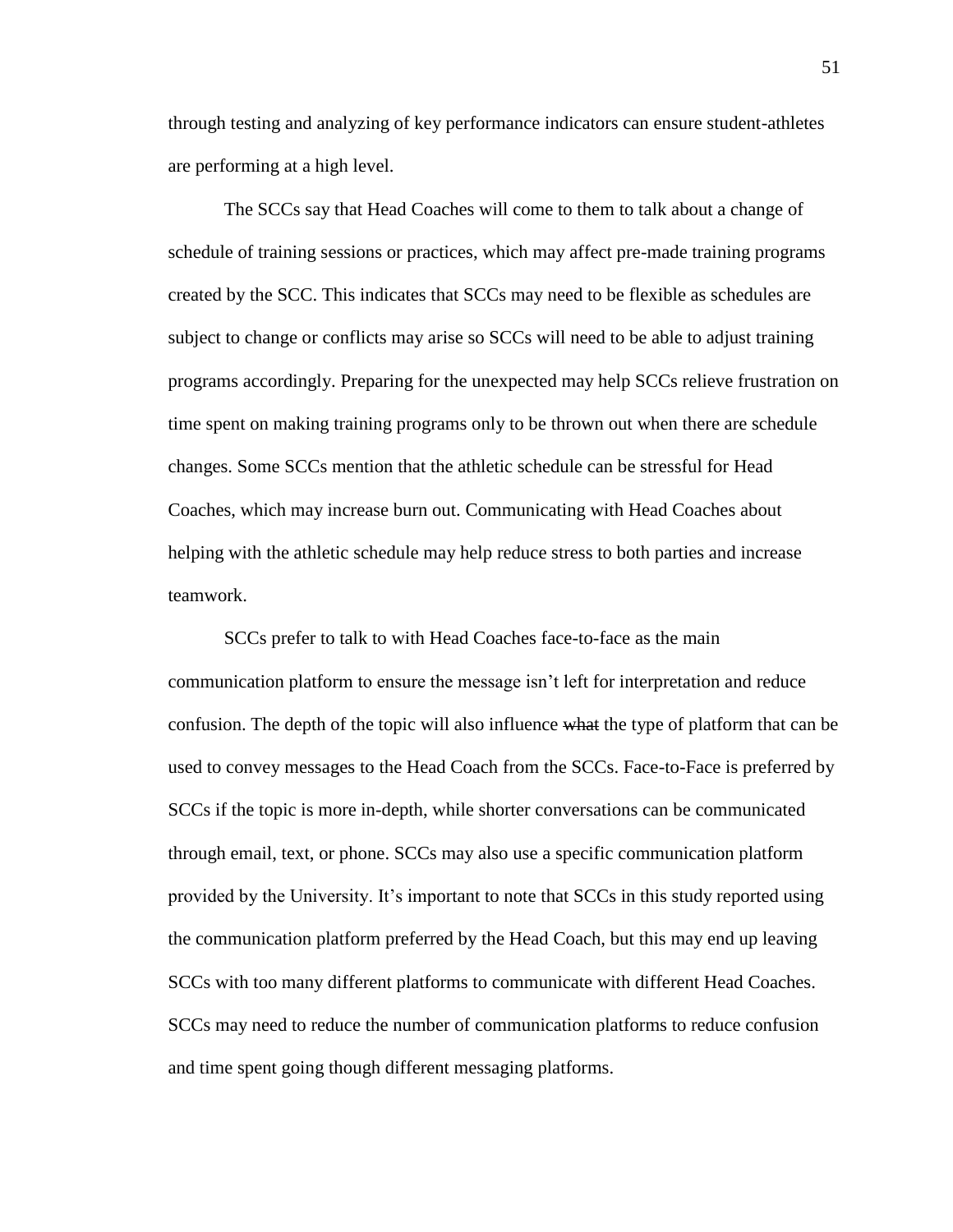#### **Conclusion**

After participant surveys, journal review, and researchers journal review, the researcher was able to make the following conclusions from this study:

- 1. SCCs communicating openly, frequently, and honestly with Head Coaches may be effective communication strategies.
- 2. Head Coaches who provide autonomy, collaboration, and set clear expectations for SCCs may increase teamwork and personal relationships.
- 3. SCCs who are valued and supported by Head Coaches have greater experiences with the Head Coach and SCCs feel more satisfied at their jobs.
- 4. Testing key performance indicators, regarding student-athlete performance, wellness, and health, frequently and relaying the data to Head Coaches can ensure studentathletes are performing at a high level.
- 5. Training sessions and practices are subject to change so SCCs should be flexible to adjust training programs efficiently and effectively.
- 6. When topics are more in-depth, SCCs should communicate with Head Coaches faceto-face to avoid interpretation and confusion from the Head Coach.
- 7. When topics are less in-depth, SCCs can communicate with Head Coaches via email, text, or phone based on Head Coaches preference. However, SCCs should avoid having too many communication platforms to avoid confusion and time dealing with looking through multiple messaging platforms.

#### **Recommendations and Implications**

Sports administration personnel reading this study may have a better understanding of the strength and conditioning field and potentially recognize the value SCCs bring to the athletic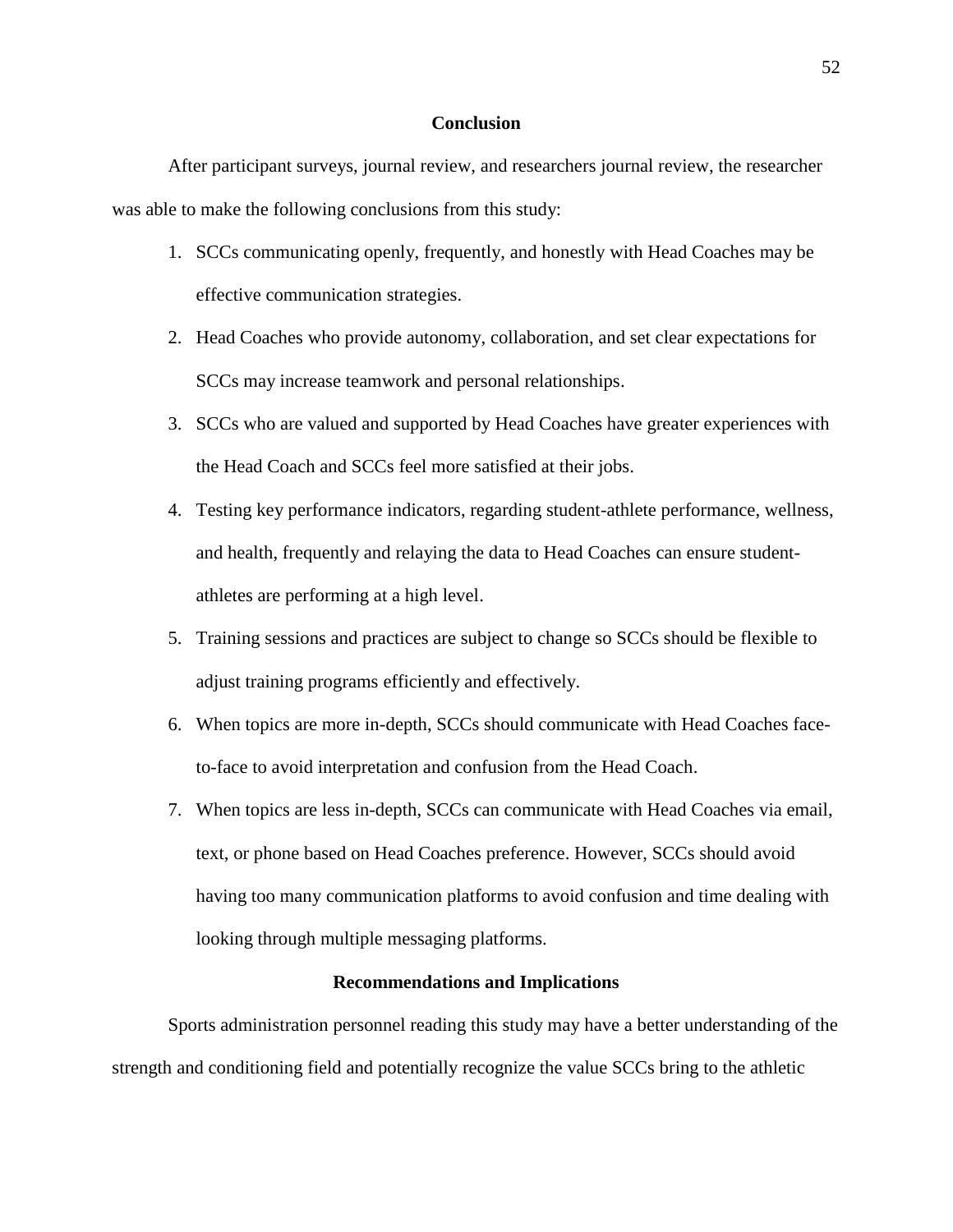staff. Knowing that SCCs generally feel overworked and underpaid (Sartore-Baldwin, 2013) may provide perspective for administration to assist in finding answers to this problem. Head Coaches can also learn the background and value of strength and conditioning coaches and develop respect for the profession. Head Coaches and Administration who provide autonomy, collaboration, and set clear expectations may enhance job satisfaction and teamwork for SCCs, in addition to reducing athletic injuries and enhancing performance (Ekstrand et al, 2017). SCCs communicating openly, frequently, and honestly with Head Coaches may see increased communication effectiveness, teamwork, and personal relationships. Communicating face-toface with Head Coaches can provide in-depth conversations and reduce confusion and interpretation from texts or emails, however, small matters can be handled by text, phone, or email to ensure efficiency. SCCs should routinely test and analyze key performance indicators of student-athlete's performance, wellness, and health and communicate that data frequently with Head Coaches to ensure student-athletes are performing at a high level. This study can show SCCs how other coaches in the field handle similar situations dealing with Head Coaches and administration to improve working conditionings, job satisfaction, and continue to reduce injuries and improve performance for student-athletes. People who may be thinking about becoming a SCC can understand the job description, experiences, and struggles of the profession, which can provide questions SCCs can ask during job interviews to obtain clear expectations and day-to-day work life. This may affect the willingness the SCC will want to work for a certain organization if the coach concludes that they will be overworked and underpaid and seek better job opportunities.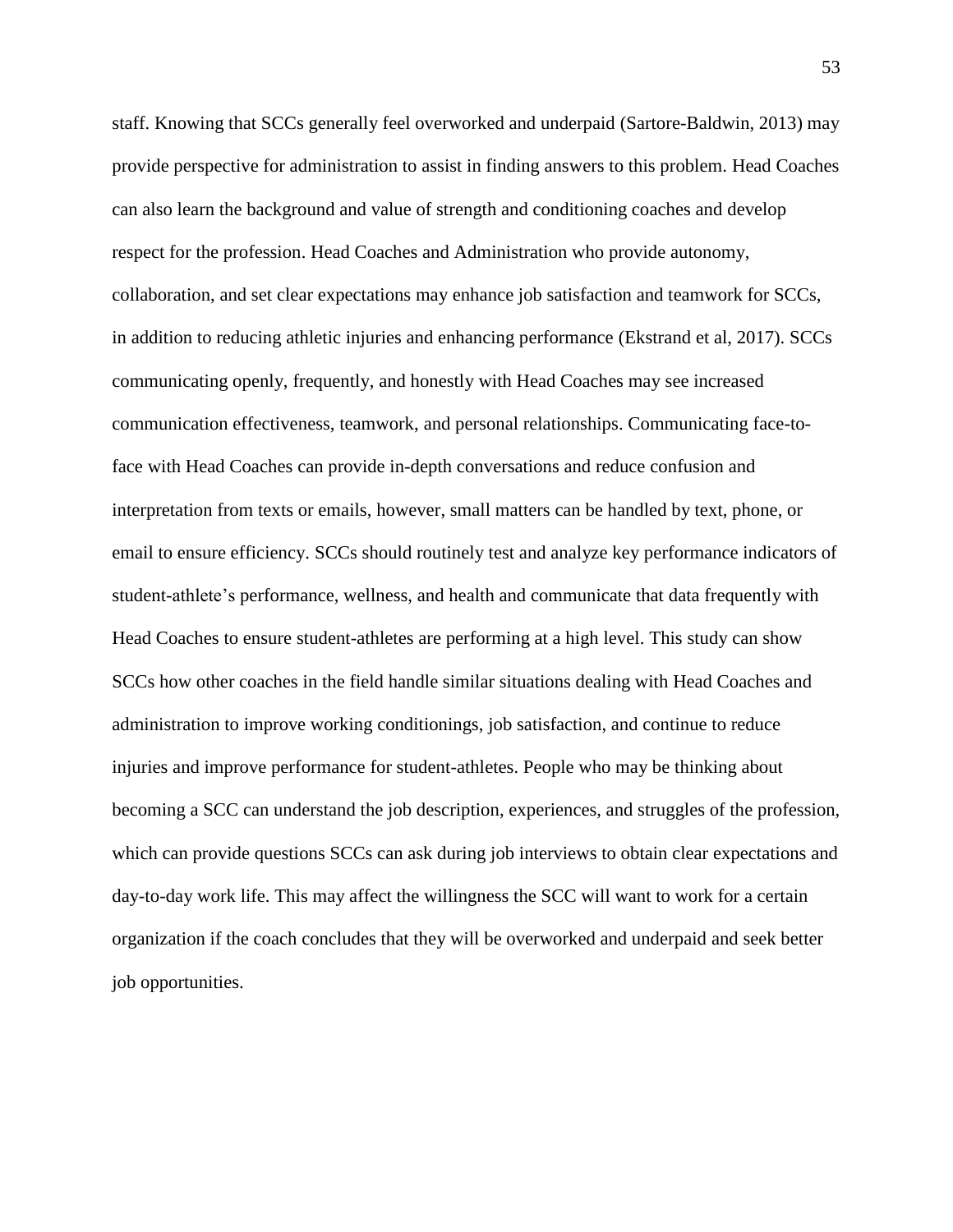#### **Future Research**

This study examined communication experiences between Head Coaches and SCCs. Saltore-Baldwin (2013) and this study looks into the experiences of SCCs, but as Saltore-Baldwin mentions, this area of study needs further research. This study used a Qualtrics survey to obtain data, which may affect honesty and depth of answers in the open-ended questions. Inperson interviews may provide more rich data of SCCs experiences. Continuing to research SCCs experiences may assist obtaining respect and understanding from Head Coaches and administration.

#### **Summary**

This study researched the strength and conditioning field providing a background and understanding of the profession. Sixteen SCCs who currently work at a DI-DIII 4-year institution in the United States, have an accredited certification, and have at least one year of strength and conditioning experience, were surveyed via Qualtrics to research communication experiences and strategies between SCCs and Head Coaches. This study has provided potential communication strategies SCCs can use to enhance communication effectiveness, personal relationships, and teamwork with Head Coaches. This study also researches how SCCs communicate with Head Coaches to ensure student-athletes are performing at a high level. SCCs report feeling undervalued, overworked, underpaid (Sartore-Baldwin, 2013). The journal review shows that little research has been done regarding the experiences of SCCs compared to job descriptions and, therefore, further research is needed. Communicating openly, frequently, and honestly with Head Coaches may enhance experiences, personal relationships, and teamwork. Indepth conversations should be done face-to-face with Head Coaches to reduce confusion and interpretation, while smaller conversations can be handled by text, email, or phone. Head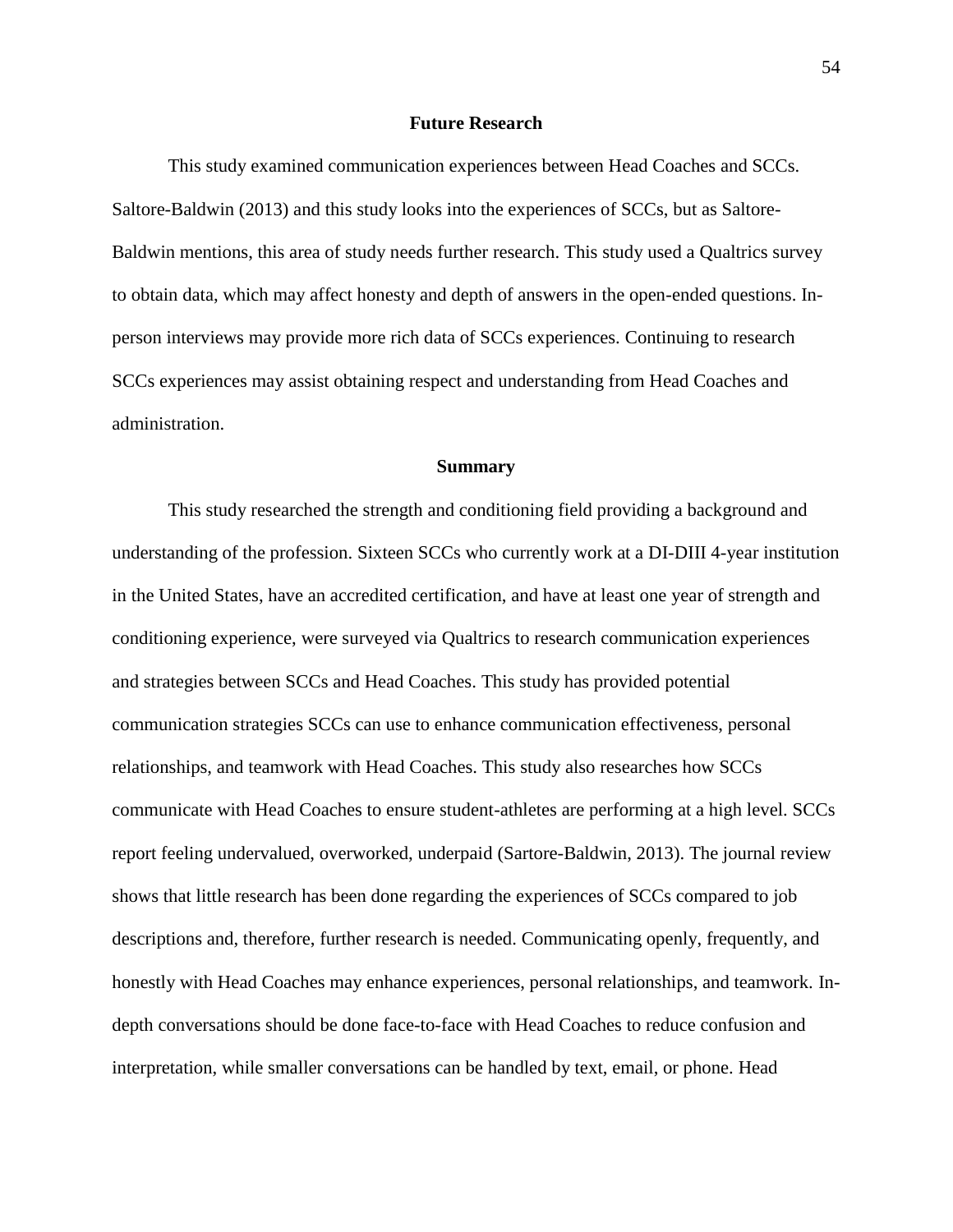Coaches and administration who set clear expectations, provide autonomy, and are collaborative can improve SCCs job satisfaction, reduce athletic injuries, and enhance athletic performance (Ekstrand et al, 2017; Fletcher & Molyneux, 2012, & Sartore-Baldwin, 2013).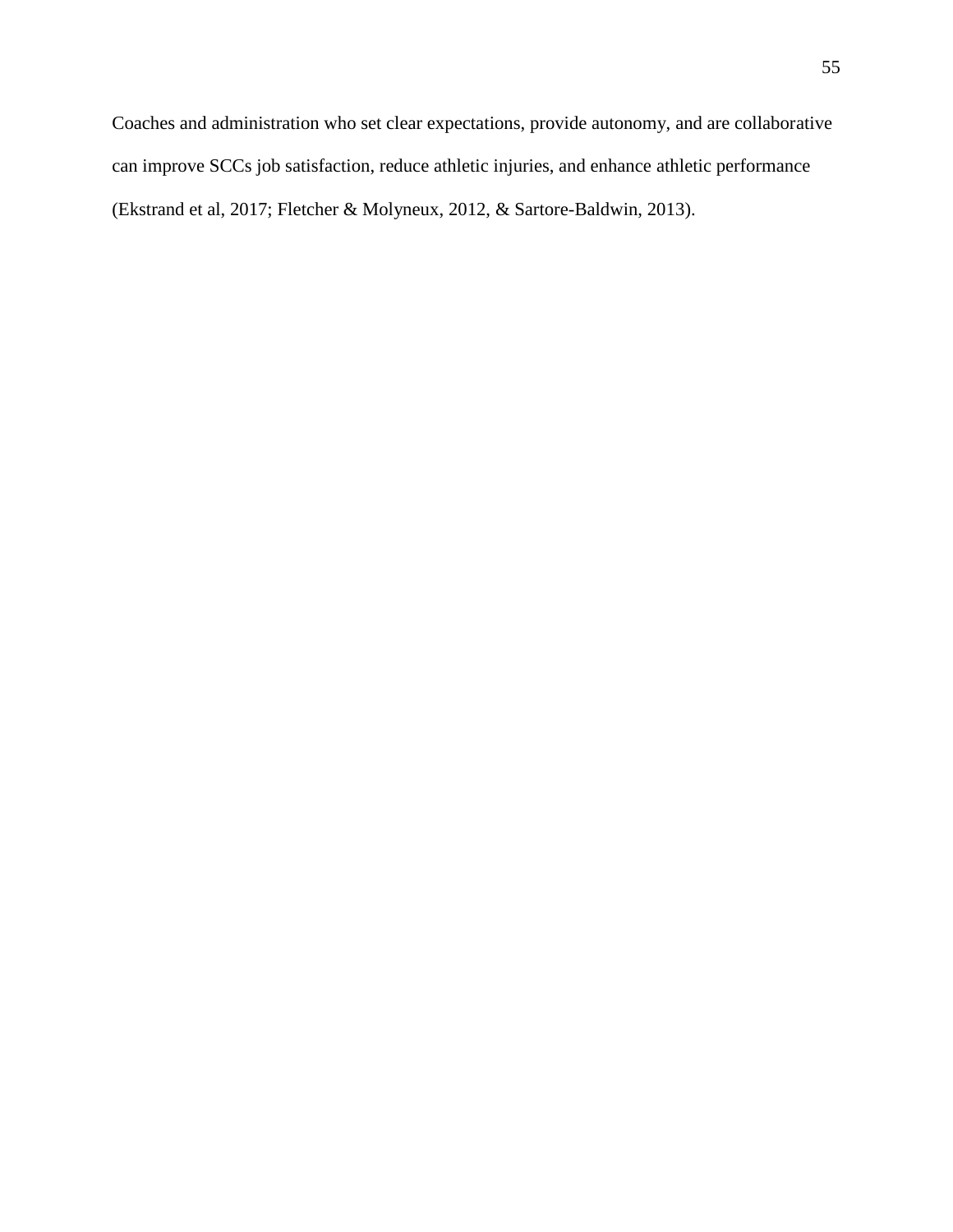#### **References**

- Andrews, S. R. (2014). The relationship of emotional intelligence and coaching behaviors. *Research Quarterly for Exercise and Sport, 85*, A105-A106. Retrieved from [http://wsuproxy.mnpals.net/login?url=https://search.proquest.com/docview/1621829772?](http://wsuproxy.mnpals.net/login?url=https://search.proquest.com/docview/1621829772?accountid=15069) [accountid=15069](http://wsuproxy.mnpals.net/login?url=https://search.proquest.com/docview/1621829772?accountid=15069)
- Agel, J., Dompier, T. P., Dick, R., & Marshall, S. W. (2007). Descriptive epidemiology of collegiate men's ice hockey injuries: National Collegiate Athletic Association Injury Surveillance System, 1988-1989 through 2003-2004. *Journal of athletic training*, *42*(2), 241–248.
- Arnold, R., Fletcher, D., & Molyneux, L. (2012). Performance leadership and management in elite sport: recommendations, advice and suggestions from national performance directors. *European Sport Management Quarterly, 12*(4), 317-336. doi:10.1080/16184742.2012.693115
- Babiker, A., El Husseini, M., Al Nemri, et al. (2014). Health care professional development: Working as a team to improve patient care. *Sudanese Journal of Pediatrics, 14*(2),9-16. Retrieved from<https://www.ncbi.nlm.nih.gov/pmc/articles/PMC4949805/>
- Brooks, Ziatz, Johnson & Hollander (2000). Leadership behavior and job responsibilities of NCAA Division 1A Strength and Conditioning Coaches. *The Journal of Strength and Conditioning Research, 14*(4). DOI: 10.1519/00124278-200011000-00018
- Carter, N., Bryant-Lukosius, D., DiCenso, A., Blythe, J., & Neville, A. (2014). The use of triangulation in qualitive research. *Oncology Nursing Forum, 41*(5), 545-547 Doi:10.1188/14.ONF.545-547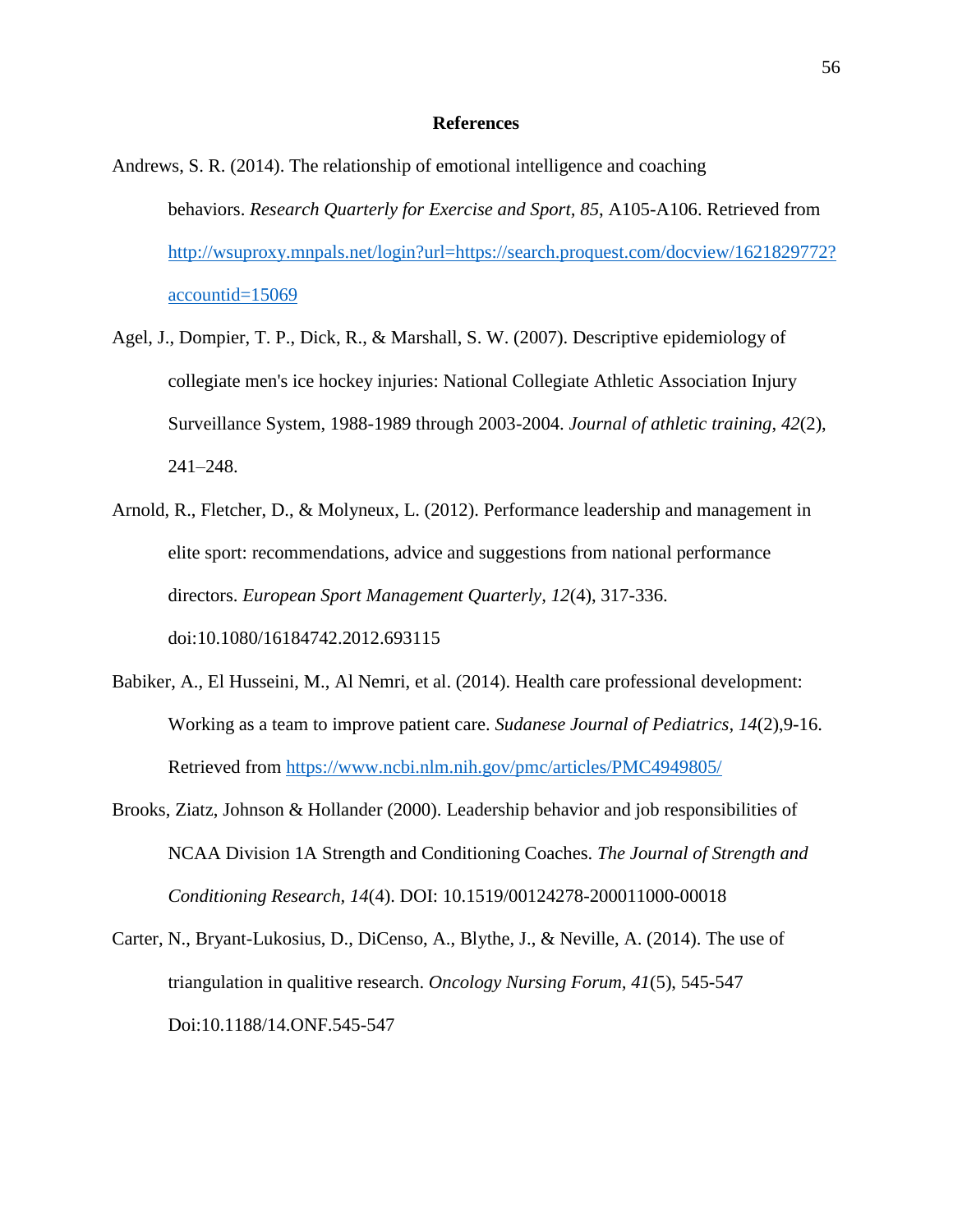Creative Commons. (2012). A primer on communication studies. Retrieved from [https://2012books.lardbucket.org/books/a-primer-on-communication-studies/s01-04](https://2012books.lardbucket.org/books/a-primer-on-communication-studies/s01-04-communication-competence.html) [communication-competence.html](https://2012books.lardbucket.org/books/a-primer-on-communication-studies/s01-04-communication-competence.html)

- Deggs, D., & Hernandez, F. (2018). Enhancing the value of qualitative field notes through purposeful reflection. *The Qualitative Report, 23*(10), 2552-2560. Retrieved from <https://nsuworks.nova.edu/tqr/vol23/iss10/18>
- Dorgo, S. (2009). Unfolding the practical knowledge of an expert strength and conditioning coach. *International Journal of Sports Science & Coaching, 4*(1), 17-30. <https://doi.org/10.1260/1747-9541.4.1.17>
- Ebben, W., & Blackard, D. (2001). Strength and conditioning practices of national football league strength and conditioning coaches. *Journal of Strength and Conditioning Research, 15*(1), 48-58. Retrieved from

<https://pdfs.semanticscholar.org/f0fc/0d2df542def87cd1120397ba7289c2b88dae.pdf>

- Ebben, W., Carrol, R., & Simenz., C. (2004). Strength and conditioning practices of national hockey league strength and conditioning coaches. *Journal of Strength and Conditioning Research, 18*(4), 889-897. DOI: 10.1519/14133.1
- Eccles, D. & Tenebaum, G. (2004). Why an expect team is more than a team of experts: A social-cognitive conceptualization of team coordination and communication sport. *Journal of Sport & Exercise Psychology, 26*(4), 542-560. doi: <https://doi.org/10.1123/jsep.26.4.542>
- Ekstrand, J., Lundqvist, D., Lagerback, L., Vouillamoz, M., Papadimitou, N., & Karlsson, J. (2017). Is there a correlation between coaches' leadership styles and injuries in elite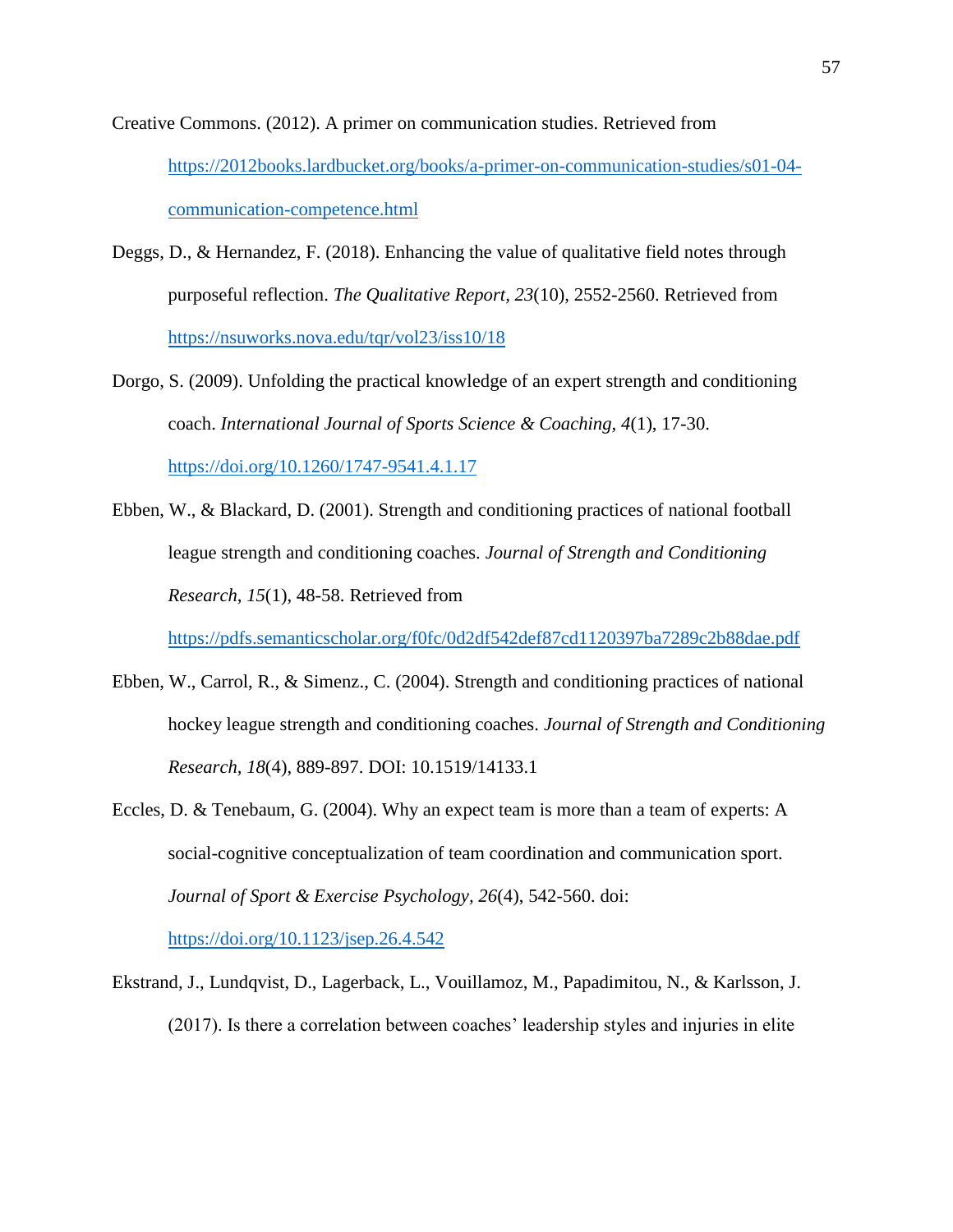football teams? A study of 36 elite teams in 17 countries. *Br J Sports Med, 52*, 527-531. doi:10.1136/bjsports-2017-098001

Ezzeldin, A. (2014). Communication management among athlete and coaches. [PDF]. Retrieved from

[http://citeseerx.ist.psu.edu/viewdoc/download?doi=10.1.1.684.6227&rep=rep1&type=pdf](http://citeseerx.ist.psu.edu/viewdoc/download?doi=10.1.1.684.6227&rep=rep1&type=pdf#page=13)  $\#page=13$  $\#page=13$ 

Ishak, A. (2017). Communication in sports team: A Review. *Communication Research Trends, 36*(4), 4-38. Retrieved from [https://search.proquest.com/openview/006869b780812e97229f73acd790c6dd/1?pq-](https://search.proquest.com/openview/006869b780812e97229f73acd790c6dd/1?pq-origsite=gscholar&cbl=1576344)

[origsite=gscholar&cbl=1576344](https://search.proquest.com/openview/006869b780812e97229f73acd790c6dd/1?pq-origsite=gscholar&cbl=1576344)

- Lantara, A. (2019). The effect of the organizational communication climate and work enthusiasm on employee performance. *Management Science Letters, 9*, 1243-1256. doi:10.1080/16184742.2012.693115
- Ledford, C., & Lockwood, N. (2008). Leadership competencies. *Society for Human Resource Management.* Retrieved from [https://www.shrm.org/resourcesandtools/hr](https://www.shrm.org/resourcesandtools/hr-topics/behavioral-competencies/leadership-and-navigation/pages/leadershipcompetencies.aspx)[topics/behavioral-competencies/leadership-and-](https://www.shrm.org/resourcesandtools/hr-topics/behavioral-competencies/leadership-and-navigation/pages/leadershipcompetencies.aspx)

[navigation/pages/leadershipcompetencies.aspx](https://www.shrm.org/resourcesandtools/hr-topics/behavioral-competencies/leadership-and-navigation/pages/leadershipcompetencies.aspx)

- Lochmiller, C. & Lester, J. (2017). *An introduction to educational research: Connecting methods to practice.* Los Angeles. Sage Publications, Inc.
- Massey, D., Vincent, J., & Maneval, M. (2004). Job analysis of college division I-A football strength and conditioning coaches. *Journal of Strength and Conditioning Research, 18*(1), 19-25.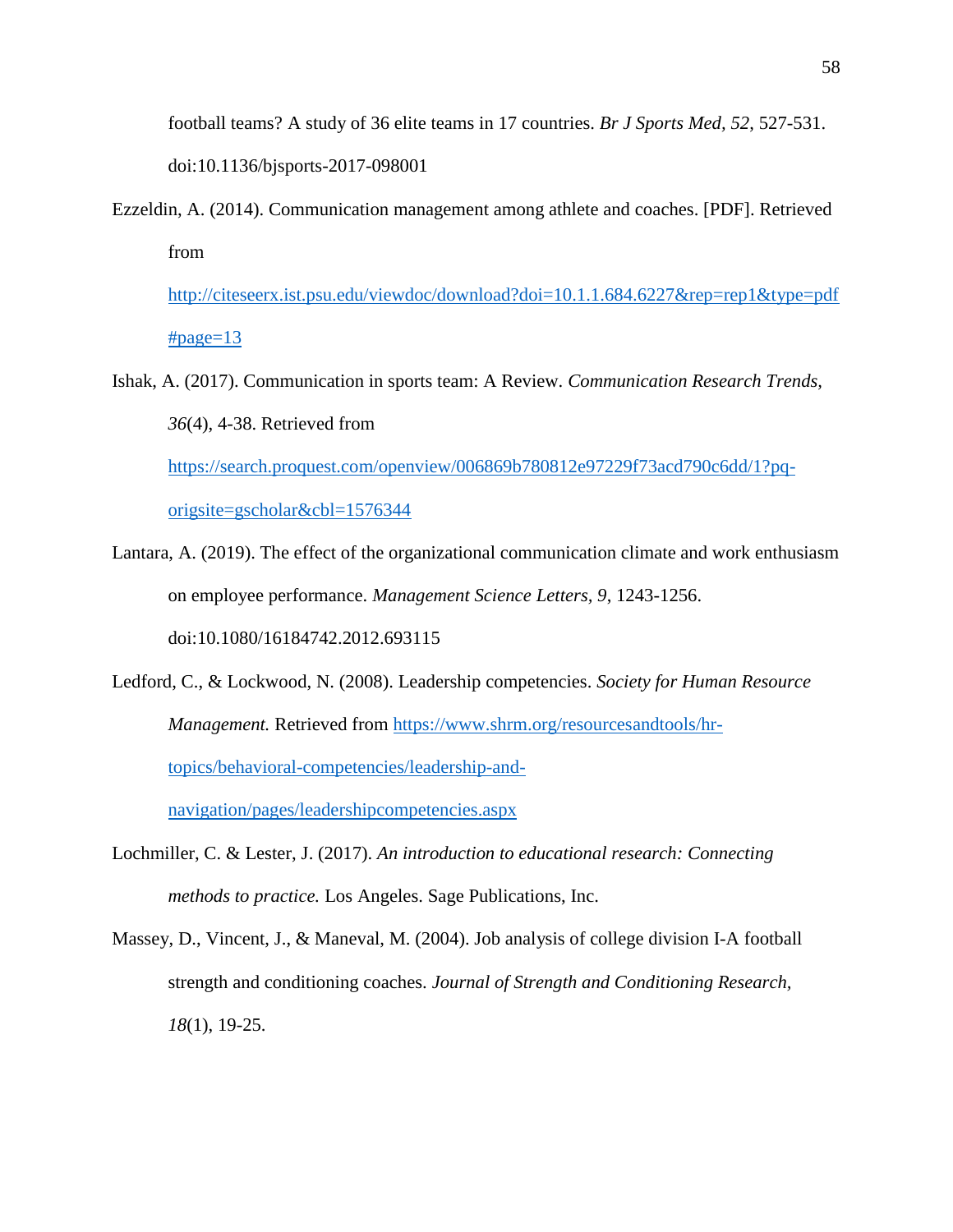- Massey, D., Schwind, J., Andrews, D., & Maneval, M. (2009). *Journal of Strength and Conditioning Research, 23*(9), 2493-2499. doi: 10.1519/JSC.0b013e3181bbe9b6
- Men, L., & Stacks, D. (2014). The effects of authentic leadership on strategic internal communication and employee organization relationships. *Journal of Public Relations Research, 26*(4), 301-324. DOI: 10.1080/1062726X.2014.908720
- NCAA. (2014). Athletic personnel—conduct of athletics personnel—strength and conditioning coaches—nationally recognized certification [PDF]. Retrieved from [https://web3.ncaa.org/lsdbi/reports/pdf/searchPdfView?id=3040&businessCode=PROPO](https://web3.ncaa.org/lsdbi/reports/pdf/searchPdfView?id=3040&businessCode=PROPOSAL_SEARCH_VIEW&division=1) [SAL\\_SEARCH\\_VIEW&division=1](https://web3.ncaa.org/lsdbi/reports/pdf/searchPdfView?id=3040&businessCode=PROPOSAL_SEARCH_VIEW&division=1)
- NCAA. (n.d.). Countable Athletically Related Activities [PDF]. Retrieved from <https://www.ncaa.org/sites/default/files/20-Hour-Rule-Document.pdf>
- NCAA. (n.d.). How student-athletes feel about time demands [PDF]. Retrieved from [https://www.ncaa.org/sites/default/files/2017GOALS\\_Time\\_demands\\_20170628.pdf](https://www.ncaa.org/sites/default/files/2017GOALS_Time_demands_20170628.pdf)
- Northouse, P. (2018). *Leadership Theory and Practice*. Los Angeles. Sage Publication, Inc.
- NSCA. (n.d.). NSCA Fact Sheet. [PDF]. Retrieved from

[https://www.nsca.com/contentassets/873d10c7f5c0470d8f8cf666fda84445/nsca-fact](https://www.nsca.com/contentassets/873d10c7f5c0470d8f8cf666fda84445/nsca-fact-sheet_final.pdf)sheet final.pdf

- Sartore-Baldwin, M. L. (2013). The professional experiences and work-related outcomes of male and female division I strength and conditioning coaches. *Journal of Strength and Conditioning Research, 27*(3), 831–838. doi: 10.1519/JSC.0b013e31825c2fd3.
- Short, S., & Short, M. (2004). Coaches' assessment of their coaching efficacy compared to athletes' perceptions. *Perceptual and Motor Skills, 99*, 729-736. doi: [https://doi.org/10.2466/pms.99.2.729-736](https://doi.org/10.2466%2Fpms.99.2.729-736)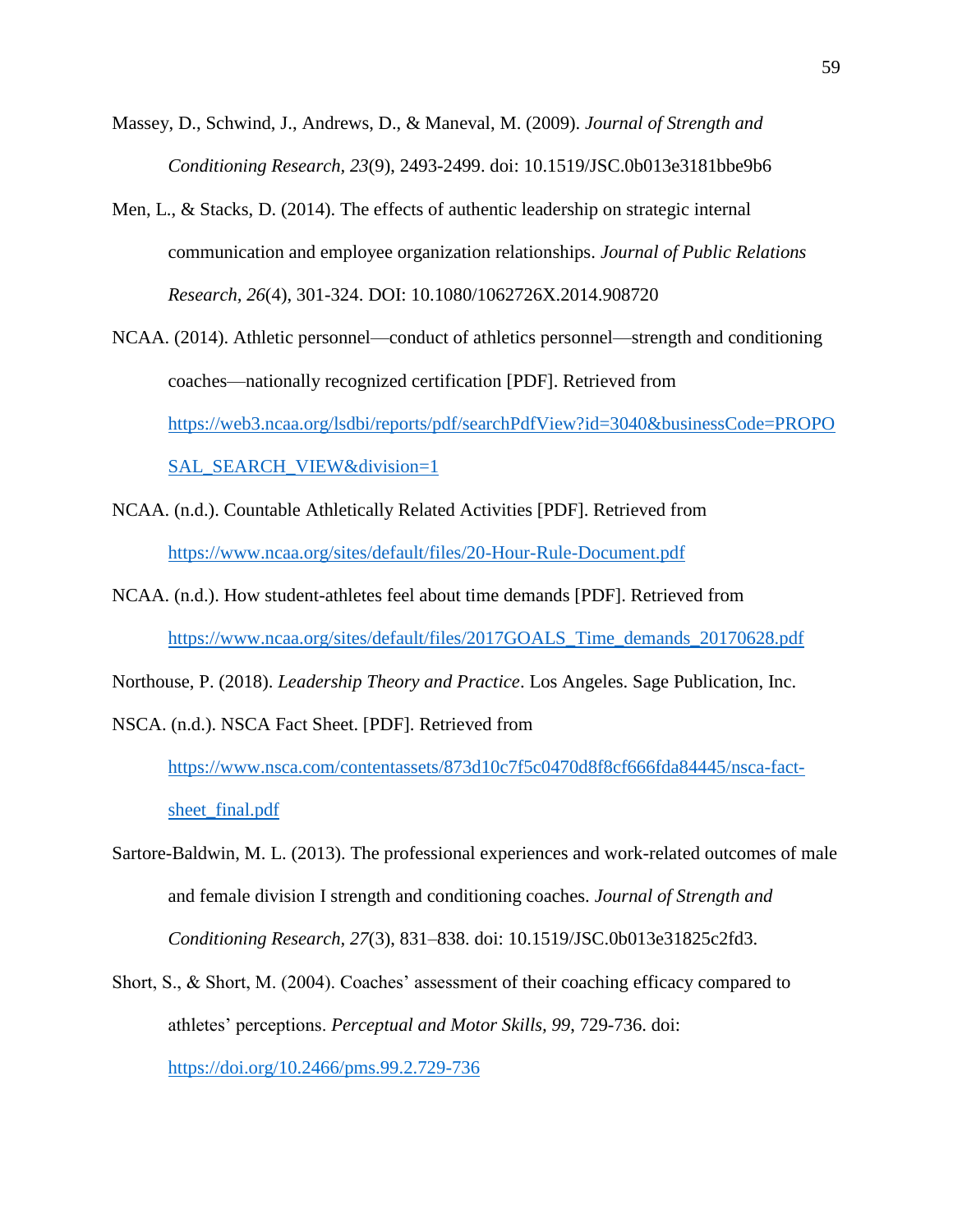- Simenz, C., Dugan, C., & Ebben, W. (2005). Strength and conditioning practices of national basketball association strength and conditioning coaches. *Journal of Strength and Conditioning Research, 19*(3), 495-504. DOI: 10.1519/15264.1
- Smith, M., Young, D., Figgins., & Arthur C. (2017). Transformational leadership in elite sport: a qualitative analysis of effective leadership behaviors in cricket. *The Sport Psychologist, 31*(1), 1-15. DOI:<https://doi-org.wsuproxy.mnpals.net/10.1123/tsp.2015-0077>
- [Suri, H.](https://www.emerald.com/insight/search?q=Harsh%20Suri) (2011), Purposeful Sampling in Qualitative Research Synthesis, *[Qualitative Research](https://www.emerald.com/insight/publication/issn/1443-9883)  [Journal,](https://www.emerald.com/insight/publication/issn/1443-9883) 11*(2), 63-75. <https://doi.org/10.3316/QRJ1102063>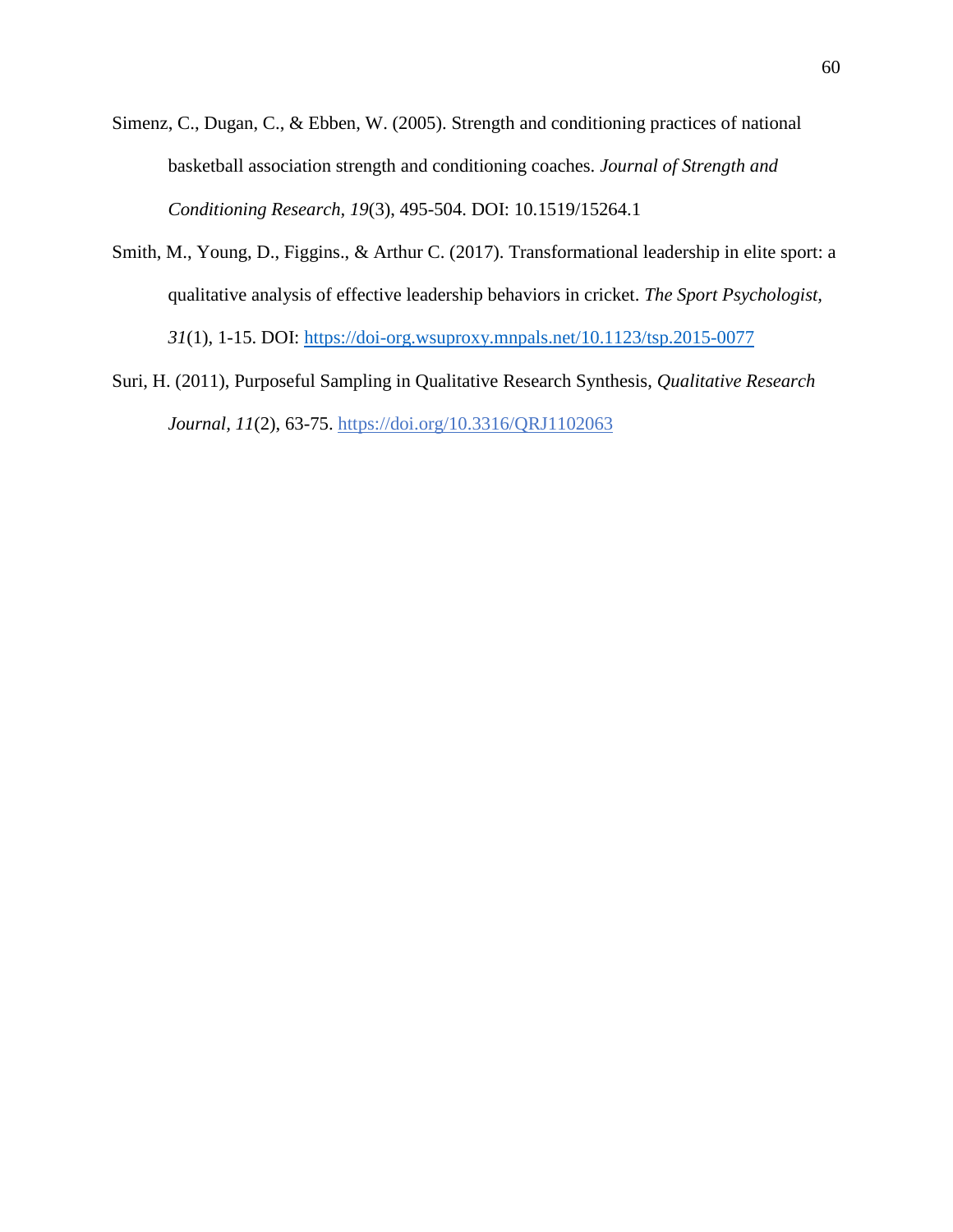## **APPENDIX A**

#### **Qualtrics Survey invitational email/message**

[Participant Name],

My name is Ben Charles and I work as a grad assistant for Winona State University as an Assistant Strength Coach for my University and a Head S & C for a private high school we contract with. I'm reaching out to Strength and Conditioning Coaches to volunteer in a questionnaire/survey for my Master's Thesis. My study is called "A Phenomenological Approach on Communication Experiences between Strength and Conditioning Coaches and Head Sport Coaches." Essentially, you'll take a Qualtrics survey that will ask for informed consent, ask basic demographics to ensure you are qualified to be in the study as well as get an idea of the population taking the survey, and answer open ended questions about your personal experiences communicating with Head Coaches. The goal of this study is to potentially find communication strategies to use and what to avoid when communicating with Head Coaches. The study has been approved by the Institutional Review Board (IRB). This will take between 30-60 minutes of your time, depending on how in-depth you answer the open-ended questions (the more information you give the better, but I also respect your time as I know Strength Coaches are very busy). If you are interested please click on the link below that will take you to the questionnaire/survey. You can reach me at [bcharles16@winona.edu](mailto:bcharles16@winona.edu) or 608-606-0799 if you have any questions about the study. Thank you for your time.

Qualtrics survey link here [https://winona.az1.qualtrics.com/jfe/form/SV\\_3mBLLjM7aEdOgXr](https://winona.az1.qualtrics.com/jfe/form/SV_3mBLLjM7aEdOgXr)

Regards,

Ben Charles B.S., CSCS, USAW Winona State University Cotter High School Strength and Conditioning Coach [bcharles16@winona.edu](mailto:bcharles16@winona.edu)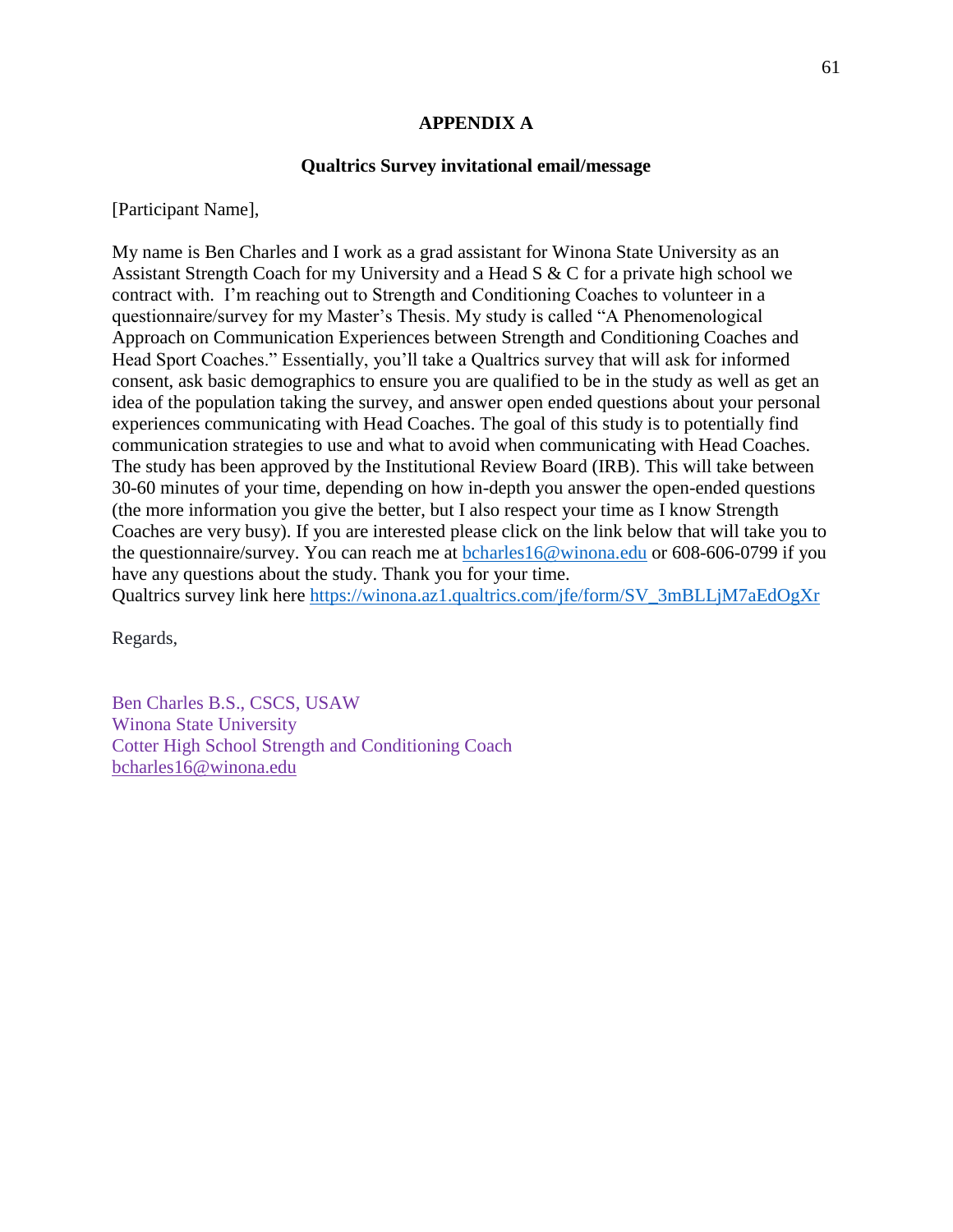# **APPENDIX B**

# **Inform Consent Form**

## What is this research study about?

You are invited to participate in a research study using a questionnaire designed to explore strength and conditioning coach's (SCC's) experiences regarding communication with sport coaches in the collegiate setting. We hope to learn effective or noneffective communication strategies SCCs can use or not use with sport coaches to build relationships, teamwork, and athletic performance.

All data collected for this study is anonymous and will not be linked back to any of your identifying information.

# Who can be in the study?

This study will involve only Strength and Conditioning Coaches who work for a 4-year University in the United States. Participants must be at least 21 years of age and have a accredited certification that pertains to training athletes, an example would be a Certified Strength and Conditioning Specialist or CSCS from the National Strength and Conditioning Association. In addition, Strength and Conditioning Coaches must have at least 1 year of collegiate strength and conditioning experience to be included in the study.

# What activities will this study involve?

If you decide to participate, you will be asked to be take a Qualtrics questionnaire to obtain informed consent, basic demographics to determine eligibility to be in the study, and, if eligible, answer open ended questions regarding your communication experiences with Head Sport Coaches. If you answer a demographic question that would deem you ineligible to participant in the study, the survey will end and no further action is required.

#### How much time will this take?

The study will begin around February and end around late March or when enough responses are received. We estimate participating in the study will require 30-60 minutes of your time.

#### What will be done with the data collected during this study?

The information you give will be anonymous which means that your name will not be collected or linked to the data. All information you give will be handled confidentially.

All information collected will be stored on the researcher's password locked computer. When the study is completed, the researcher will delete and destroy the data.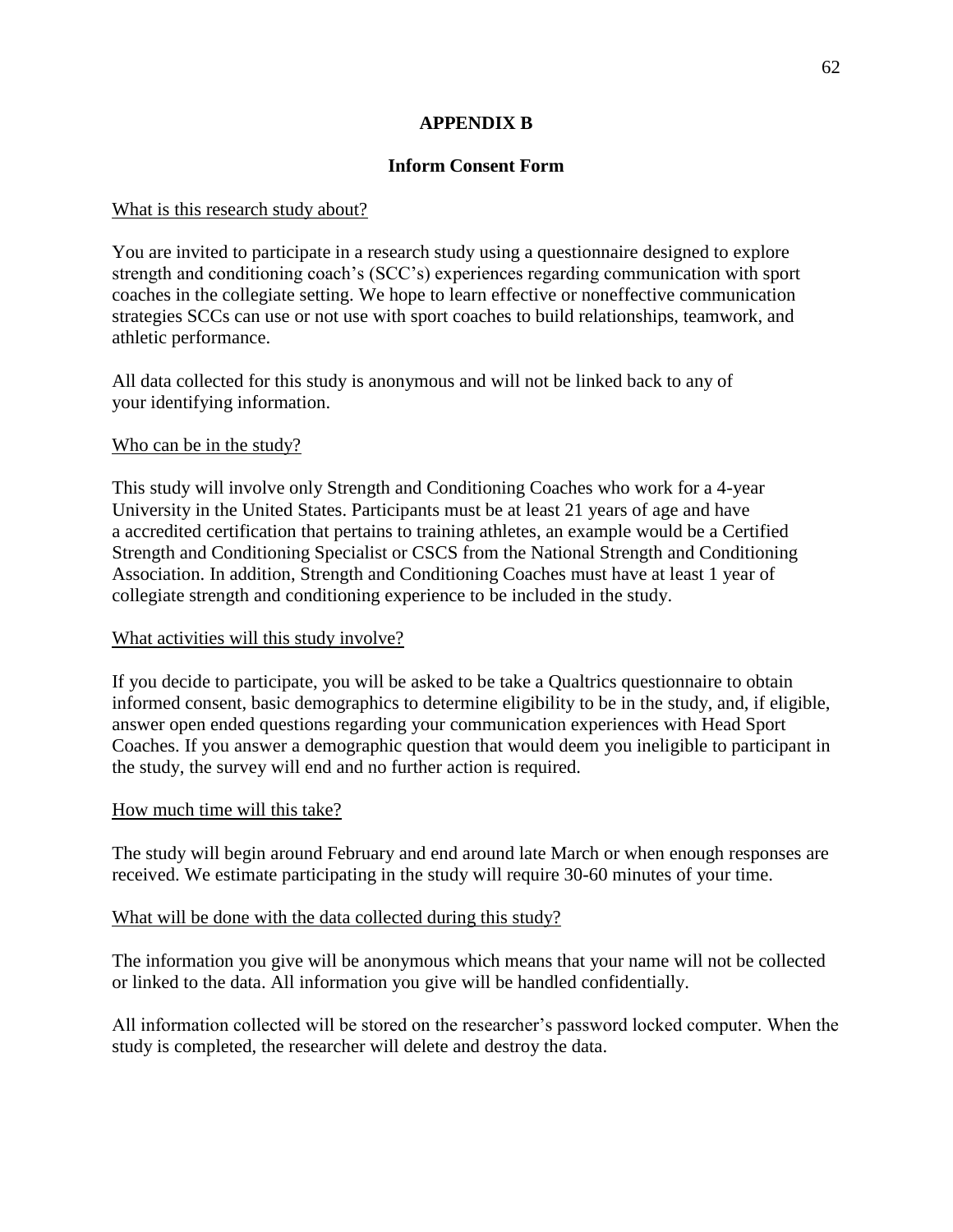Disclaimer: This study will be using the Facebook Group page "NSCA College Coach SIG" to obtain participants in the study. By clicking on the link, Facebook may collect data on how you use its site ONLY. Facebook will not have access to data on whether you take the survey or not, if you withdraw from taking the survey, and to any of the data collected by taking the survey.

# Are there any risks for participating?

There are no appreciable risks from participating in this study.

# Are there any benefits for participating?

There are no appreciable benefits from participating in this study.

# What are my rights as a participant?

Participation in this study is voluntary and you may stop at any time. You may decide not to participate or to discontinue participation at any time without penalty or loss of benefits. A decision not to participate or withdraw will not affect your current or future relationship with Winona State University and/or the institution/agency on whose behalf the research is being conducted.

# Who can I contact if I have questions or concerns about this study?

The main researcher conducting this study is Ben Charles a student at Winona State University. The faculty advisor for this study is Dr. Ray Martinez. He can be reached at rmartinez@winona.edu or call at 507-457-5557. You may ask any questions you have about the study and your participation now or later during the study.

# Who can I contact if I have questions about my rights as a participant?

If you have questions or concerns about your participation in the study, contact the Human Protections Administrator Brett Ayers at 507-457-5519 or bayers@winona.edu. This project has been reviewed by the Winona State University Institutional Review Board for the protection of human subjects.

Click "Yes" if you agree to participate in this study. Click "No" if you do not wish to participate in this study. Participation is voluntary and you may stop participating at any time.

- $\circ$   $_{\text{Yes}}$
- $\circ$  No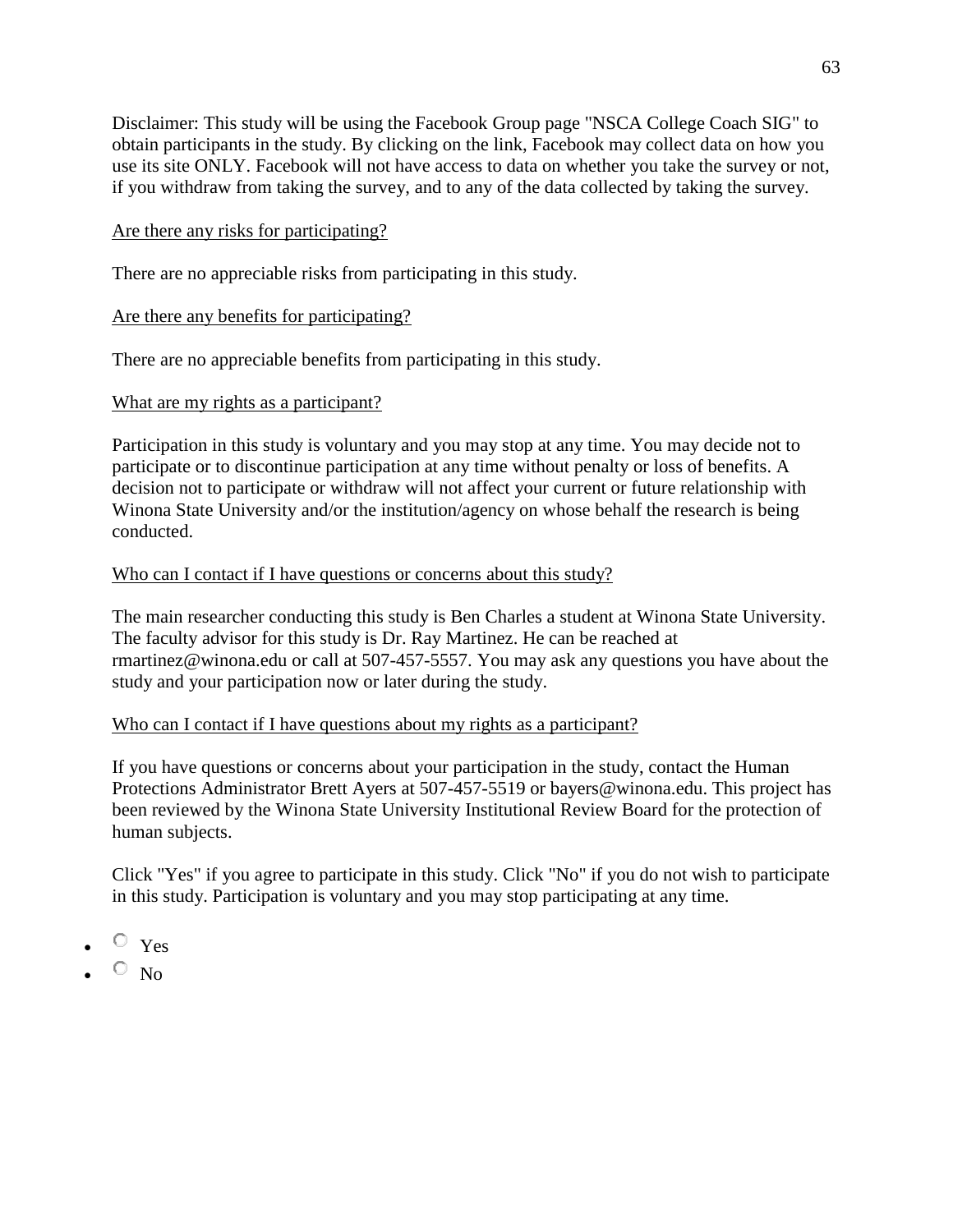#### **APPENDIX C**

#### **Full Open-Ended Question Answers**

# **1. Part 1: Please tell me about your general experiences communicating with head coaches. Part 2: When and Why is it a good experience? Part 3: When and Why is it a bad experience? (Please answer openly and truthfully)**

Part 1: Communicating with head coaches varies greatly based off of the coaching personalities and coaching styles. I have coaches that I talk with almost daily about topics far beyond just strength and conditioning, and I have coaches that I talk with only when I have a direct question related to their athletes/sport. For the most part, I do have easy access to all sport coaches as our offices are all in the same area of the building. Even if I do not have a direct conversation with them daily, I normally have the chance to say hello. Most coaches are very approachable and respectful of my position and the work that I do for their athletes. However, there are coaches that don't understand or don't particularly care about what I do or how I can help their athletes. Part 2: Communicating with head coaches is a good experience when they recognize that S&C is an integral part of their success as a team, when they trust and respect what I am doing, and when they feel like they also have a say in what goes on. I am fortunate to work with many coaches who understand how important it is for their athletes to be strong, explosive, and move well AND to understand that they as sport coaches do not have the experience or ability to get that out of their athletes in the short time they are able to have contact with their team. The relationship works best when I ask coaches prior to (and throughout) their season what they think their athletes need to work on. When coaches talk about what their athletes are struggling with on the court or on the field and let me translate that into weight room movements, we have the best experience. On the other hand, when I ask other coaches the same questions and I get told what I should be doing with them in the weight room, the relationship doesn't work as well (See part 3 for further details). When coaches make workouts a priority and consequences for missing and/or not working hard are realized during practices, athletes know and understand that lifting/S&C is an important part of their sport, not just the skills/technical work. Coaches have to be involved in the S&C process to some degree in order to get full buy-in, even if it's just asking their athletes how workouts are going, or stopping in during an early morning lift, or having conversations with me in places where the athletes see us talking. The other - and I think most important - aspect of good communication is when my approach and the head coaches approaches are similar. When we're speaking the same language and hold athletes to the same expectations. I have a very high expectation for the athletes that I work with. I expect them to be on time (early), to work hard when they don't want to and to encourage their teammates to work hard. I expect them to try new things and to be uncomfortable. I expect them to not give me excuses or try and get out of things or say "can't". When coaches also have similar standards, the communication is excellent. Part 3: Communicating with coaches is a bad experience when they have opposite approaches to those mentioned above. When I ask what coaches would like to see from their athletes and they say, "We need to be quicker. We should do more agility ladders and footwork. We don't really need to focus on squats" when their athletes are actually incredibly weak in their lower body and core. Typically I'll try and explain that in order to be faster we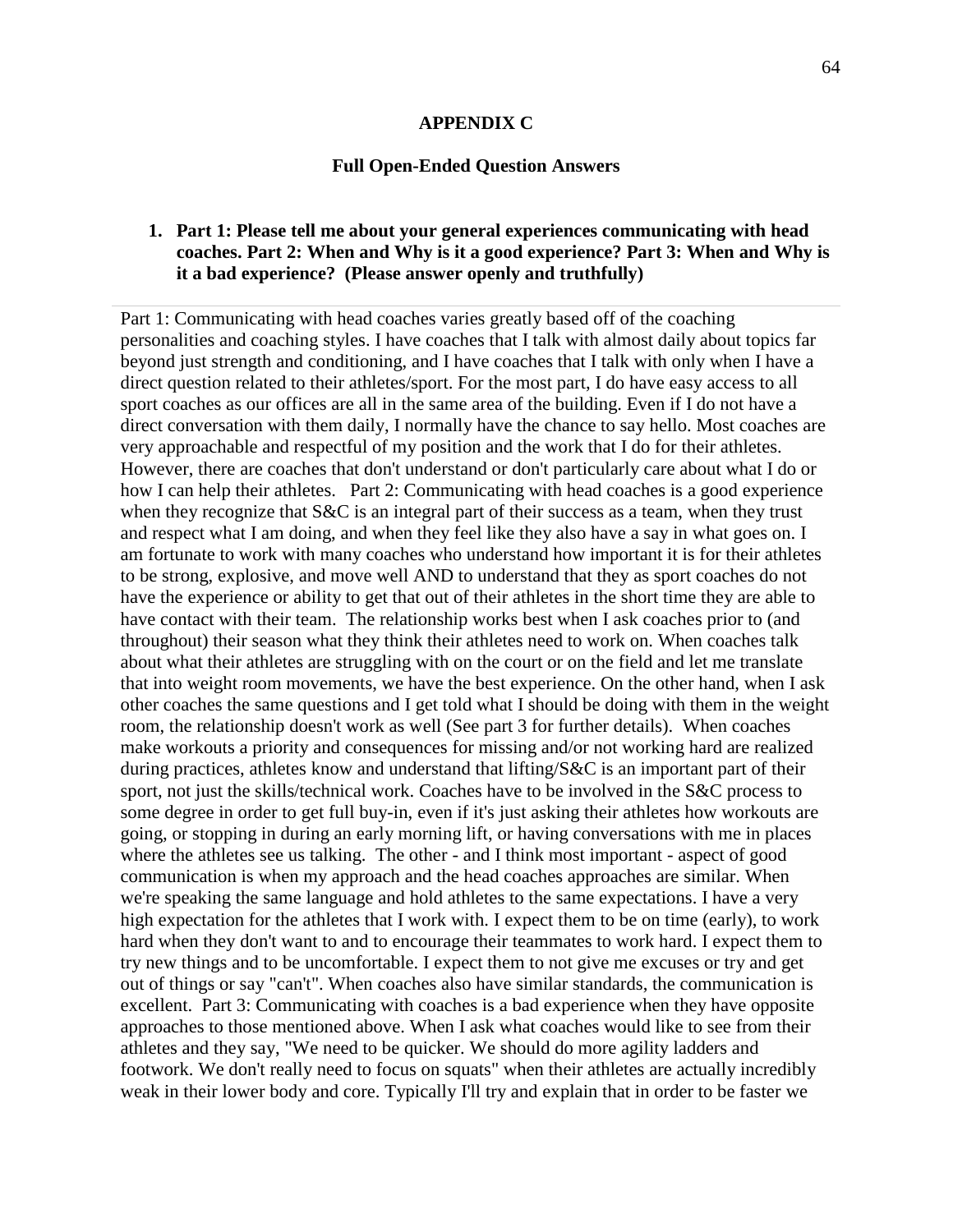need to be strong enough to control eccentric forces and reduce RFD, etc. But when I get the same responses back after explaining the science, I know they don't actually care and have their own ideas about what their team should be doing. There are also times when coaches say that training is a priority and they won't play if they consistently miss lifting, but then proceed to play whomever, regardless of missed training time, the team knows that it's not actually a priority and will not be invested. Finally, there are a few coaches who will blame me for losses and/or injuries if they felt like their athletes were too sore, or too fatigued, or they did an exercise they shouldn't have, when our training hasn't changed, or it's been nothing new, or we did the same workout the week before they won and nothing was said, etc. This particular coach will blame everyone else for things that go wrong. I also monitor my athletes so typically I can tell that the soreness/fatigue was not the case for their injury, loss, etc.

Part 1: In my experience, not a lot of head coaches really know what they want out of the weight room. Some just want the student-athletes to "work hard." There are a few that have some good insight, but often don't look at the long term planning involved. Part 2: It is a good experience when coaches come with questions about how to pair the lifting with their regular workouts. This really helps with my planning and gives a better understanding of what I can do for their team. Part 3: It can be bad when coaches give no input until there is an injury or two. It is common in my experience for the head coach to pass blame right away on the strength coach instead of looking at the entire program. It is a big pet peave of mine to have a set schedule and then the coach decides to call in the middle of the night to cancel an early morning lift. A little planning can go a long way.

The majority of my relationships with our sport coaches are great. First and foremost they allow us to do our job without trying to tell us what to do. We have open dialogue of what we see in practices and training sessions to allow us to help the athletes develop the most. The coaches we have bad experiences with do not value what we do as a profession. They see is as expendable and must wait on their every want and need. If we do not comply, they report us to our athletic director for negatively effecting our student athletes.

My general experience communicating with head coaches has been very mixed. There are some coaches who are very complacent and traditional in their coaching styles and practice programming who refuse to change anything and deny any input no matter how it is suggested. I have worked with coaches who refuse to participate in lifting if it's outside their one proposed time. I also have worked with great coaches who trust our program. These coaches communicate positively, efficiently, and openly. When they have questions they ask and they are very open to change if it is backed with researched and good reasoning. What makes communicating with coaches a bad experience is when they don't realize we're here to serve the athletes together. They don't realize we're all under the same mission and vision which is athletic success and performance for the athletes within our university.

We have set up weekly performance team meetings with most of our teams. In addition, for a number of teams we report practice loads back to the coaches daily, coordinate schedules, and plan individual and team training based on needs and data collection. The coaches we work with are generally open to the information we present and want to collaborate with us on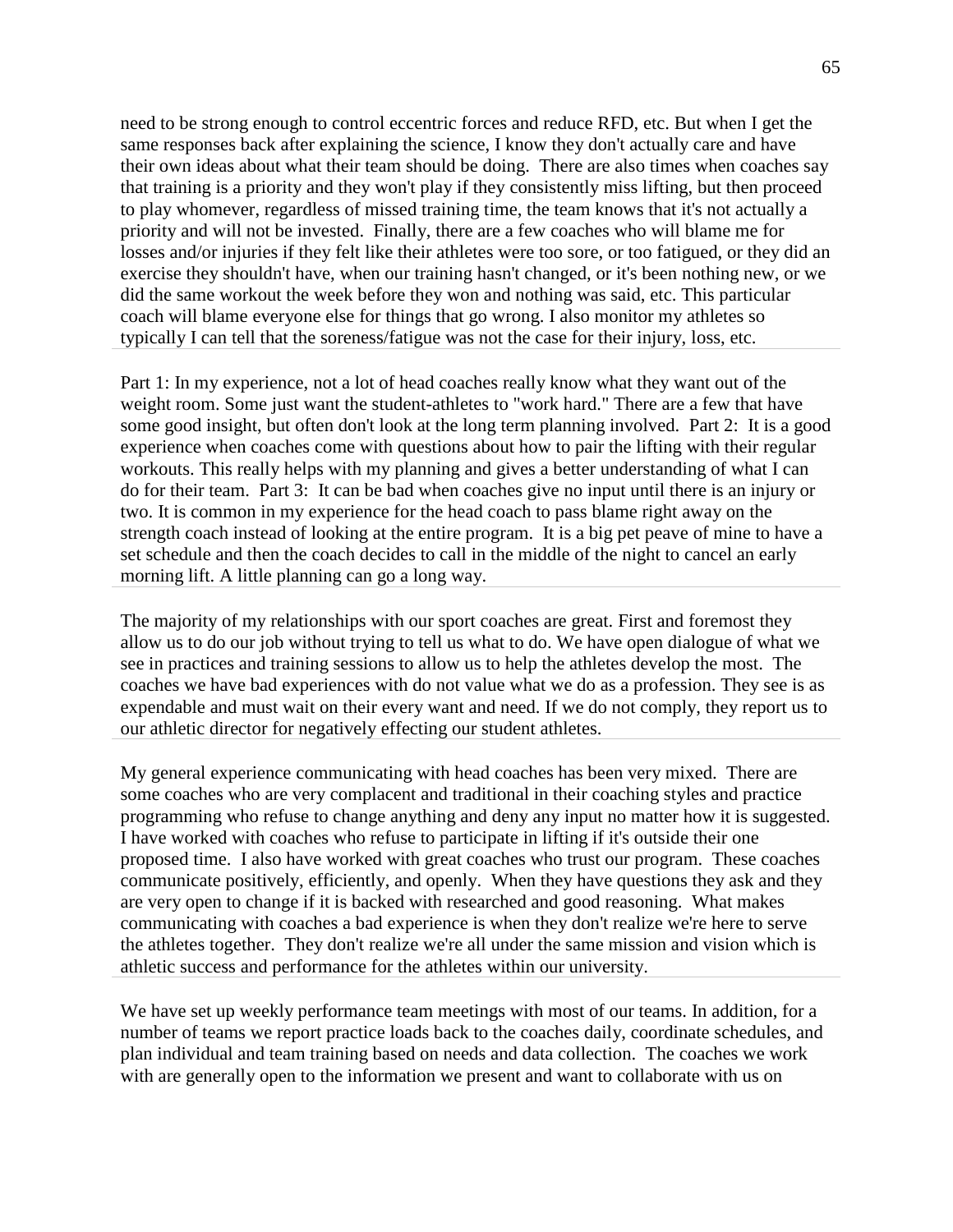training plans based on load recommendations. The most difficult component is often scheduling and schedule adjustments.

Part 1: Over the years it has been generally positive. Eight of my thirteen years of coaching experience I served in a dual role of sport and strength coach at NCAA Division III institutions. Most coaches were generally excited to have a S&C practitioner manage the physical preparation of their teams in accordance with integral information / feedback from the sport coach. Each coach wanted to ensure their S-A's were in trusted hands and had the best interest of the S-A, team and program at mind. Currently, working at a NCAA Division I institution relationships have been less cordial and more business like in nature. Very matter of fact, here are my requirements of this support service department (S&C). Less of a partnership and more of a service offered. Part 2/3: Even the "bad" experiences are great learning opportunities.

Since we're a D3 university our communication with coaches who are out of season is very limited, due to NCAA rules. However we are able to communicate as much as we want when they are in-season. Our in-season conversations revolve around when they're athletes are competing and how we will be adjusting the training plan to manage the overall stress that is being put on the athlete. We will also talk about any injuries or players who may not be competing as much as others. I might even raise the intensity of our training for athletes who are not starting or playing meaningful time. Our coaches do a great job of communicating with me and they allow me to do my job. This creates a great working relationship so the focus can be put on the athletes and not the coaches. I haven't experienced anything that is negative in my current job.

Generally my experiences with head sport coaches have been positive ones. Mostly because I come in with the expectation of both parties allowing the other to do their job in their are of expertise and to collaborate to put the best product into competition. Even when there are slight disagreements on anything from scheduling to the actual training program just having open lines of communication and having evidence-based practices to support what we do goes a long way. Always staying in contact with sport coaches to make sure we are on the same page generally keeps things positive and productive.

I feel that there are 3 types of sport coaches. The first are sport coaches that want to control everything. They are the type that have an idea in there head about what S&C should look like and expect the athletes to "work hard" and "be tired" when they leave. This type of coach typical has little experience or background of any compasity to sports performance other than the fact that they are very skilled at being a sport coach. The second type of sports coach are those that are very hands off. They have the mentality of "I'm not expecting you to tell me how to do my job so I won't tell you how to do yours." For the most part this type of coach is refreshing, however, sometimes they can cause so issues. One example of an issue could be the sport coach conducting a very hard and energy taxing practice the night before a schedule heavy lift. Communication is key in having an effective program. The third type of sports coach is a coach that is proactive, hands on, but still realizes that the S&C coach steers the ship when it comes to any sports performance aspect. This type of coach has the approach that all activity must be accounted for and there needs to be a balance between skill (Sport) and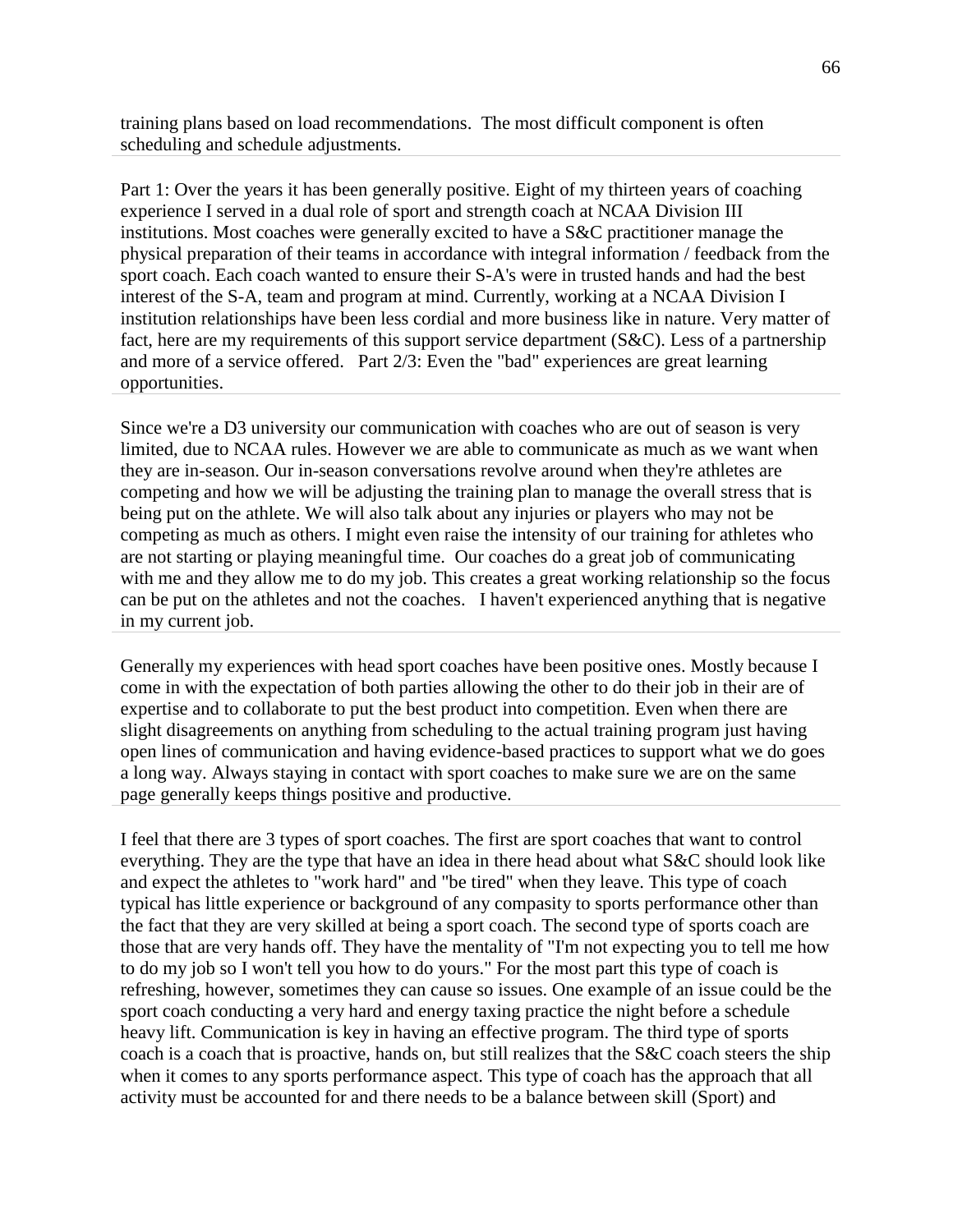athletic (Strength & Conditioning) activities. This coach communicates well and will typically as the S&C coach for advice when planning practices and prepping for important competitions.

General - usually communicate about student-athletes and plan for the day/week. Will occasionally communicate about personal life. Good - when they are in a good mood and I am delivering good news. Bad - when they are in a bad mood and I am delivering bad news.

Engage in all staff meetings 1x per week (HC, ACs, ATC, CSCS, Sports media, Director ops) Daily communication involves feedback on daily/weekly plan of SC for athletes as well as head coach providing feedback on their practice plans. Any injuries/ modifications, notes on areas of improvement or focus are shared between all in attendance. Good experience when meetings are consistent, when trust of intention is present across members, when discourse is direct yet respectful. Disagreement is fine. If full consensus cannot be reached through discussion- head coach should help find a final plan going forward- this works when Head coach has set a clear expectation of culture for staff team and program If the head coach doesn't have clear expectations for engagement from all staff members, if trust / trust of intention is lacking

Part 1: Communication generally occurs during training sessions, pre & post game, and in meetings. Primary forms of communication include in person and email. The communication process is typically positive experience when we are open, transparent and on the same page. Part 2: Good experiences are when we are on the same page and have cooperation from all parties involved. I enjoy helping head coaches, athletes become better people. The best type of communication is usually in person. The message gets delivered and is more concise. Email can have its place to when it is brief and to the point. Email is typically setting up time, quick questions. Meetings discuss goals, training roles and big picture plans. It is always great to be recognized and thanked by other head coaches when they go out of the way and do not have too. Part 3: The bad experience typically occurs over email, game play and third party communication. At times it does not feel like we are on the same page. Sometimes I feel like some head coaches do not respect me, other performance coaches, sport performance, and question why we are around. It can come off as they can do the sport performance them self, and we are not needed. The worst is when i hear from third party sources of the head coach. If we need to talk the head coach and the performance staff need to communicate directly.

Most sports coaches want to work with you as best they can when it comes to the continued development of their athletes. Where things have, and can, get a little hairy is when major competitions arise or the season just starts taking a toll on the coaches themselves. They get caught up in the X's and O's of competition, writing the perfect practice schedule for the week, or dealing with various injuries that arise. Most of the time things are "best" during the preseason conversations that are had regarding things that I would like to do and what I have. Everyone is optimistic and open-minded and open to going through with what is in black and white. Mid-season and postseason conversations are when things are a little more on the bad side of the spectrum. No one has flat out blamed me or what we did for how their respective season has gone, but I can tell that it is something that is at the forefront of their thoughts. Most coaches are a little shorter with me then.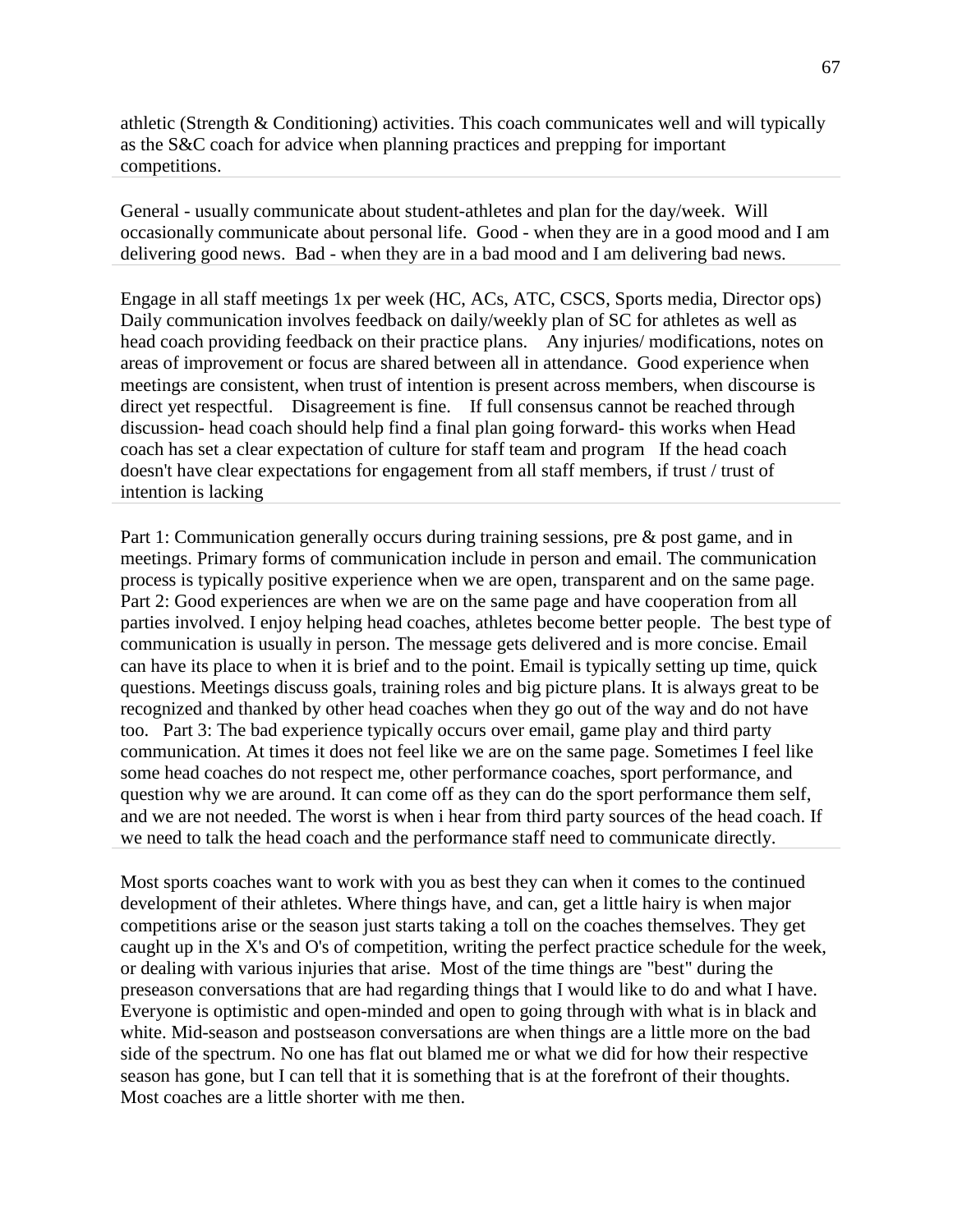## **2. Part 1: How do you and your head coach(s) communicate with each other? Part 2: Why is that? Part 3: Is it different for certain Head Coaches compared to others and why? (Please answer openly and truthfully)**

Part 1 & 2: The majority of our conversations are in-person conversations. This works well as our offices are all close by. In-person conversations leave little to no room for miscommunications. The intent of the conversation is clear and the reasoning for the conversation is as well. It's also an opportunity for the, "Oh yeah! I forgot to tell you...." moments that would not occur during a text or email conversation. I also learn far more about the sport and the techniques the coaches are trying to instill by talking with them in-person, as random things come up. We will also text if one or both of us are not in the office and we need to figure things out. Email is occasionally used, but rarely for conversations related to S&C. Part 3: Most of my conversations with all coaches are done in-person, for the reasons stated above. However, I do not actively seek out some coaches for conversation, whereas I'll spend an hour with another coach because our approaches are similar (see previous question).

Part 1: I prefer to communicate face to face. When that does not work, email is best. Part 2: I like to have a real conversation so we can discuss multiple factors and bounce ideas around. I have a hard time doing this with a string of emails. Part 3. Some head coaches just don't care a whole lot, so face to face conversations are not very productive. In this case, I usually write a program that seems to work best for where they are at in the season.

For the most part I like to communicate with head coaches in person and then send a follow up email of what was talked about as documentation. This allows there to be no mixed words and things left open for interpretation. The follow up documentation is in case a head coach tries to go back on what was talked about. I keep it the same for all sport coaches unless a common meeting time cannot be met.

I communicate with my head coaches via email, phone calls, and texting. The coaches that I feel more comfortable with i often swing by their office whereas the coaches with less buy in often just email.

Face to face, email, group message, and text. We utilize the different avenues for various purposes, the most effective in my opinion is face to face. Different teams have different preferences, but most use each to some extent.

Face to face, text message, email. Convenience and practicality. Yes, sport coach individual difference. Some like to talk on the phone, others like to chat face to face, some are fine with electronic communication.

I have an open door policy and they will usually just drop in to see me if they have something they would like to communicate to me. I run training groups for all 23 teams, so they have to seek me out when they need something. All coaches that I have worked with have communicated this way due to my schedule.

The head sport coaches I work with and myself have open communication. Very informal manner for most things. Especially in my office which is very inviting and laid back because of the daily stresses of collegiate athletics. Everything doesn't need to be high strung. Of course some coaches communicate differently. Some just pop in the office if they need something, others will send a meeting request for everything, and some will just call/text me. Find whatever works most effectively for you to get things done at a high level.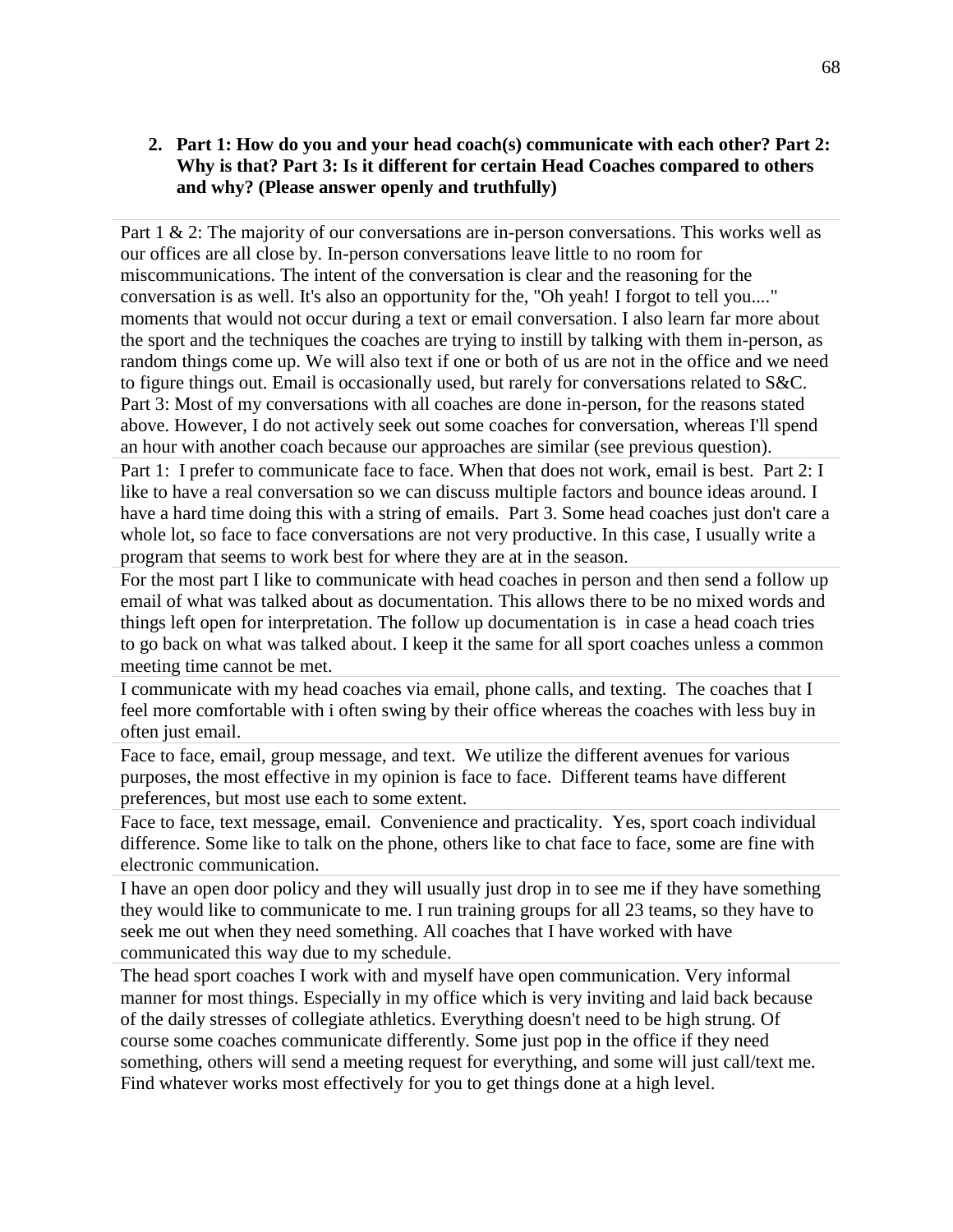I communicate with most of my head coaches in a variety of different ways (ie: email, texts, phone calls, & office drop ins). It really boils down to the urgency of the mater and the practicality of which method will be most effective. From my experience all coaches will use the aforementioned communications methods, however, some coaches will learn more towards one method as opposed to others.

Face-to-face, email, text, call. Whatever is appropriate for situation (topic matter and time of day) Not different for any coaches

in person whenver possible, phone, text/email in that order In person leaves little to the imagination Not in my experience

Part 1: The communication between myself and the head coaches typically occurs in person, and over email. Part 2: The main source of communication is typically in person and email is sprinkled in where needed. These are the terms agreed upon and have shown to be the most effectively. Part 3: For the most part the communication process is the same. At times with other assistant coaches we will communicate via call or text. The reason phone communication may occur is that assistant coaches can be more accessible, and head coaches come off they do not like to be bothered unless it is on their own time.

Most of the communication we use is face to face and some email. I prefer face to face because it gives me the chance to actually interact with them and get a better idea of what they really think/feel about what I am thinking. This also allows me to explain some of the parts of a training block they might not fully understand. There are coaches that do prefer an email and that will suffice. This is just something that I have learned over time and I do my best to work with those that prefer all electronic communication. But, this feels empty and to be honest useless when we are trying to get on the same page for the continued development of their athletes.

### **3. Part 1: What has worked well in regard to communicating effectively with the Head Coach(s)? Part 2: Why does that work for you? Part 3: Do you use different communication strategies for different head coaches and why?(Please answer openly and truthfully)**

Part 1: Communicating in-person is by far the best option for communicating effectively. Then there are opportunities to clarify reasonings/meanings, etc. I try and be as honest with the coaches as possible, because I work in a small school and everything gets out at some point. I find that when I give the science behind exercises/movements they are unsure of, they usually understand, or at least decide to trust that I know what I am doing. When coaches know that I care about their athletes, that I want the best for them and for them to be successful, and can 'prove' that I know what I am doing and how to get the results that we want to get, that's the best communication. Part 2: I love the science behind S&C and I want others to understand the why's behind things as well. When I get super excited or go way too in-depth about the muscles or movements or physiology, the coaches can tell that I care and have spent time researching their team and sport, they trust me a lot more. I am also really good with people and terrible at texting in a timely matter, so in-person is definitely the best method. Part 3: I do use different communication strategies with different coaches. Sometimes, when I disagree with a coach, I just tell them what they want to hear and then do what I think is going to bring about the best results. Some coaches I go on about the science piece, and some coaches I just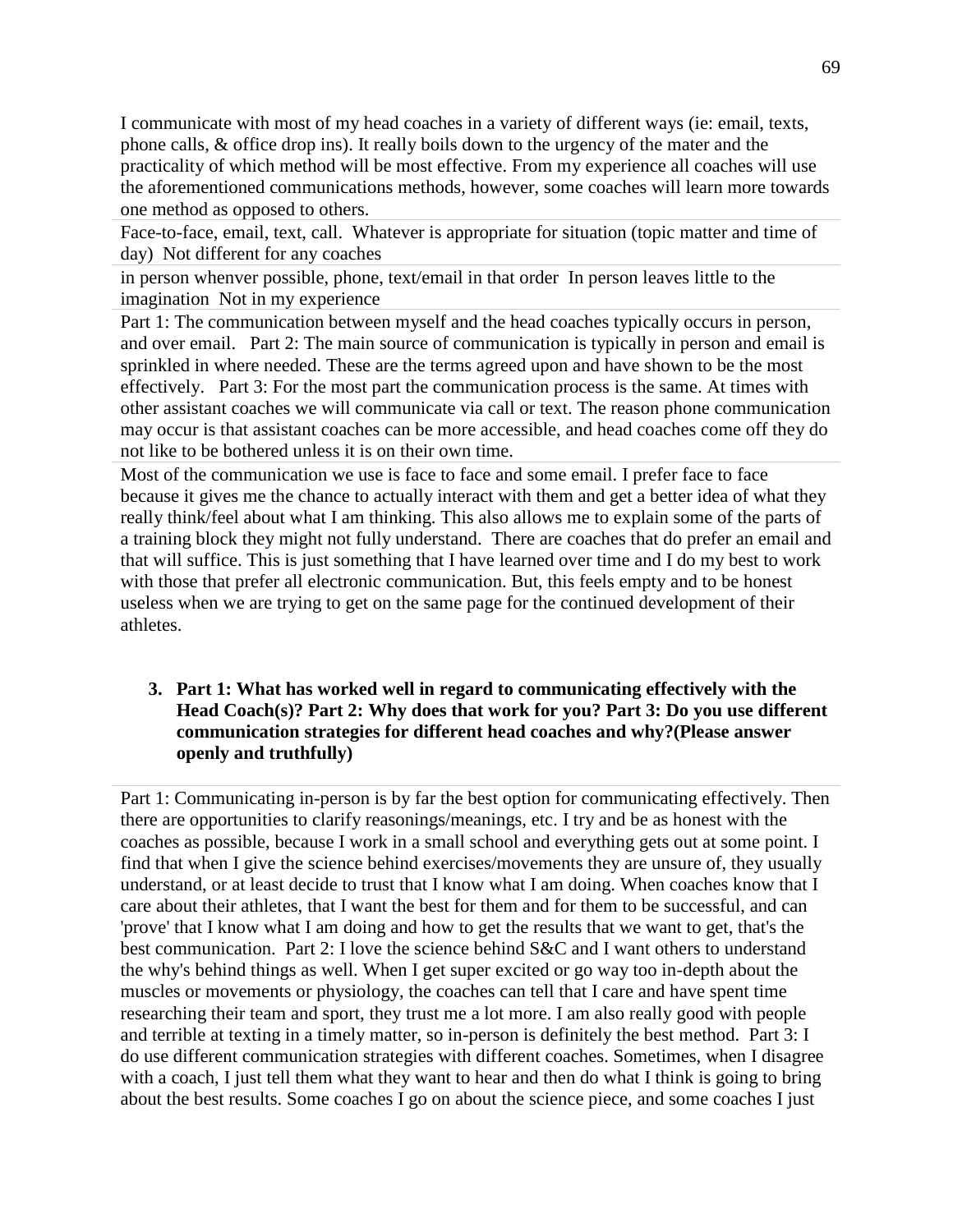tell them what I think and what my plan is and they just agree. Others, I have to have long, indepth conversations about in order for us to be on the same page. These depend on my relationship with the coach and their perception and support of S&C.

Part 1: Bring issues to their attention right away to get to a solution fast. Part 2: If there are real concerns, they need to be addressed right away so no one gets hurt. Part 3: I do have a different approach with coaches. It all depends on how much they care about the lifting. I just am honest and try to over communicate that way they know where I stand. To often people in this field are fired and regret not saying something or doing something, so I just go with what I feel and present it in a professional manner to show we are both working towards the same goals.

Having open communication and sharing the same goal as the head coach has been important while communicating with the head coaches. Showing coaches that I care about their athletes and their success has largely increased the level of trust that they have in me.

It is important to be up front with thoughts and concerns you may have. Work from a point of collaboration. Understand you are part of a team, not an isolated component of training. Our coaches seem to appreciate open honest feed back and want collaboration on how to best implement the things they want to work on from a physiological perspective. Yes, relationships with coaches, as with anyone, are different and require some adapting the approach, but the content is generally the same.

Be open, honest, empathetic. Because we are dealing with humans with incredible stressors in their lives. No one has time for BS. Head coach preference dictate communication styles. The best thing that I did when I got here was get in front of the coaches and lay down my expectations on what is acceptable and unacceptable for our communication. This has set the standard for all coaches and we can now just focus on creating a good relationship around these ground rules.

What's worked well for me is just having open communication. My phone is always on. As long as the light are on and the office door is open you can come on in. These bring ease to communicating about anything and also brings a sense of comfortability between both parties. As previously stated some coaches prefer to set up meetings and some are just a text/call away. Now for some situations meetings are more necessary than just phone communication and that's something that has to be determined by either party.

I believe that all means of communication are necessary in order to be effective. One thing that I would say is that it is beneficial for the sport coach to provide the S&C coach with an activity calendar. This provides the S&C coach with vital information pertaining to competition and practice schedules, along with a better understanding of what types of stresses athletes might be exposed to prior to training sessions. This allows the S&C coach the tools they need for periodization methods that will be most appropriate for optimal training adaptations. I do use different main means of communication for different coaches due mostly to geographic location of where their office or training facility may be.

Building relationships works because you can talk truthfully and honestly without a coach being closed off and negative to your feedback

daily communication, asking a lot of questions about the coaches vision/expectations/culture esp when you are new to each other. you have to learn each other's communication style and vernacular. I may be a processor (I need to think before i answer) if that's opposite of coach then I begin to ask coach questions BEFORE hand or learn to ask for a minute to reflect before answering Also- coaches may use words we use in SC without it meaning the same thing to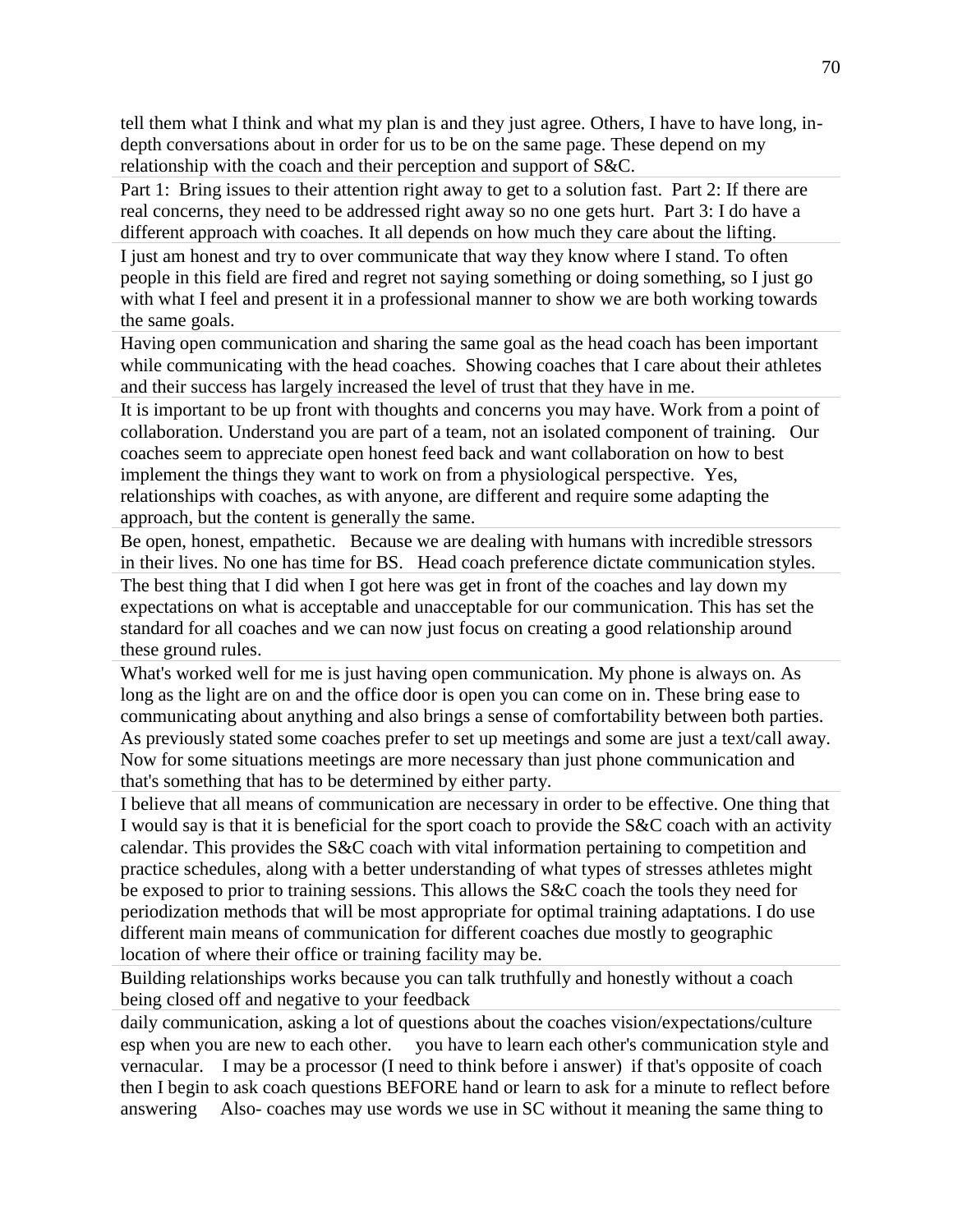them as it does to me....if a coach uses the word STRENGTH- I have a working definition of that word based on my education and what I understand the physiology to be surrounding "strength" If I ask coach more questions about what they mean by "strength" what does that look like, can you give me an example....I might learn they actually mean fitness or endurance...so speak the same language in a way- one of my coaches handles having a lot of detail really well....one doesn't, it just stresses them out and they jump to conclusions...so I manage how much info I share and when

Part 1: Typically in person and email seems to be the best and most effective communication method. We have experimented with phone via call and text, and social media via DM / private message when applicable. Part 2: This seems to work because all parties are comfortable communicating in this fashion. Part 3: For the most part yes. A few head coaches I communicate some via the phone. Either by call or text. This is minimal the primary form is in person and email.

Trying to have an open-door policy is what works best. I don't just mean that in the physical sense either. Letting them express ideas about training that they might have from previous jobs, something they read or saw on the internet/social media. Regardless of what they might bring to the table, trying to have my ducks in a row and read to "defend" what I have set up will also show them that I have thought things out. That I am not just throwing things together at random and giving it to the teams. This has really helped me reach more coaches quicker than anything else that I have tried.

# **4. Part 1: What has NOT worked well in regard to communicating effectively with a Head Coach? Part 2: Why does that not work for you? Part 3: How could this be better between you and the Head Coach(s)?(Please answer openly and truthfully)**

I think coming into any conversation aggressively immediately puts the head coach on the defensive and has never worked well for me in the past. I try to have a plan every time I talk with coaches and must remember to always be the peace keeper and let the other person put their in their mouth.

#### $N/A$

Too many different group messaging platforms, It becomes difficult to know where to look for certain information. A singular messaging platform.

Lack of communication, poor communication, miss communication. Pretty explanatory Refer to last question.

You can't just tell a head coach this is what we will be doing. They need to know why we take the approach we do, and that why must be supported with data, research, and experience. Our communication has not been a problem thus far.

I haven't had many negative communications with head coaches. The only one that drug out a little bit was just a matter of getting the sport coach to understand where I was coming from with the training. Looking back at it if I would have just presented some evidence (research articles) it would have been resolved a lot faster.

What does not work well is the head coach trying to change the S&C coaches workouts without consulting them first. This throws off the overall plan of what the S&C coach may have planned for upcoming weeks and could drastically effect the athletes development. The main thing that sport coaches need to understand is that the S&C coach is not just a meathead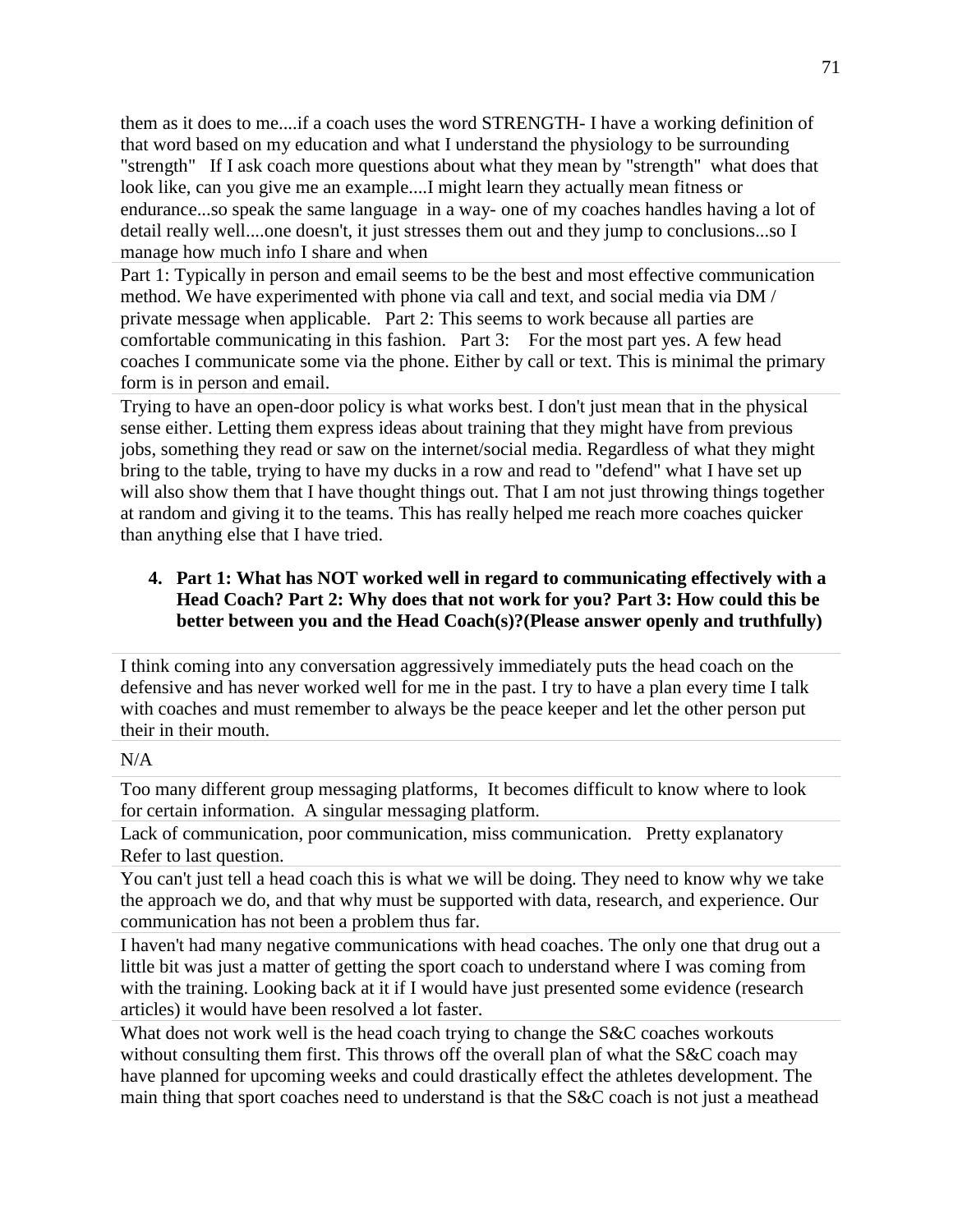throwing random workouts together for the athletes to do. Workouts are well thought out and generally have a cause and effect rational behind them.

Not communicating or waiting to communicate has not worked. Communicate often and early - as long as they are in the loop and feel like they know the situation, you are golden.

email isn't great, again- sometimes telling too much to certain coaching personalities doesnt play well..

Part 1: For the most part phone via call or text and social media has not worked. Part 2: This has not worked due to the accessibility and convenience factor. As stated previously head coaches at time can come off as not wanting to be bothered and want things done their way. I am open and try to communicate open and honestly through any form of communication to what is most convent and accessible to head coaches. Part 3: This could be better if we set up some type of agreement of how we want to be communicated and or if the accessibly is shown all the way around.

I have not really had an instance with a Coach that has not worked. Most Coaches are open to just about any form of communication as long as it's not early in the morning.

# **5. Part 1: How do you communicate with a Head Coach to have a good personal relationship with them? Part 2: Why does this work? Part 3: Is the way you do this different for other Head Coaches and why?(Please answer openly and truthfully)**

It's all about being on the same level as the sport coach. Meet them where they are at and show you are invested in the team goals, you can always positively spin that.

I have good professional relationships with all our coaches, but not close personal relationships with any. I do not believe my communication varies much in this area.

Show empathy. no.

On my off time (which is limited) I try to walk around and talk to my coaches. I ask them questions about their families and how they got started as a coach. If you want to create a good working relationship you have to get to know them as a person, as well as a coach. I have took this approach with everyone that I have encountered.

I come in from day one explaining to them that I want to create an open line of communication, get on the same page for every situation, and if they want/need anything just come to me; it's what I'm here for. I'll do everything I can to help the team and the brand be successful. This always works well and starts the beginning of a great working relationship. Once again they become comfortable with you and most importantly confident in you to help them.

For the most part I try to keep a casual professional relationship with my sport coaches. It is important to remember that you have a job to do and it is heavily dependent on an effective working relationship with the sport coaches, but it is also important to understand that that sport coach is a human being with an external life outside of coaching. getting to know the sport coach on a personal level can strengthen working relationships.

Talk about other things other than the sport

Ask about things other than work....utlimately people are more likely to want to work with you when they know you care about them too....not different than athletes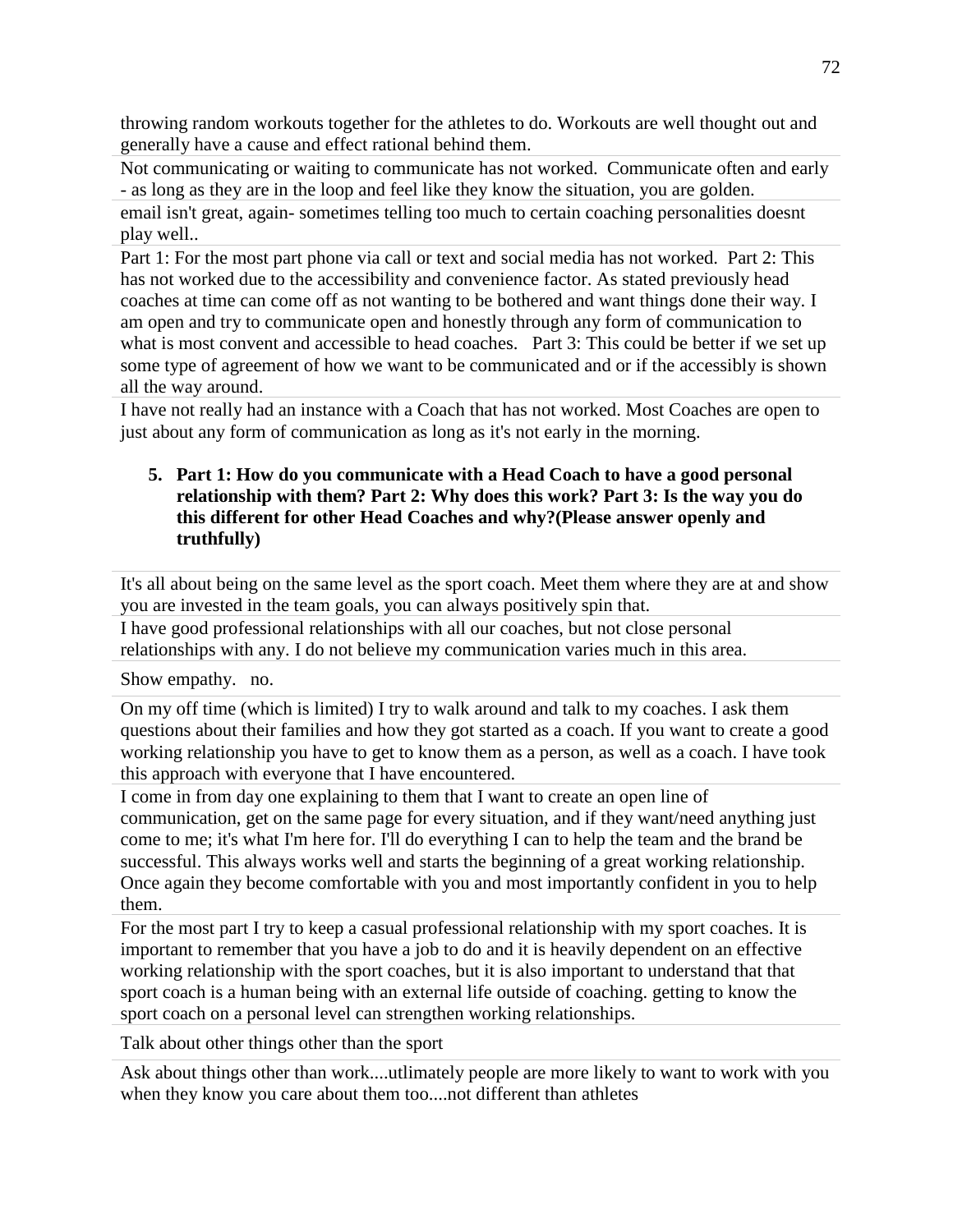Part 1: I try to be accessible, transparent and as open and honest as possible. Typical communication type is in person and over email. Part 2: This works because we tend to be on the same page and have the best type of interactions this way. Part 3: Generally it is the same way. As stated before some coaches prefer or have tried incorporating phone and social media in communication.

Just being open and honest with them and using the KISS (Keep it simple and stupid) principle is what I have found to work best in most situations. Most often they like to talk about things outside of the workplace to try and get a break from it.

#### **6. Part 1: How do you communicate with your Head Coach to have effective teamwork? Part 2: Why? Part 3: Do you use different strategies for different head coaches? Why is that?(Please answer openly and truthfully)**

We discuss everything from a point of collaboration. In this case I would say the biggest part of this for me is that the coaches I work with do not approach discussions as if they have an elevated platform, but as if we are equal participants in the development of the student athletes. I do not have to, but I know of some coaches that believe they are in charge of all components of athletic development, and in those cases strength coaches often have to offer input in a way that does not come across like they are telling the coach what to do.

Find their preferred communication strategy and meet them where they are at.

We talk about each individual athlete so that we can learn how they train, practice, and operate outside of athletics. I also try to see what type of culture the coach is trying to create and adhere to it as best as I can in my own setting. We do this so that we can all be moving in the same direction. I use this strategy with all coaches.

To have effective teamwork, you both have to be able to openly express concerns, be confident in one another, and know that you are both on the same team trying to win. This is necessary because if both are not on the same page or do not trust each other this style will never work.. Now, some coaches might effectively communicate differently. Based on their personality you might have to adjust how you operate or just understand where they're coming from. Some coaches are a little more closed off so they only meet with you when they need to, which is not bad. Don't take it personal. Just find the effective means of communication.

I try to be as transparent with the sport coaches as much as I can by sending them the workouts and inviting them to training sessions. I also try to keep head coaches well informed with when heavy weeks are in order for them to know when athletes will be asked to perform at high levels in the weight room. I typically will do this for all my sport coaches regardless of if they ask me to or not.

Communicate early and often

strategies I've discussed in other questions

Part 1: To be on the same page, to get our messages and goals across the same wave length. Brainstorm and incorporate effective strategies for the team. Part 2: To try and be on the same page and to work what is best for the team Part 3: I try to adjust and be accessible to all head coaches involved.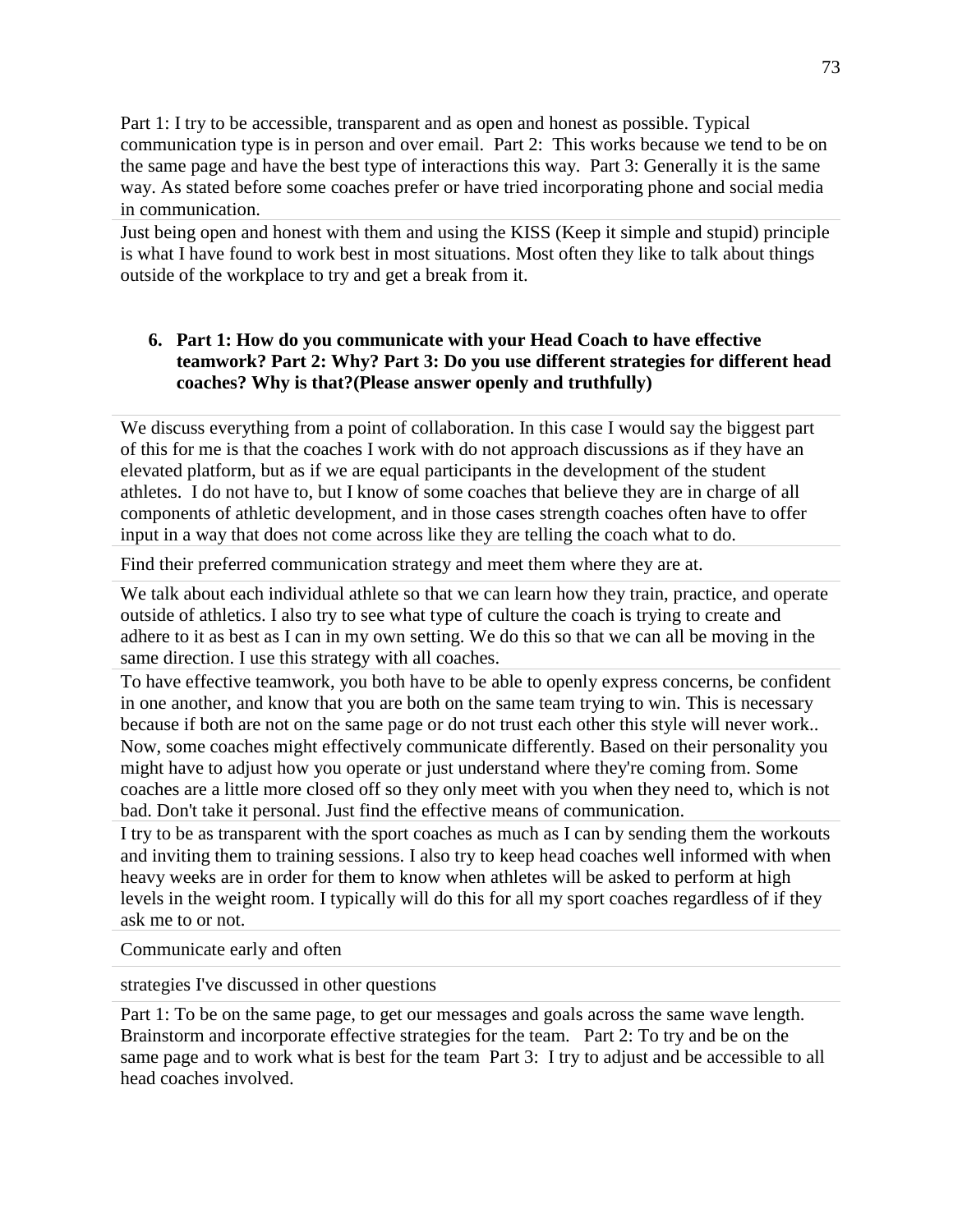Your question is the answer. Just simply communicate with them and things will almost always work themselves out. At least working with the coaches I do, this has almost always been the best plan of attack.

# **7. Part 1: How do you communicate with a Head Coach to ensure athletes are performing at a high level? Part 2: Why? Part 3: How could it be improved? (Please answer openly and truthfully)**

We hold weekly performance team meetings to discuss the progress and current state of each student-athlete, as well as regular communication on the loads that practices are inuring. So consistent adjustments can be made. Consistency, and time.

Daily communication about performance, wellness, health and readiness.

For our in-season athletes we will provide coaches will Key Performance Indicators (KPI's) on a monthly basis so they can see how their athletes are performing. This helps the coach see how their athletes are improving outside of their sport. This could be improved at our level is the NCAA allowed us to provide this information to off-season sport coaches as well, which is where the biggest gains are being made from a strength  $\&$  speed perspective.

To check performance you should be periodically testing athletes to have numerous data points and see progressions. Also you can just ask the athletes how they feel physically. You can ask the sport coach how the athletes are performing, is there anything they need to work on that could be supplemented in the strength & conditioning training? Testing is key, for example basketball players, you can test the approach and/or vertical jump right when they get in for fall training, then test again 4 weeks later, then again right before game 1. You can have physical data to show the basketball coach that says they have an elevated performance level by gaining strength and power.

Again I try to make sure that the coach is aware of what we are doing in our training. This can be improved by the sport coach taking training effects seriously and consulting with the S&C coach regularly.

communicate early and often

Daily communciation as outlined in question 1

Part 1: Typically occurs in person. We bounce ideas of others heads. We share and track data whether it be in game, practice, or in training session. Part 2: We do this to help the athletes to get the best out of them and what is best for the team. Part 3: Perhaps including and incorporating more input from athletes and other sport coaches and members of the sport performance team.

This is the hardest area to perfect. Performance is relative to the task at hand, but also to the eyes of the beholder. Don't get me wrong, there are athletes/teams that continually perform at high levels all of the time and there are easily identified and measurable outcomes for both sides of the spectrum. But, performing, or better yet competing, at high levels is something that is more intrinsic and is one of the intangibles that you either have or you don't. You can give all the ra-ra speeches you want. Some kids just don't want to push themselves on the field of competition!